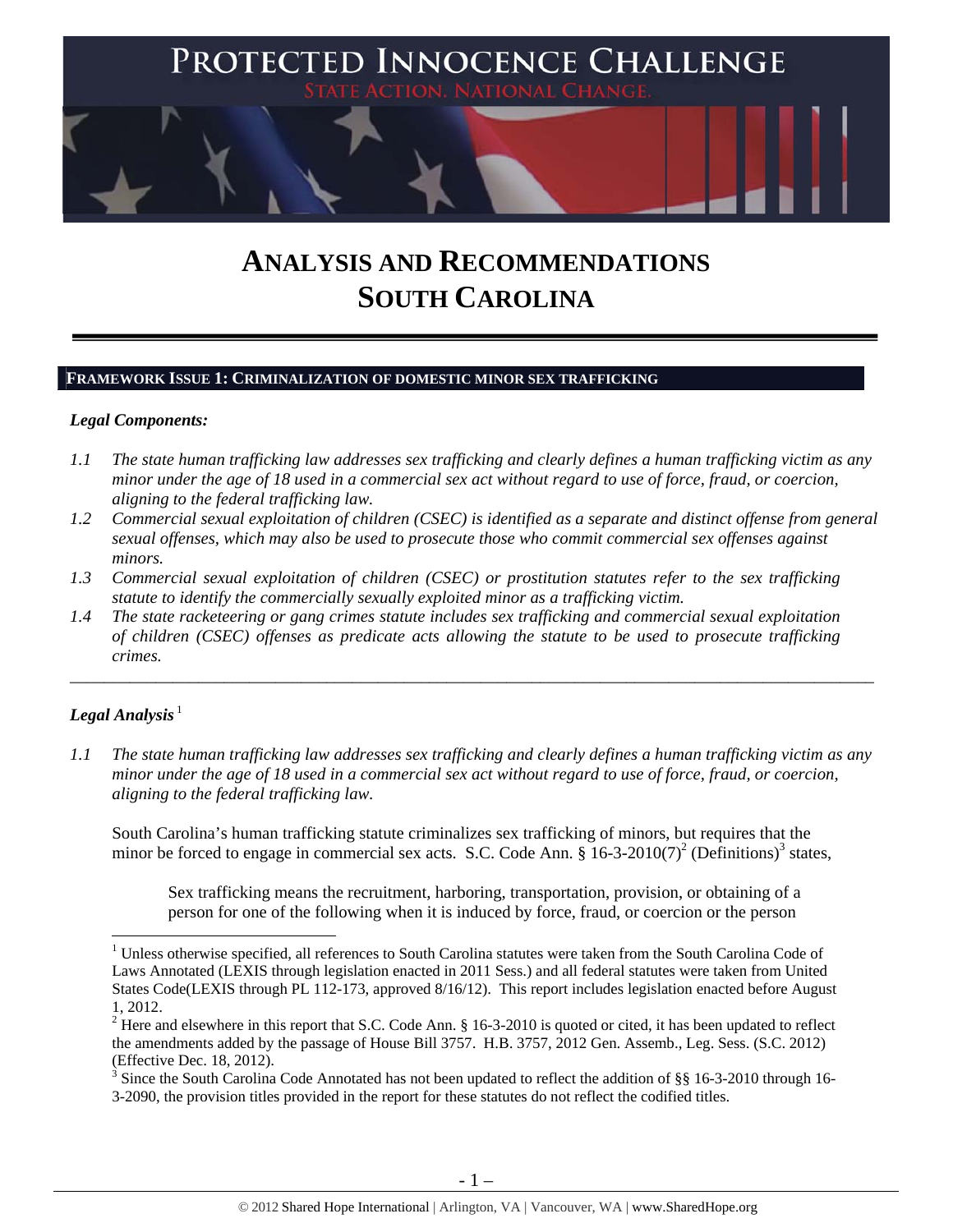forced to perform the act is under the age of eighteen years and anything of value is given, promised to, or received, directly or indirectly, by another person:

(a) criminal sexual conduct pursuant to Section 16-3-651;

(b) criminal sexual conduct in the first degree pursuant to Section 16-3-652;

(c) criminal sexual conduct in the second degree pursuant to Section 16-3-653;

(d) criminal sexual conduct in the third degree pursuant to Section 16-3-654;

(e) criminal sexual conduct with a minor pursuant to Section 16-3-655;

(f) engaging a child for sexual performance pursuant to Section 16-3-810;

(g) performance pursuant to Section 16-3-800;

(h) producing, directing or promoting sexual performance by a child pursuant to Section 16- 3-820;

(i) sexual battery pursuant to Section 16-3-661;

(j) sexual conduct pursuant to Section 16-3-800; or

(k) sexual performance pursuant to Section 16-3-800.

S.C. Code Ann. § 16-3-2020 (Trafficking in persons)<sup>4</sup> states,

 $(A)$  A person<sup>5</sup> who recruits, entices, solicits, isolates, harbors, transports, provides, or obtains, or so attempts, a victim, knowing that the victim will be subjected to sex trafficking . . . through any means or who benefits, financially or by receiving anything of value, from participation in a venture which has engaged in an act described in this subsection, is guilty of trafficking in persons.<sup>6</sup>

(B) A person who recruits, entices, solicits, isolates, harbors, transports, provides, or obtains, or so attempts, a victim, for the purposes of sex trafficking . . . through any means or who benefits, financially or by receiving anything of value, from participation in a venture which has engaged in an act described in subsection (A), is guilty of trafficking in persons.

. . . .

(G)A person who aids, abets, or conspires with another person to violate the criminal provisions of this section must be punished in the same manner as provided for the principal offender and is considered a trafficker.

(H)A business owner who uses his business<sup>7</sup> in a way that participates in a violation of this article, upon conviction, must be imprisoned for not more than ten years in addition to the penalties provided in this section for each violation.

. . . .

(J) In a prosecution of a person who is a victim of trafficking in persons, it is an affirmative defense that he was under duress or coerced into committing the offenses for which he is subject to prosecution, if the offenses were committed as a direct result of, or incidental or related to, trafficking.

(K) Evidence of the following facts or conditions do not constitute a defense in a prosecution for a violation of this article, nor does the evidence preclude a finding of a violation:

 $4$  Here and elsewhere in this report that S.C. Code Ann. § 16-3-2020 is quoted or cited, it has been updated to reflect the amendments added by the passage of House Bill 3757. H.B. 3757, 2012 Gen. Assemb., Leg. Sess. (S.C. 2012) (Effective Dec. 18, 2012).

 $\frac{1}{5}$  "Person" means an individual, corporation, partnership, charitable organization, or another legal entity. S.C. Code Ann. § 16-3-2010(6). *See supra* note 2. 6

<sup>&</sup>lt;sup>6</sup> "Trafficking in persons" means when a victim is subjected to or a person attempts to subject a victim to sex trafficking; forced labor or services; involuntary servitude; or debt bondage. S.C. Code Ann. § 16-3-2010(9). *See* 

supra note 2.<br><sup>7</sup> "Business" means a corporation, partnership, proprietorship, firm, enterprise, franchise, organization, or selfemployed individual. S.C. Code Ann. § 16-3-2010(1). *See supra* note 2.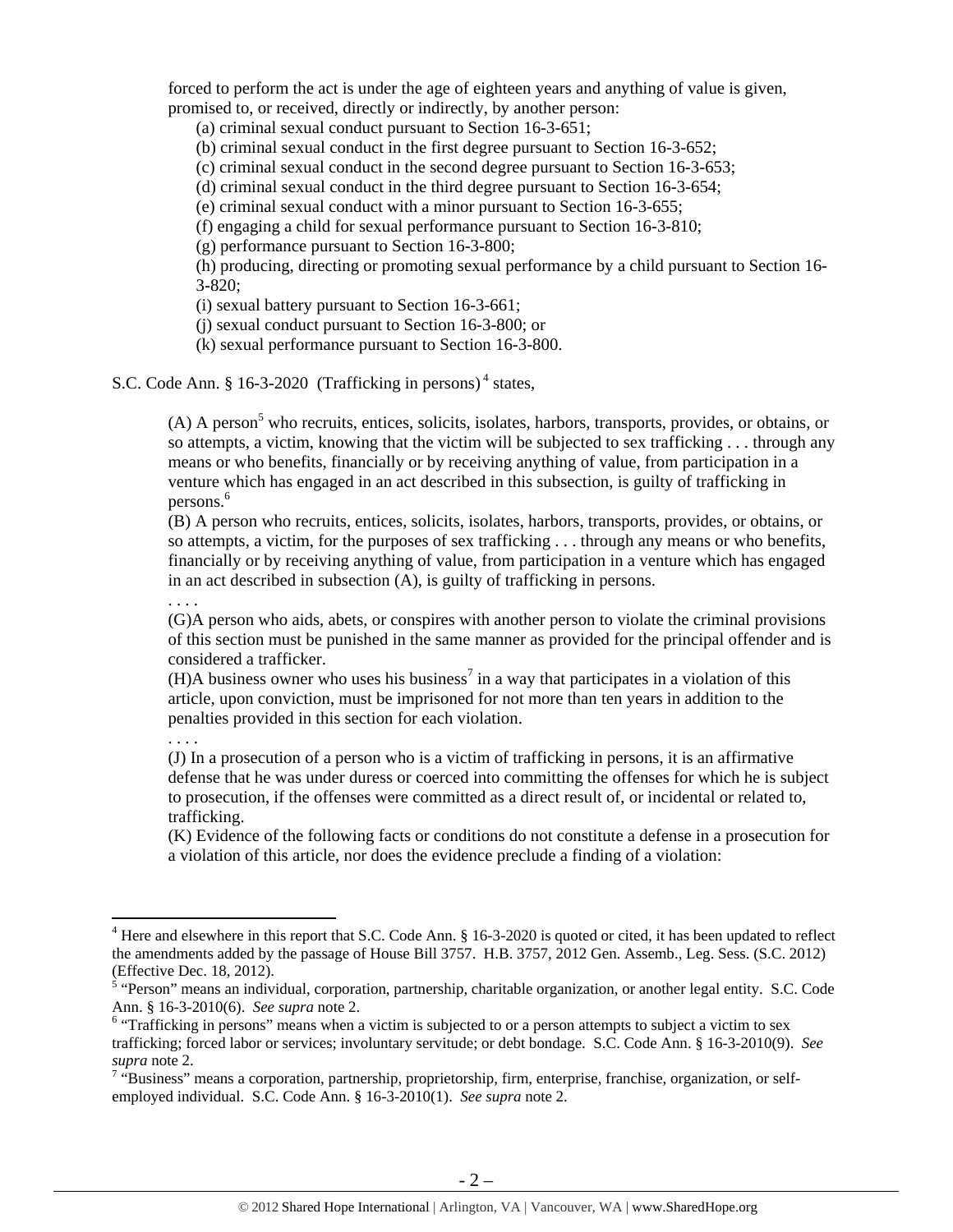(1) the victim's sexual history or history of commercial sexual activity, the specific instances of the victim's sexual conduct, opinion evidence of the victim's sexual conduct, and reputation evidence of the victim's sexual conduct;

(2) the victim's connection by blood or marriage to a defendant in the case or to anyone involved in the victim's trafficking;

(3) the implied or express consent of a victim to acts which violate the provisions of this section do not constitute a defense to violations of this section;

(4) age of consent to sex, legal age of marriage, or other discretionary age; and

(5) mistake as to the victim's age, even if the mistake is reasonable.

(L) A person who violates the provisions of this section may be prosecuted by the State Grand Jury pursuant to Section 14-7-1600 when a victim is trafficked in more than one country or a trafficker commits the offense of trafficking in persons in more than one county.A first offense is a felony, punishable by up to 15 years' imprisonment. S.C. Code Ann. § 16-3-2020(C). A second offense is a felony, punishable by up to 20 years' imprisonment. S.C. Code Ann. § 16-3-2020(D). A third or subsequent offense is a felony punishable by up to 45 years' imprisonment. S.C. Code Ann. § 16-3- 2020(E). If the victim of such an offense is under the age of eighteen, "an additional term of fifteen years may be imposed in addition and must be consecutive" to the penalties listed above. S.C. Code Ann. § 16- 3-2020(F).

Pursuant to S.C. Code Ann.  $§$  16-3-2030 (Trafficking in persons—Business entities), $§$ 

(A) The principal owners of a business, a business entity, including a corporation, partnership, charitable organization,<sup>9</sup> or another legal entity, that knowingly aids or participates in an offense provided in this article is criminally liable for the offense and will be subject to a fine or loss of business license in the State, or both.

(B) If the principal owners of a business entity are convicted of violating a section of this article, the court or Secretary of State, when appropriate, may:

(1) order its dissolution or reorganization;

(2) order the suspension or revocation of any license, permit, or prior approval granted to it by a state or local government agency; or

(3) order the surrender of its charter if its organized under state law or the revocation of its certificate to conduct business in the State if it is not organized under state law.

 $8$  Here and elsewhere in this report that S.C. Code Ann. § 16-3-2030 is quoted or cited, it has been updated to reflect the amendments added by the passage of House Bill 3757. H.B. 3757, 2012 Gen. Assemb., Leg. Sess. (S.C. 2012) (Effective Dec. 18, 2012).

<sup>&</sup>lt;sup>9</sup> S. C. Code Ann. § 16-3-2010(2) defines "charitable organization" by referring to the definition in S.C. Code Ann. § 33-56-20(1), which states,

<sup>&</sup>quot;Charitable organization" means a person…(i) determined by the Internal Revenue Service to be a tax exempt organization...(ii) that is or holds itself out to be established for any benevolent, social welfare, scientific, educational, environmental, philanthropic, humane, patriotic, public health, civic, or other eleemosynary purpose, or for the benefit of law enforcement personnel, firefighters, or other persons who protect the public safety; or (iii) that employs a charitable appeal as the basis of solicitation or an appeal that suggests that there is a charitable purpose to a solicitation, or that solicits or obtains contributions solicited from the public for a charitable purpose..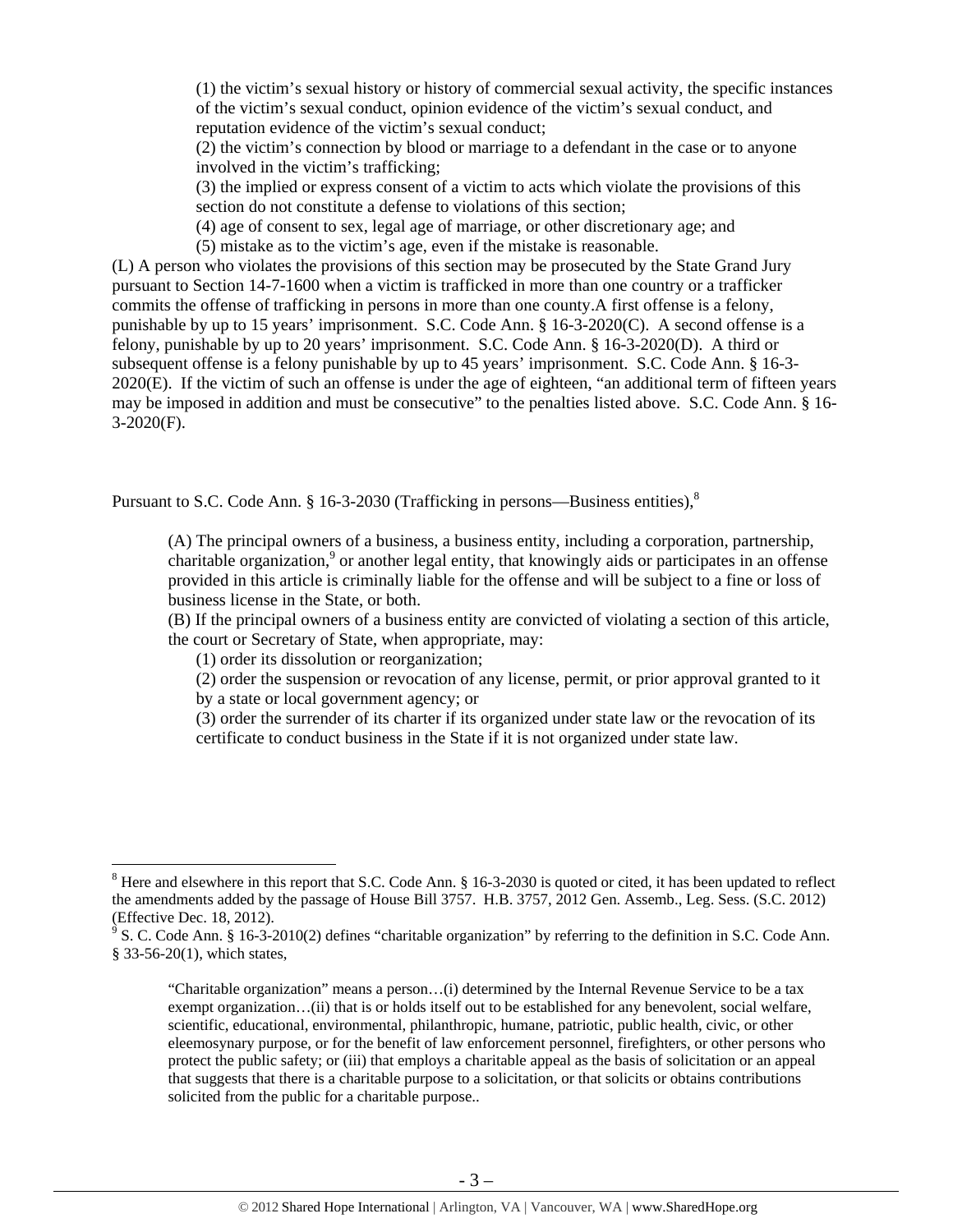*1.2 Commercial sexual exploitation of children (CSEC) is identified as a separate and distinct offense from general sexual offenses, which may also be used to prosecute those who commit commercial sex offenses against minors.*

South Carolina has several statutes specifically criminalizing the commercial sexual exploitation of children. The following laws criminalize CSEC in South Carolina:

- 1. S.C. Code Ann. § 16-15-415 (Promoting prostitution of a minor defined). This statute states in subsection (A) that "[a]n individual commits the offense of promoting prostitution of a minor if he knowingly: (1) entices, forces, encourages, or otherwise facilitates a minor to participate in prostitution; or (2) supervises, supports, advises, or promotes the prostitution of or by a minor." S.C. Code Ann. § 16-15-415(A). This crime is a Class C felony. S.C. Code Ann. § 16-1-90(C). A conviction under this section is punishable by imprisonment for 3–20 years without eligibility for parole or suspended sentence for the first 3 years. S.C. Code Ann. §§ 16-15-415(C), 16-1-20(A)(3).
- 2. S.C. Code Ann. § 16-15-425 (Participating in prostitution of a minor defined). Under this statute, "An individual commits the offense of participating in the prostitution of a minor if he is not a minor and he patronizes a minor prostitute," which includes "(1) soliciting or requesting a minor to participate in prostitution; (2) paying or agreeing to pay a minor, either directly or through the minor's agent, to participate in prostitution; or (3) paying a minor, or the minor's agent, for having participated in prostitution, pursuant to a prior agreement." S.C. Code Ann. § 16-15-425(A). This crime is a Class F felony punishable by imprisonment for 2–5 years and the offender is not eligible for parole or suspended sentence for the first 2 years. S.C. Code Ann. §§ 16-15-425(C), 16-1-90(F), 16-1-20(A)(6).
- 3. S.C. Code Ann. § 16-15-395(A) (First degree sexual exploitation of a minor defined) states,

(A) An individual commits the offense of first degree sexual exploitation of a minor if, knowing the character or content of the material or performance, he:

(1) uses, employs, induces, coerces, encourages, or facilitates a minor to engage in or assist others to engage in sexual activity for a live performance or for the purpose of producing material that contains a visual representation depicting this activity;

(2) permits a minor under his custody or control to engage in sexual activity for a live performance or for the purpose of producing material that contains a visual representation depicting this activity; (3) transports or finances the transportation of a minor through or across this State with the intent that the minor engage in sexual activity for a live performance or for the purpose of producing material that contains a visual representation depicting this activity; or

(4) records, photographs, films, develops, duplicates, produces, or creates a digital electronic file for sale or pecuniary gain material that contains a visual representation depicting a minor engaged in sexual activity.

This crime is a Class C felony punishable by imprisonment for 3–20 years and the offender is not eligible for parole or suspended sentence for the first 3 years. S.C. Code Ann. §§ 16-15-395(D), 16-1-90(C), 16-1-  $20(A)(3)$ .

4. S.C. Code Ann. § 16-3-820 (Producing, directing or promoting sexual performance by child). Under this statute, "It is unlawful for any person to produce, direct, or promote a performance that includes sexual conduct by a child younger than eighteen years of age." These acts constitute third degree criminal sexual conduct, a Class E felony punishable by imprisonment up to 10 years. S.C. Code Ann. §§ 16-3-820(b), 16- 3-654(2), 16-1-90(E), 16-1-20(A)(5).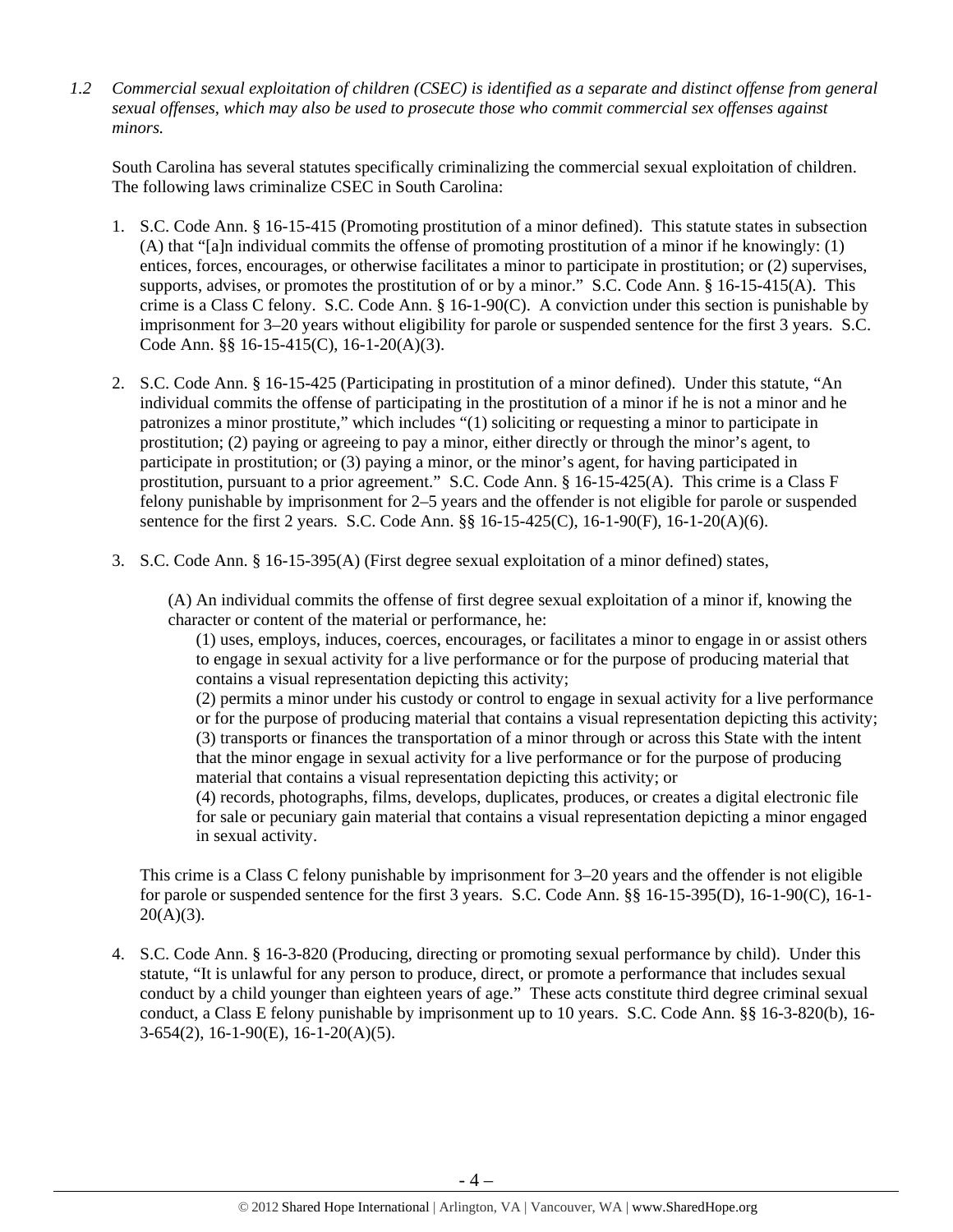- 5. S.C. Code Ann. § 16-15-387 (Employment of person under eighteen to appear in public in state of sexually explicit nudity). Pursuant to this statute, "It is unlawful for a person to employ a person under the age of eighteen years to appear in a state of sexually explicit nudity, as defined in Section 16-15-375(6),  $^{10}$  in a public place." S.C. Code Ann. § 16-15-387(A). This crime is a class E felony punishable by imprisonment up to 10 years, a fine up to \$5,000, or both. S.C. Code Ann. §§ 16-15-387(B), 16-1-90(E), 16-1-20(A)(5).
- 6. S.C. Code Ann. § 16-15-405(A) (Second degree sexual exploitation of a minor defined) states,

(A) An individual commits the offense of second degree sexual exploitation of a minor if, knowing the character or content of the material, he:

(1) records, photographs, films, develops, duplicates, produces, or creates digital electronic file material that contains a visual representation of a minor engaged in sexual activity; or (2) distributes, transports, exhibits, receives, sells, purchases, exchanges, or solicits material that contains a visual representation of a minor engaged in sexual activity.

This crime is a class E felony punishable by imprisonment for 2–10 years and the offender is not eligible for parole or suspended sentence for the first 2 years. S.C. Code Ann. §§ 16-15-405(D), 16-1-90(E), 16-1-  $20(A)(5)$ .

7. S.C. Code Ann. § 16-3-810 (Engaging child for sexual performance). Under this statute, "It is unlawful for any person to employ, authorize, or induce a child younger than eighteen years of age to engage in a sexual performance." S.C. Code Ann. § 16-3-810(a). This crime qualifies as second degree criminal sexual conduct, a Class C felony, and is punishable by imprisonment up to 20 years. S.C. Code Ann. §§ 16-3- 810(b), 16-3-653(2), 16-1-90(C), 16-1-20(A)(3).

Other crimes against children that are not specifically targeted at commercial sexual exploitation but may be used in a case of domestic minor sex trafficking include the following:

8. S.C. Code Ann. § 16-15-342 (Criminal solicitation of a minor). This statute states in subsection (A), "A person eighteen years of age or older commits the offense of criminal solicitation of a minor if he knowingly contacts or communicates with, or attempts to contact or communicate with, a person who is under the age of eighteen, or a person reasonably believed to be under the age of eighteen, for the purpose of or with the intent of persuading, inducing, enticing, or coercing the person to engage or participate in a sexual activity as defined in Section 16-15-375(5)<sup>11</sup>  $\ldots$  or with the intent to perform a sexual activity in the

(e) excretory functions;

 $10$  S.C. Code Ann. § 16-15-375(6) defines "sexually explicit nudity" as "the showing of: (a) uncovered, or less than opaquely covered human genitals, pubic area, or buttocks, or the nipple or any portion of the areola of the human female breast; or (b) covered human male genitals in a discernibly turgid state."

<sup>&</sup>lt;sup>11</sup> Pursuant to S.C. Code Ann.  $§$  16-15-375,

<sup>(5) &</sup>quot;Sexual activity" includes any of the following acts or simulations thereof:

<sup>(</sup>a) masturbation, whether done alone or with another human or animal;

<sup>(</sup>b) vaginal, anal, or oral intercourse, whether done with another human or an animal; (c) touching, in an act of apparent sexual stimulation or sexual abuse, of the clothed or unclothed genitals, pubic area, or buttocks of another person or the clothed or unclothed breasts of a human female;

<sup>(</sup>d) an act or condition that depicts bestiality, sado-masochistic abuse, meaning flagellation or torture by or upon a person who is nude or clad in undergarments or in a costume which reveals the pubic hair, anus, vulva, genitals, or female breast nipples, or the condition of being fettered, bound, or otherwise physically restrained on the part of the one so clothed;

<sup>(</sup>f) the insertion of any part of a person's body, other than the male sexual organ, or of any object into another person's anus or vagina, except when done as part of a recognized medical procedure.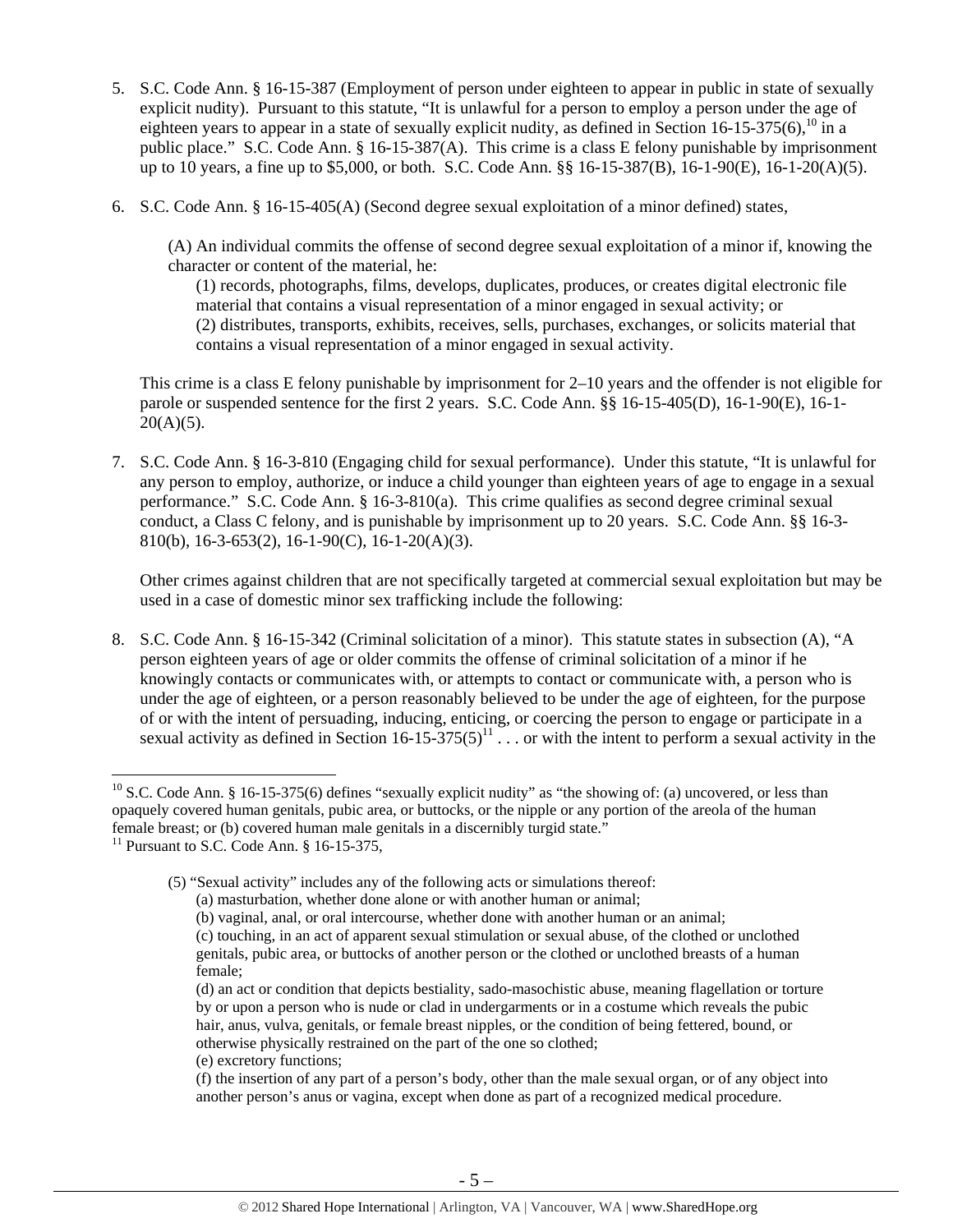presence of the person under the age of eighteen, or person reasonably believed to be under the age of eighteen." S.C. Code Ann. § 16-15-342(A). This crime is a Class E felony punishable by imprisonment for 10 years, a fine up to \$5,000, or both. S.C. Code Ann. §§ 16-15-342(E), 16-1-90(E), 16-1-20(A)(5).

- 9. S.C. Code Ann. § 16-15-140 (Committing or attempting lewd act upon child under sixteen) states in pertinent part that "[i]t is unlawful for a person over the age of fourteen years to willfully and lewdly commit or attempt a lewd or lascivious act upon or with the body, or its parts, of a child under the age of sixteen years, with the intent of arousing, appealing to, or gratifying the lust or passions or sexual desires of the person or of the child." This crime is a Class D felony punishable by imprisonment up to 15 years, a fine "in the discretion of the court," or both. S.C. Code Ann. §§ 16-15-140, 16-1-90(D), 16-1-20(A)(4).
- 10. Pursuant to S.C. Code Ann. § 16-15-335 (Permitting minor to engage in any act constituting violation of this article prohibited), a crime is committed when a person at least 18 years of age "knowingly hires, employs, uses, or permits a person under the age of eighteen years to do or assist in doing an act or thing constituting an offense pursuant to this article [Obscenity, material harmful to minors, child exploitation, and child prostitution] and involving any material, act, or thing he knows or reasonably should know to be obscene within the meaning of Section 16-15-305." This crime is a Class E felony punishable by imprisonment up to 10 years. S.C. Code Ann. §§16-15-335, 16-1-90(E), 16-1-20(A)(5).
- *1.3 Commercial sexual exploitation of children (CSEC) or prostitution statutes refer to the sex trafficking statute to identify the commercially sexually exploited minor as a trafficking victim.*

South Carolina's CSEC statutes do not refer to S.C. Code Ann. § 16-3-2020 (Trafficking in persons) to clarify that a minor involved in CSEC is a victim of human trafficking. South Carolina's prostitution statute, S.C. Code Ann. § 16-15-90, also does not refer to the trafficking in persons law when a minor is involved in prostitution.

- 1.2.1 Recommendation: Amend S.C. Code Ann. § 16-15-415 (Promoting prostitution of a minor defined), § 16-15-425 (Participating in prostitution of a minor defined), § 16-15-395(A) (First degree sexual exploitation of a minor defined), and S.C. Code Ann. § 16-15-90 (Prostitution) when a minor is involved in prostitution to refer to S.C. Code Ann. § 16-3-2020 (Trafficking in persons) in order to clarify that the minor involved is a victim of human trafficking.
- *1.4 The state racketeering or gang crimes statute includes sex trafficking and commercial sexual exploitation of children (CSEC) offenses as predicate acts allowing the statute to be used to prosecute trafficking crimes.*

South Carolina has not enacted a racketeering statute, but patterns of criminal activity committed by groups of five or more associates<sup>12</sup> may be prosecuted under the Criminal Gang Prevention Act. S.C. Code Ann. § 16-8-210 to 340. Under the act prohibited acts includes the use of force or coercion related to participation or continued participation in gang activity,§ 16-8-240, and witness intimidation,§ 17-8- 250.

Under S.C. Code Ann. § 16-8-230(4), "pattern of criminal gang activity" is defined as "the commission or attempted commission of, commission as an accessory before or after the fact to, or solicitation or conspiracy to commit, by a criminal gang member, while knowingly and actively participating in criminal gang activity, four or more of the following offenses occurring within a two-year period, provided that at

  $12$  See S. C. Code Ann. § 16-8-230(2) which states,

<sup>&</sup>quot;Criminal gang" means a formal or informal ongoing organization, association, or group that consists of five or more persons who form for the purpose of committing criminal activity and who knowingly and actively participate in a pattern of criminal gang activity.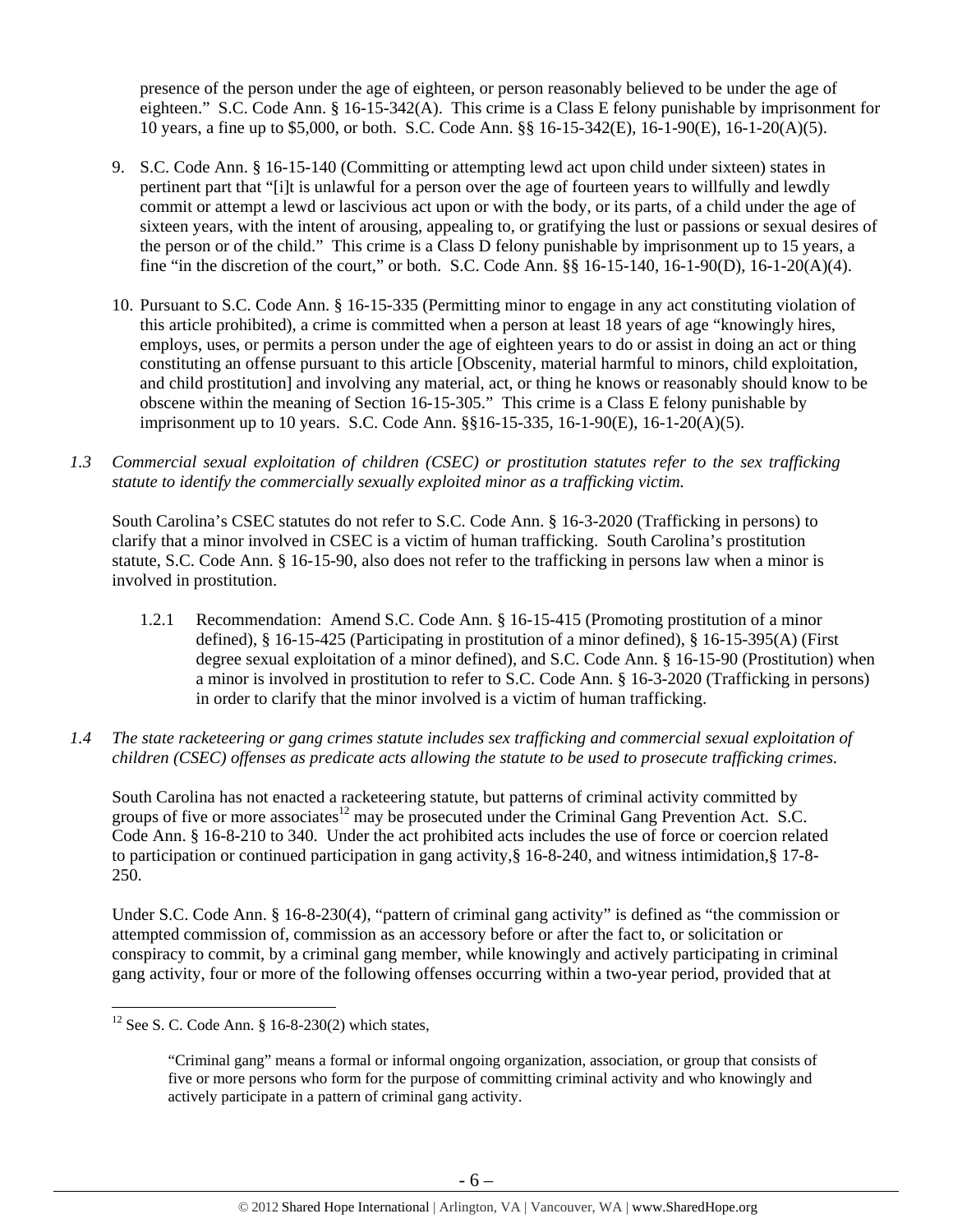least three of these offenses occurred after July 1, 2007." The offenses listed include "a violent offense as defined in Section 16-1-60 committed as a part of criminal gang activity." S.C. Code Ann. § 16-8- 230(4)(a). S.C. Code Ann. § 16-1-60 states,

For purposes of definition under South Carolina law, a violent crime includes the offenses of: . . . criminal sexual conduct in the first and second degree (Sections 16-3-652 and 16-3-653); criminal sexual conduct with minors, first and second degree (Section 16-3-655); assault with intent to commit criminal sexual conduct, first and second degree (Section 16-3-656) . . . kidnapping (Section 16-3-910); trafficking in persons (Section  $16-3-2010$ )<sup>13</sup> . . . engaging a child for a sexual performance (Section 16-3-810) . . . producing, directing, or promoting sexual performance by a child (Section 16-3-820); lewd act upon a child under sixteen (Section 16-15-140); sexual exploitation of a minor first degree (Section 16-15-395); sexual exploitation of a minor second degree (Section 16-15-405); promoting prostitution of a minor (Section 16-15-415); participating in prostitution of a minor (Section 16-15-425) . . . and attempt to commit any of the above offenses (Section 16-1-80). Only those offenses specifically enumerated in this section are considered violent offenses.

Financial penalties are also provided under S.C. Code Ann. § 16-8-260 (Seizure of firearms, ammunition, electronic records, money, etc.; forfeiture actions), which is part of the "Criminal Gang Prevention Act" and states,

(2) Any written or electronic communications, records, money, negotiable instruments, or valuables may be seized by a law enforcement officer or agency when the law enforcement officer or agency reasonably believes that the written or electronic communications, records, money, negotiable instruments, or valuables have been used in a pattern of criminal gang activity or have been used for the purpose of benefiting, promoting, or furthering the interests of a criminal gang. (3) Any contraband, as defined in Section  $16-8-230$ ,<sup>14</sup> or other asset owned or titled in the name of the gang or an individual gang member may be seized by a law enforcement officer or agency when the law enforcement officer or agency reasonably believes that the contraband or asset has been used in a pattern of criminal gang activity or has been used for the purpose of benefiting, promoting, or furthering the interests of a criminal gang.

1.4.1 Recommendation: Enact a racketeering statute that includes CSEC and trafficking offenses— S.C. Code Ann. § 16-3-2020 (Trafficking in persons), § 16-15-415 (Promoting prostitution of a minor defined), § 16-15-425 (Participating in prostitution of a minor defined), § 16-15-395(A) (First degree sexual exploitation of a minor defined), § 16-3-820 (Producing, directing or promoting sexual performance by child), § 16-15-387 (Employment of person under eighteen to appear in public in state of sexually explicit nudity), § 16-15-405(A) (Second degree sexual exploitation of a minor defined), § 16-3-810 (Engaging child for sexual performance), § 16-15-342 (Criminal solicitation of a minor), § 16-15-140 (Committing or attempting lewd act upon child under sixteen), § 16-15-335 (Permitting minor to engage in any act constituting violation of this article prohibited)— as predicate crimes so that the racketeering offense may be used to prosecute trafficking enterprises.

<sup>&</sup>lt;sup>13</sup> S.C. Code Ann. § 16-3-930 (Trafficking in persons) was repealed by House Bill 3757 and replaced with S.C. Code Ann. § 16-3-2020. H.B. 3757, 2012 Gen. Assemb., Leg. Sess. (S.C. 2012) (Effective Dec. 18, 2012).

<sup>&</sup>lt;sup>14</sup> "Contraband" is defined in S.C. Code Ann. § 16-8-230(1) as "any real or personal property, including money, that is owned by, in the possession of, or subject to the control of a criminal gang member and which is acquired by, derived from, or traceable to criminal gang activity."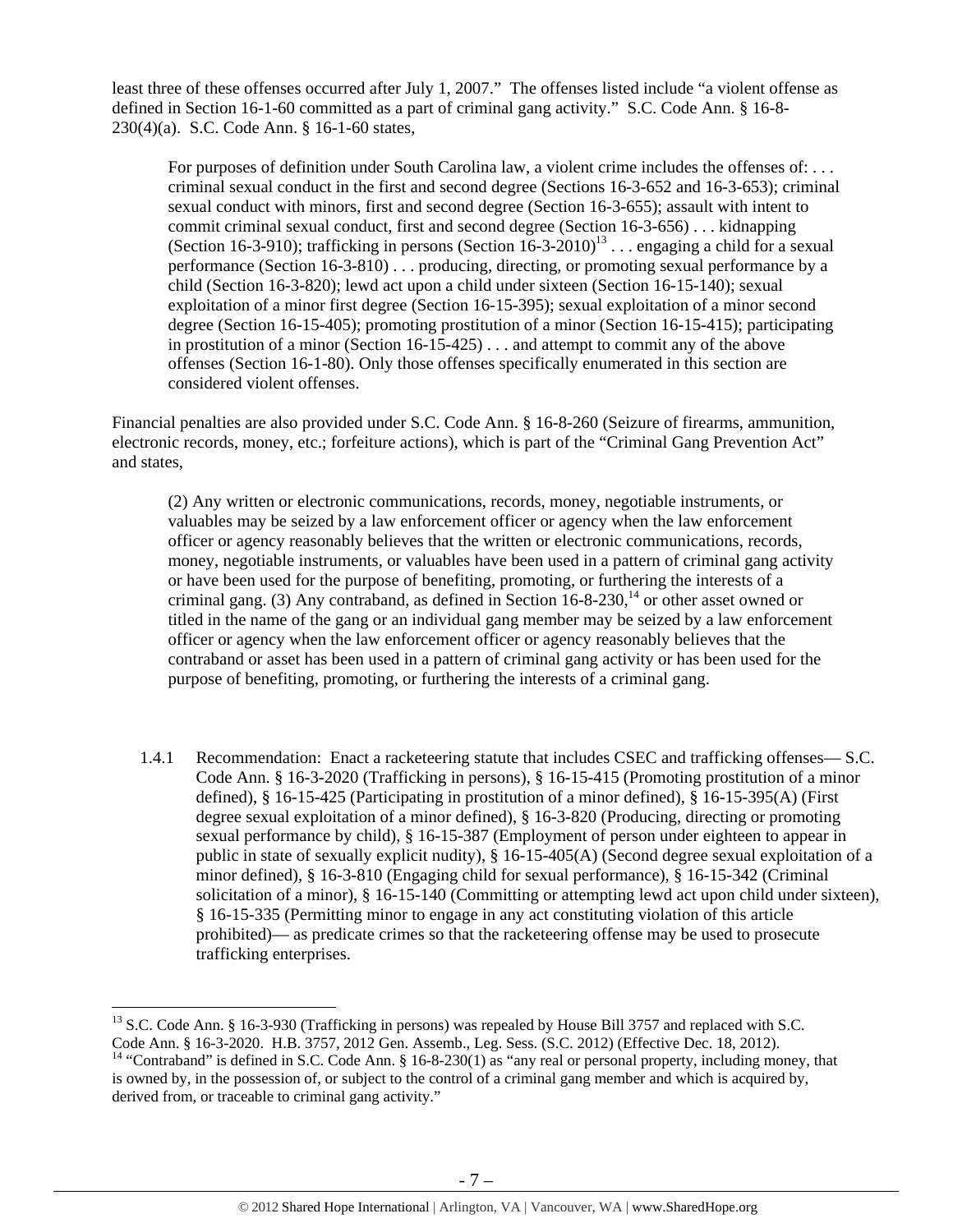# **FRAMEWORK ISSUE 2: CRIMINAL PROVISIONS ADDRESSING DEMAND**

## *Legal Components:*

- *2.1 The state sex trafficking law can be applied to the buyers of commercial sex acts with a victim of domestic minor sex trafficking.*
- *2.2 Buyers of commercial sex acts with a minor can be prosecuted under commercial sexual exploitation of children (CSEC) laws.*
- *2.3 Solicitation of prostitution laws differentiate between buying sex acts with an adult and buying sex acts with a minor under 18.*
- *2.4 Penalties for buyers of commercial sex acts with minors are as high as federal penalties.*
- *2.5 Using the Internet to lure, entice, or purchase, or attempt to lure, entice, or purchase commercial sex acts with a minor is a separate crime or results in an enhanced penalty for buyers.*
- *2.6 No age mistake defense is permitted for a buyer of commercial sex acts with any minor under 18.*
- *2.7 Base penalties for buying sex acts with a minor under 18 are sufficiently high and not reduced for older minors.*
- *2.8 Financial penalties for buyers of commercial sex acts with minors are sufficiently high to make it difficult for buyers to hide the crime.*
- *2.9 Buying and possessing child pornography carries penalties as high as similar federal offenses.*
- *2.10 Convicted buyers of commercial sex acts with minors and child pornography are required to register as sex offenders*.

\_\_\_\_\_\_\_\_\_\_\_\_\_\_\_\_\_\_\_\_\_\_\_\_\_\_\_\_\_\_\_\_\_\_\_\_\_\_\_\_\_\_\_\_\_\_\_\_\_\_\_\_\_\_\_\_\_\_\_\_\_\_\_\_\_\_\_\_\_\_\_\_\_\_\_\_\_\_\_\_\_\_\_\_\_\_\_\_\_\_\_\_\_\_

# *Legal Analysis:*

*The state sex trafficking law can be applied to the buyers of commercial sex acts with a victim of domestic minor sex trafficking.*

S.C. Code § 16-3-2020 (Trafficking in persons) might apply to buyers of sex with minors through the term "obtains," however the buyer must either know that the minor was forced to engage in sexual conduct or must use force to cause the minor to engage in sexual conduct. S.C. Code Ann. § 16-3- 2020(A), (B) states, "[a] person who recruits, entices, solicits, isolates, harbors, transports, provides, or obtains, or so attempts, a victim, knowing that the victim will be subjected to sex trafficking…[or] for the purposes of sex trafficking…is guilty of trafficking in persons." Additionally, sex trafficking is defined under S.C. Code Ann. § 16-3-2010(7) (Definitions) as,

[T]he recruitment, harboring, transportation, provision, or obtaining of a person for one of the following when it is induced by force, fraud, or coercion or the person forced to perform the act is under the age of eighteen years and anything of value is given, promised to, or received, directly or indirectly, by another person:

(a) criminal sexual conduct pursuant to Section 16-3-651;

(b) criminal sexual conduct in the first degree pursuant to Section 16-3-652;

(c) criminal sexual conduct in the second degree pursuant to Section 16-3-653;

(d) criminal sexual conduct in the third degree pursuant to Section 16-3-654;

(e) criminal sexual conduct with a minor pursuant to Section 16-3-655;

(f) engaging a child for sexual performance pursuant to Section 16-3-810;

(g) performance pursuant to Section 16-3-800;

(h) producing, directing or promoting sexual performance by a child pursuant to Section 16- 3-820;

(i) sexual battery pursuant to Section 16-3-661;

(j) sexual conduct pursuant to Section 16-3-800; or

(k) sexual performance pursuant to Section 16-3-800.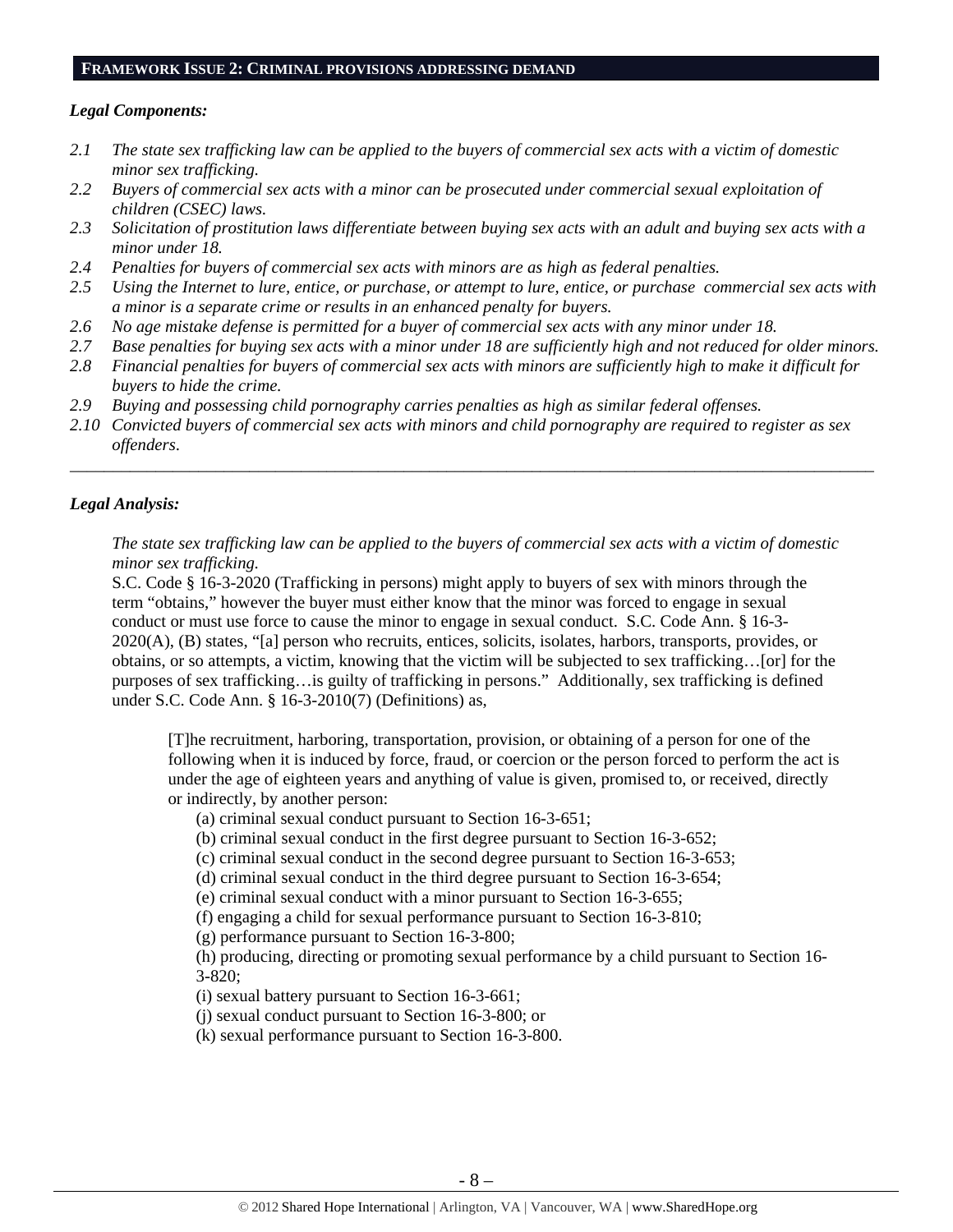Federal prosecutors, under the Trafficking Victims Protection Act (TVPA),<sup>15</sup> have applied the crime of human trafficking to attempted buyers of commercial sex with minors by charging that the buyers attempted to "obtain"<sup>16</sup> a person under 18 to engage in commercial sex.<sup>17</sup> It is unsettled whether the courts will uphold this interpretation of the TVPA. It is arguable, therefore, that the term "obtain" in South Carolina's human trafficking statute may be similarly applied, and could, therefore, implicate buyers under S.C. Code Ann. § 16-3-2020(A), (B).

2.1.1 Recommendation: Amend S.C. Code Ann. § 16-3-2020 to clarify that it applies buyers of commercial sex with minors.

# *2.2 Buyers of commercial sex acts with a minor can be prosecuted under commercial sexual exploitation of children (CSEC) laws.*

S.C. Code Ann. § 16-15-425 (Participating in prostitution of a minor defined) specifically targets those who buy sex with minors under 18. The statute states that "[a]n individual commits the offense of participating in the prostitution of a minor if he is not a minor and he patronizes a minor prostitute." S.C. Code Ann. § 16-15-425(A). The statute defines "patronizing a minor prostitute" as "(1) soliciting or requesting a minor to participate in prostitution; (2) paying or agreeing to pay a minor, either directly or through the minor's agent, to participate in prostitution; or (3) paying a minor, or the minor's agent, for having participated in prostitution, pursuant to a prior agreement." S.C. Code Ann. § 16-15-425(A). A minor is defined as a person under 18. S.C. Code Ann. § 16-15-375(3).

- 2.2.1 Recommendation:Amend S.C. Code Ann. § 16-15-425 (Participating in prostitution of a minor defined) to add reference to S.C. Code Ann. § 16-3-2020 (Trafficking in persons) to clarify that the minor involved is a victim of human trafficking.
- *2.3 Solicitation of prostitution laws differentiate between buying sex acts with an adult and buying sex acts with a minor under 18.*

South Carolina's solicitation laws differentiate between buying sex with an adult and buying sex with a minor, with the crimes appearing in different code title sections. S.C. Code Ann. § 16-15-425 (Participating in prostitution of a minor defined) appears in Chapter 15, Article 3 (Obscenity, material harmful to minors, child exploitation, and child prostitution), whereas S.C. Code Ann. § 16-15-90 (Prostitution) falls within Chapter 15, Article 1, (Miscellaneous offenses). Buying sex with a minor is punishable as a Class F felony by imprisonment for 2–5 years, with the convicted offender ineligible for parole or a suspended sentence in the first two years. S.C. Code Ann. §§ 16-15-425(C), 16-1-90(F), 16-1- 20(A)(6). In contrast the punishment for engaging in prostitution with an adult is punishable by a fine not to exceed \$200 or imprisonment up to 30 days for the first offense. S.C. Code Ann. § 16-15-110(1). For third and subsequent offenses, the crime is punishable by a fine not to exceed \$3,000, imprisonment for a minimum of one year, or both. S.C. Code Ann.  $$16-15-110(3)$ .

*2.4 Penalties for buyers of commercial sex with minors are as high as those for federal trafficking offenders of domestic minor sex trafficking.* 

<sup>&</sup>lt;sup>15</sup> Trafficking Victims Protection Act (TVPA) of 2000, Pub. L. No. 106-386, 114 Stat. 1464, 1466 (codified in scattered sections of 18 and 22 U.S.C.).

 $16$  18 U.S.C. § 1591(a).

<sup>17</sup> *See, e.g*., Indictment at 1, United States v. Oflyng, No. 09-00084-01-CR-W-SOW (W.D. Mo. Mar. 10, 2009); *see also* News Release, U.S. Department of Justice, Office of the Unites States Attorney for the Western District of Missouri, Human Trafficking Rescue Project, Operation Guardian Angel, Final Defendant Pleads Guilty to Sex Trafficking of a Child, (Dec. 18, 2009), http://www.justice.gov/usao/mow/news2009/mikoloyck.ple.htm.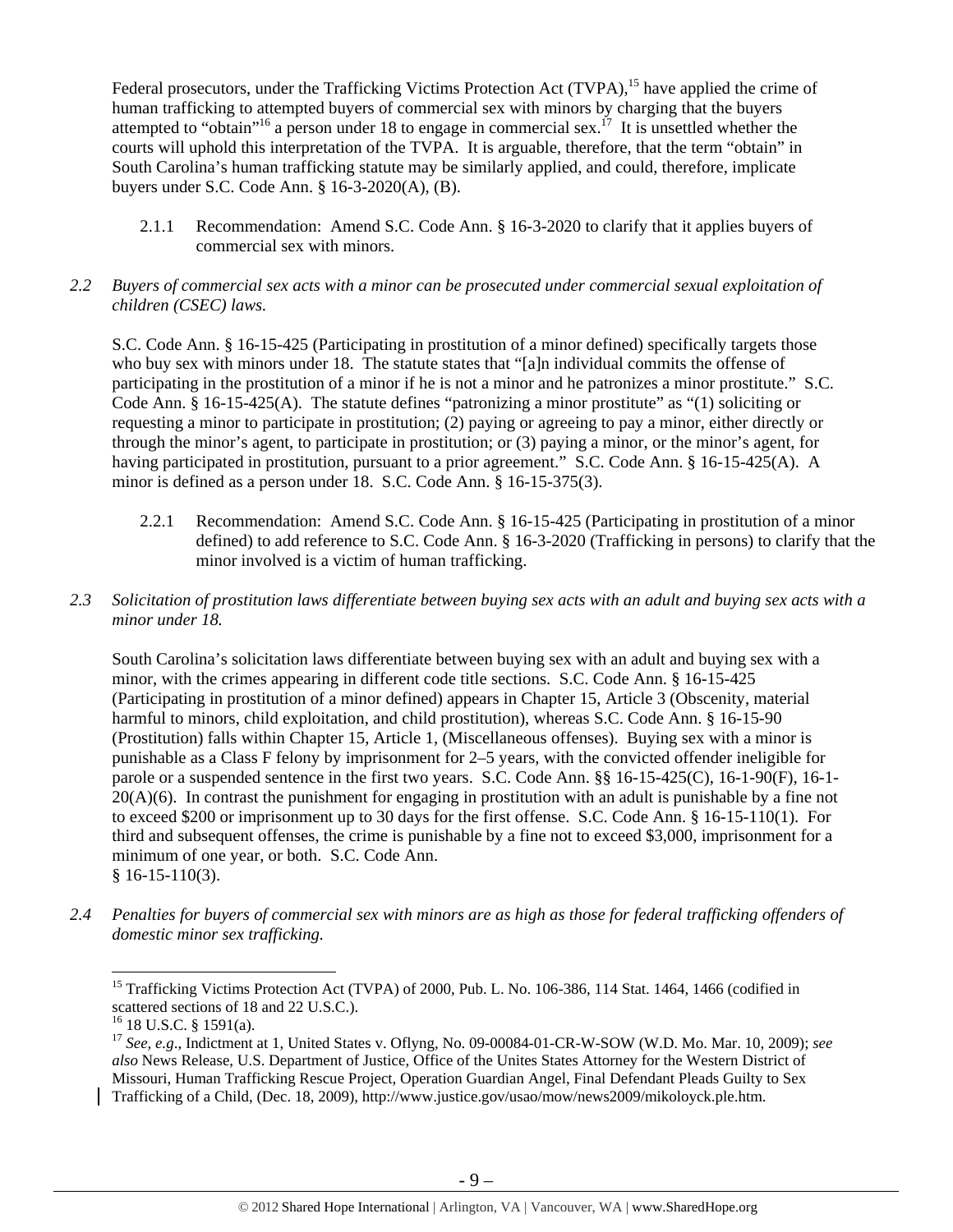A conviction for buying sex with a minor under S.C. Code Ann. § 16-15-425 (Participating in prostitution of a minor defined) is punishable by imprisonment for 2–5 years without eligibility for parole for 2 years. If a buyer were to be convicted under S.C. Code § 16-3-2020(A) or  $(B)^{18}$  (Trafficking in persons), the buyer would face up to 15 years for a first conviction, up to 30 years for a second conviction and up to 45 years for a third or subsequent conviction, and may be sentenced to serve an additional 15 years consecutively if the victim is under the age of 18. S.C. Code  $\S$ § 16-3-2020(C)–(F).

In comparison, if the victim is under the age of 14, a conviction under the TVPA for child sex trafficking is punishable by 15 years to life imprisonment and a fine not to exceed \$250,000. 18 U.S.C. §§  $1591(b)(1)$ ,  $3559(a)(1)$ ,  $3571(b)(3)$ . If the victim is between the ages of  $14-17$ , a conviction is punishable by 10 years to life imprisonment and a fine not to exceed \$250,000. 18 U.S.C. §§ 1591(b)(2), 3559(a)(1), 3571(b)(3). A conviction is punishable by mandatory life imprisonment, however, if the buyer has a prior conviction for a federal sex offense<sup>19</sup> against a minor. 18 U.S.C. § 3559(e)(1). To the extent buyers can be prosecuted under other federal CSEC laws,  $^{20}$  a conviction is punishable by penalties ranging from a fine not to exceed \$250,000 to life imprisonment and a fine not to exceed  $$250,000$ <sup>21</sup>

- 2.5.1 Recommendation: Amend S.C. Code Ann. § 16-15-425 (Participating in prostitution of a minor defined) to raise the penalty for this offense to align with federal penalties and the penalty for sex trafficking of minors in violation of S.C. Code § 16-3-2020 (Trafficking in persons).
- *2.5 Using the Internet to lure, entice, or purchase, or attempt to lure, entice, or purchase commercial sex acts with a minor is a separate crime or results in an enhanced penalty for buyers.*

No specific statute or sentencing enhancement exists for using the Internet to purchase sex with a minor. The criminal solicitation statute, S.C. Code Ann. § 16-15-342(A), may apply to Internet solicitation as it states in part that "[a] person eighteen years of age or older commits the offense of criminal solicitation of a minor if he knowingly contacts or communicates with, or attempts to contact or communicate with, a person who is under the age of eighteen, or a person reasonably believed to be under the age of eighteen, for the purpose of or with the intent of persuading, inducing, enticing, or coercing the person to engage or participate in a sexual activity as defined in Section 16-15-375(5) . . . or with the intent to perform a

<sup>18</sup> *See supra* note 4.

<sup>&</sup>lt;sup>19</sup> Pursuant to 18 U.S.C. § 3559(e)(2), "federal sex offense" is defined as

an offense under section 1591 [18 USCS § 1591] (relating to sex trafficking of children), 2241 [18 USCS § 2241] (relating to aggravated sexual abuse), 2242 [18 USCS § 2242] (relating to sexual abuse),  $2244(a)(1)$  [18 USCS §  $2244(a)(1)$ ] (relating to abusive sexual contact),  $2245$  [18 USCS § 2245] (relating to sexual abuse resulting in death), 2251 [18 USCS § 2251] (relating to sexual exploitation of children), 2251A [18 USCS § 2251A] (relating to selling or buying of children), 2422(b) [18 USCS § 2422(b)] (relating to coercion and enticement of a minor into prostitution), or

<sup>2423(</sup>a) [18 USCS § 2423(a)] (relating to transportation of minors).<br><sup>20</sup> 18 U.S.C. §§ 2251A(b) (Selling or buying of children), 2251(a) (Sexual exploitation of children), 2423(a) (Transportation of a minor with intent for minor to engage in criminal sexual activity),  $2422(a)$  (Coercion and enticement),  $2252(a)(2)$ ,  $(a)(4)$  (Certain activities relating to material involving the sexual exploitation of <sup>21</sup> 18 U.S.C. §§ 2251A(b) (conviction punishable by imprisonment for 30 years to life and a fine), 2251(e) (conviction punishable by imprisonment for 15–30 years and a fine), 2423(a) (conviction punishable by imprisonment for 10 years to life and a fine), 2422(a) (conviction punishable by a fine, imprisonment up to 20 years, or both),  $2252(a)(2)$ , (4) (stating that a conviction under subsection (a)(2) is punishable by imprisonment for 5–20 years and a fine, while a conviction under subsection (a)(4) is punishable by imprisonment up to 10 years, a fine, or both); *see also* 18 U.S.C §§ 3559(a)(1) (classifying all of the above listed offenses as felonies), 3571(b)(3) (providing a fine up to \$250,000 for any felony conviction).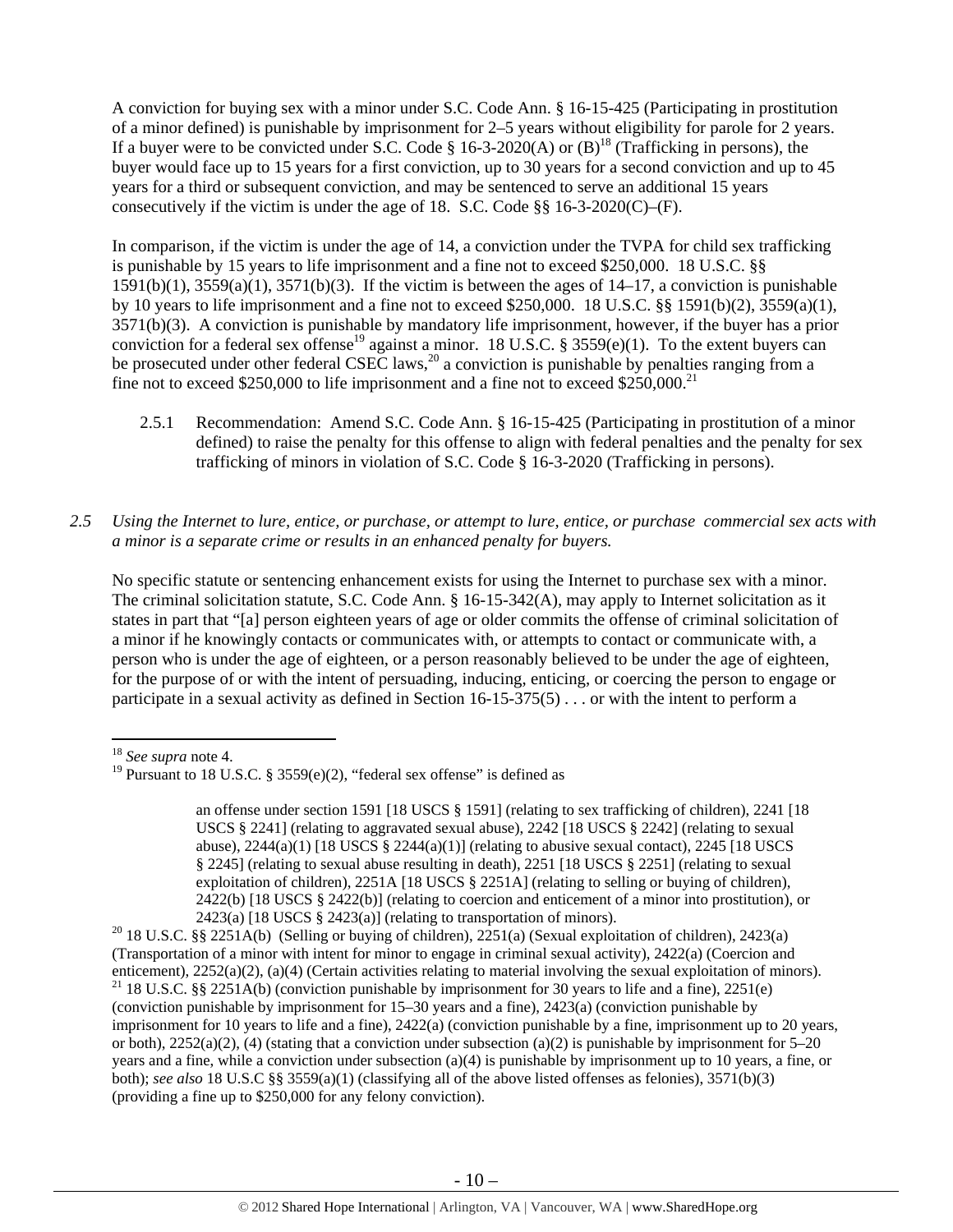sexual activity in the presence of the person under the age of eighteen, or person reasonably believed to be under the age of eighteen." A conviction under this section is punishable as a Class E felony by imprisonment up to 10 years, a fine up to \$5,000, or both. S.C. Code Ann. §§ 16-15-342(E), 16-1-90(E),  $16-1-20(A)(5)$ .

2.5.1 Recommendation: Amend S.C. Code Ann. § 16-15-342 (Criminal solicitation of a minor) to specifically criminalize, with an enhanced penalty, the use of the Internet to lure, entice, or recruit a minor for purposes of commercial sexual exploitation.

#### *2.6 No age mistake defense is permitted for a buyer of commercial sex acts with any minor under 18.*

S.C. Code Ann. § 16-15-425(B) (Participating in prostitution of a minor defined) precludes a mistake of age defense by stating, "Mistake of age is not a defense to a prosecution under this section."

Likewise, S.C. Code Ann. § 16-15-405(C) (Second degree sexual exploitation of a minor defined) specifically states that "[m]istake of age is not a defense to a prosecution under this section."

Pursuant to S.C. Code Ann. § 16-3-830 (Reasonable belief as to majority of child as affirmative defense), "It is an affirmative defense to a prosecution under this article [Sexual performance by children] that the defendant, in good faith, reasonably believed that the person who engaged in the sexual conduct was eighteen years of age or older."

Pursuant to S.C. Code Ann. § 16-3-2020(K)(5)<sup>22</sup> (Trafficking in persons), a buyer charged with trafficking under S.C. Code Ann. § 16-3-2020 would be barred from asserting a defense concerning "mistake as to the victim's age, even if the mistake is reasonable."

#### *2.7 Base penalties for buying sex acts with a minor under 18 are sufficiently high and not reduced for older minors.*

S.C. Code Ann. § 16-15-425 (Participating in prostitution of a minor defined) provides the same penalty for buying sex with any minor, which is defined as any person under 18 years. S.C. Code Ann. § 16-15- 375(3). A conviction is punishable by imprisonment for 2–5 years, without the possibility of parole or suspended sentence for the first 2 years. S.C. Code Ann. §§ 16-15-425(C), 16-1-90(F), 16-1-20(A)(6).

S.C. Code Ann. § 16-15-342 (Criminal solicitation of a minor), which includes communicating with a person under 18 to "engage or participate in a sexual activity as defined in Section 16-15-375(5)<sup>23</sup>... or with the intent to perform a sexual activity in the presence of the person under the age of eighteen," also carries the same penalty for offenders against all minors under 18. A violation is punishable by imprisonment for 10 years, a fine not to exceed \$5,000, or both. S.C. Code Ann. §§ 16-15-342(A), (E),  $16-1-90(E)$ ,  $16-1-20(A)(5)$ .

However, if convicted under S.C. Code § 16-3-2020(C), (D), (E),  $(F)^{24}$  (Trafficking in persons) for an offense against a minor under 18, a buyer faces up to 15 years for a first conviction, up to 30 years for a second conviction and up to -45 years for a third or subsequent offense, and an additional 15 years to be served consecutively if the victim is under the age of 18.

 $22$  See supra note 4.

<sup>&</sup>lt;sup>23</sup> See supra note 11.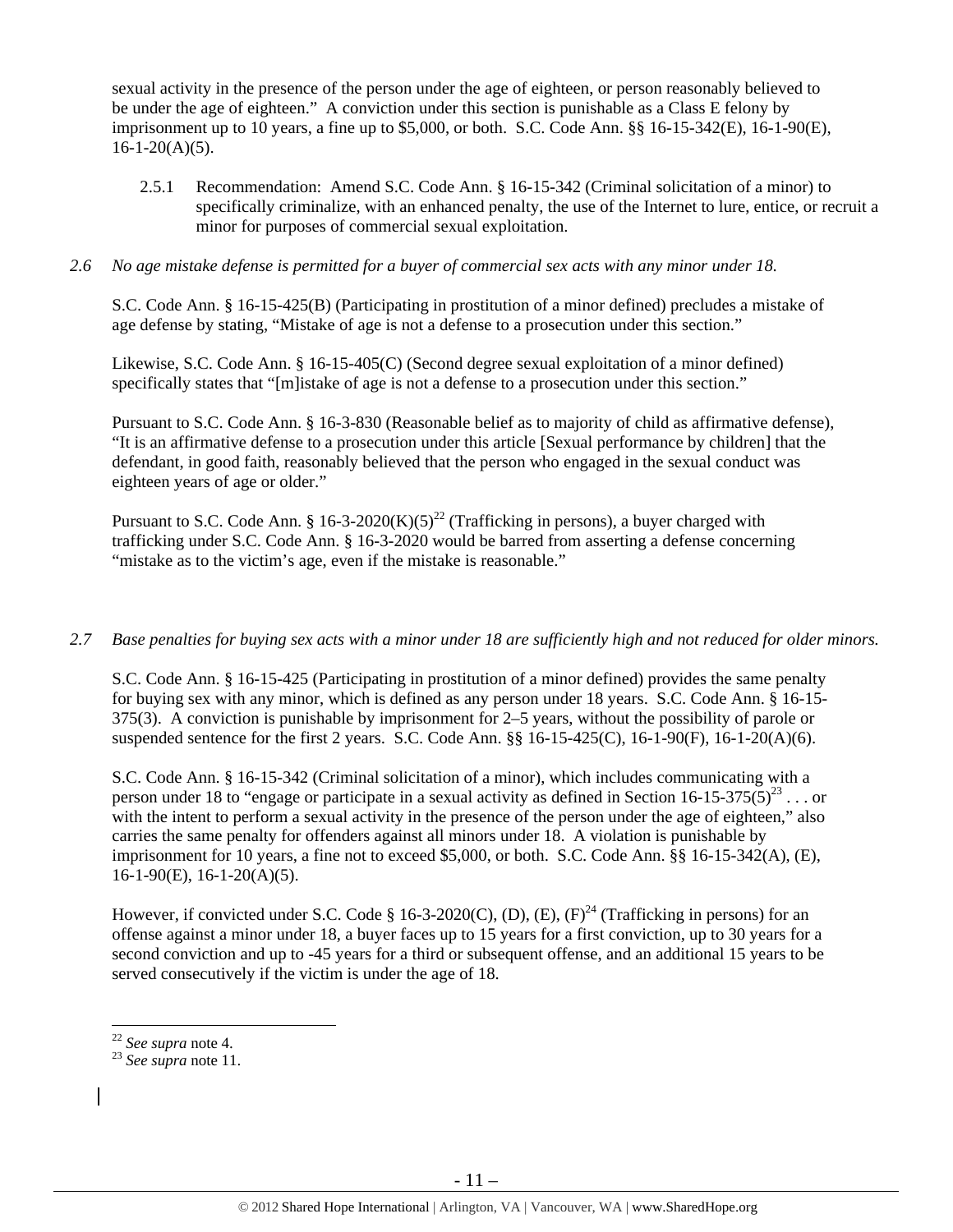## *2.8 Financial penalties for buyers of commercial sex acts with minors are sufficiently high to make it difficult for buyers to hide the crime.*

If a buyer can be convicted under S.C. Code Ann.  $\S 16$ -3-2020<sup>25</sup> (Trafficking in persons), a buyer may face severe financial penalties including mandatory restitution and asset forfeiture.<sup>26</sup> A victim of trafficking is entitled to all of the benefits, rights, and compensation granted pursuant to Section 16-3- 1110. S.C. Code Ann. §§ 16-3-2020(I),<sup>27</sup> 16-3-2070.<sup>28</sup> A convicted buyer would have to pay mandatory restitution to the victim or the victim's family. S.C. Code Ann. § 16-3-2040.<sup>29</sup> Under S.C. Code Ann. § 16-3-1110(12)(a), "Restitution" means payment for all injuries, specific losses, and expenses sustained by a crime victim resulting from an offender's criminal conduct. It includes, but is not limited to: (i) medical and psychological counseling expenses; (ii) specific damages and economic losses; (iii) funeral expenses and related costs; (iv) vehicle impoundment fees; (v) child care costs; and (vi) transportation related to a victim's participation in the criminal justice process. A trafficker may also be ordered to pay restitution to a victim's spouse, issue, descendants, or estate if "the victim of trafficking dies as a result of being trafficked." S.C. Code Ann. § 16-3-2040(B).

Any property related to or profited by the crime could be subject to civil forfeiture at the discretion of the court. S.C. Code Ann. § 16-3-2090 (Forfeiture).<sup>30</sup> Under S.C. Code Ann. § 16-3-2090(A)(1), the following items are subject to forfeiture:

- (a) all monies used, or intended for use, in violation of Section 16-3-2020;
- (b) all property constituting the proceeds obtained directly or indirectly, for a violation of Section 16- 3-2020;
- (c) all property derived from the proceeds obtained, directly or indirectly, from any sale or exchange for pecuniary gain from a violation of Section 16-3-2020;
- (d) all property used or intended for use, in any manner or part, to commit or facilitate the commission of a violation for pecuniary gain of Section 16-3-2020;
- (e) all books, records, and research products and materials, including formulas, microfilm, tapes, and data which are used, or which have been positioned for use, in violation of Section 16-3-2020;
- (f) all conveyances including, but not limited to, trailers, aircraft, motor vehicles, and watergoing vessels, which are used or intended for use unlawfully to conceal or transport or facilitate a violation of Section 16-3-2020. No motor vehicle may be forfeited to the State under this item unless it is used, intended for use, or in any manner facilitates a violation of Section 16-3-2020;
- (g) all property including, but not limited to, monies, negotiable instruments, securities, or other things of value furnished or intended to be furnished by any person in exchange for any kind of services under Section 16-3-2020, and all proceeds including, but not limited to, monies, and real and personal property traceable to any exchange under Section 16-3-2020; and
- (h) overseas assets of persons convicted of trafficking in persons also are subject to forfeiture to the extent they can be retrieved by the government.

<sup>30</sup> Here and elsewhere in this report that S.C. Code Ann. § 16-3-2090 is quoted or cited, it has been updated to reflect the amendments added by the passage of House Bill 3757. H.B. 3757, 2012 Gen. Assemb., Leg. Sess. (S.C. 2012) (Effective Dec. 18, 2012).

<sup>&</sup>lt;sup>25</sup> See supra note 4.

<sup>&</sup>lt;sup>26</sup> See infra Section 3.4 for a comprehensive description of the financial penalties resulting from a violation of S.C. Code Ann. § 16-3-2020.<br><sup>27</sup> See supra note 4.

<sup>&</sup>lt;sup>28</sup> Here and elsewhere in this report that S.C. Code Ann. § 16-3-2070 is quoted or cited, it has been updated to reflect the amendments added by the passage of House Bill 3757. H.B. 3757, 2012 Gen. Assemb., Leg. Sess. (S.C. 2012) ( Effective Dec. 18, 2012).

<sup>&</sup>lt;sup>29</sup> Here and elsewhere in this report that S.C. Code Ann. § 16-3-2040 is quoted or cited, it has been updated to reflect the amendments added by the passage of House Bill 3757. H.B. 3757, 2012 Gen. Assemb., Leg. Sess. (S.C. 2012) ( Effective Dec. 18, 2012).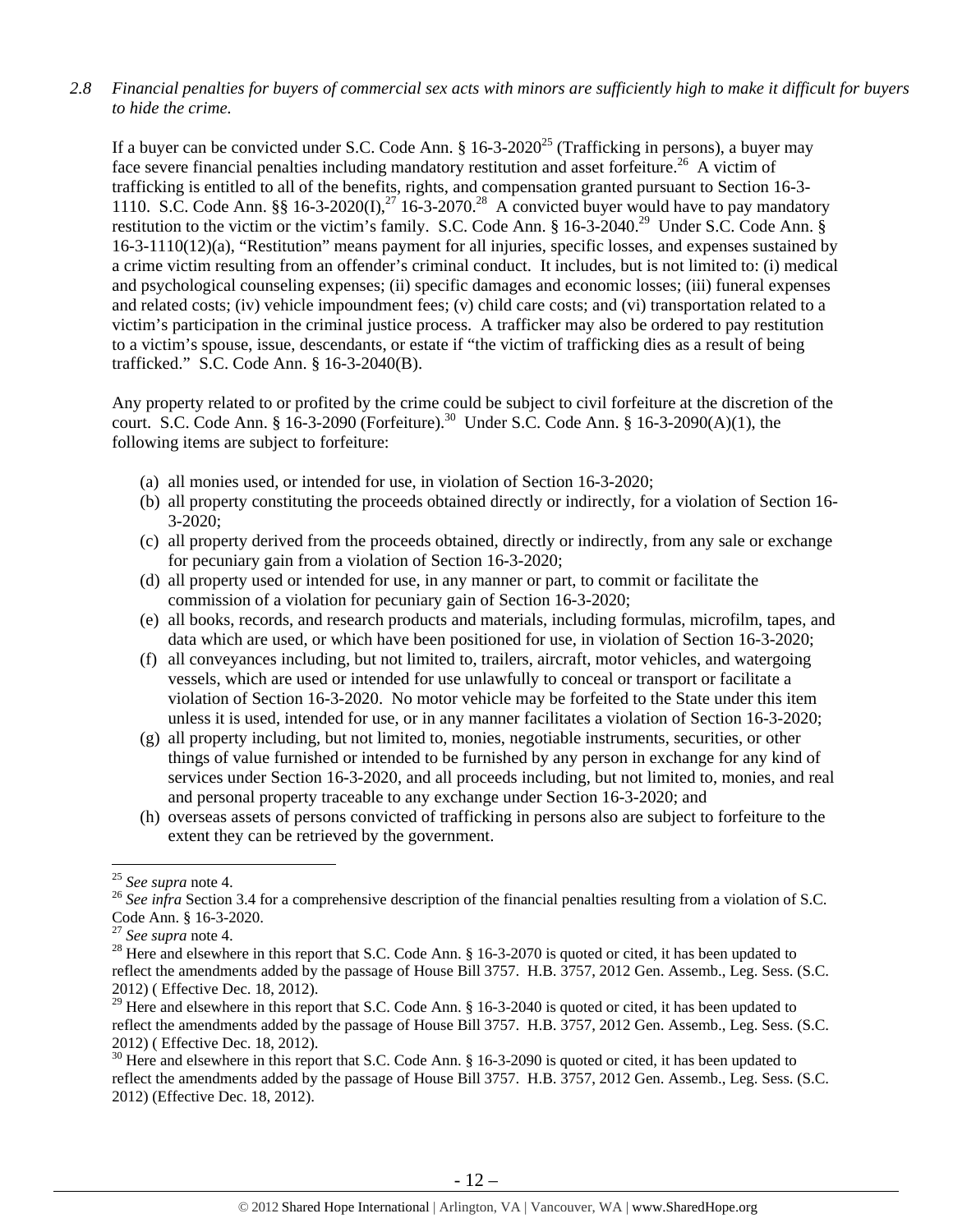Seizure is permitted by process, or without process under S.C. Code Ann. § 16-3-2090(A)(2)<sup>31</sup> which provides:

- (a) seizure is incident to an arrest or a search under a search warrant or an inspection under an administrative inspection warrant;
- (b) property subject to seizure has been the subject of a prior judgment in favor of the State in a criminal injunction or forfeiture proceeding based upon under Section 16-3-2020;
- (c) (c) the investigating agency has probable cause to believe that the property is directly or indirectly dangerous to health of safety; or

(d) the investigating agency has probable cause to believe that the property was used or is intended to be used in violation of Section 16-3-2020.

Otherwise, most crimes that buyers of commercial sex can be charged with, including the CSEC offense under S.C. Code Ann. § 16-15-425 (Participating in prostitution of a minor defined), do not have financial penalties. However, the non-commercial offense under S.C. Code Ann. § 16-15-342(E) (Criminal solicitation of a minor), includes soliciting a minor for sexual purposes and subjects a buyer to a possible fine not to exceed \$5,000. Also, S.C. Code Ann. § 16-15-140 (Committing or attempting lewd act upon child under sixteen) permits a fine "in the discretion of the court."

In addition, buyers are subject to discretionary criminal asset forfeiture. The asset forfeiture law<sup>32</sup> within Chapter 15, Article 3 (Obscenity, material harmful to minors, child exploitation, and child prostitution) allows for forfeiture for some crimes a buyer may commit. S.C. Code Ann. § 16-15-445(A) (Seizure and forfeiture of equipment used in committing violation) states,

All equipment used directly by a person in committing a violation of Sections 16-15-305 [Disseminating, procuring or promoting obscenity unlawful], 16-15-342 [Criminal solicitation of a minor], 16-15-395 [First degree sexual exploitation of a minor defined], 16-15-405 [Second degree sexual exploitation of a minor defined], or 16-15-410 [Third degree sexual exploitation of a minor defined], including necessary software, may be seized by the law enforcement agency making the arrest and ordered forfeited by the court in which the conviction was obtained.

Seizure of the property may be executed at the time of arrest by the arresting agency. S.C. Code Ann. § 16-15-445(A). Disposition of forfeited property is governed by S.C. Code Ann. § 16-15-445(C), which states in part,

[P]roperty forfeited pursuant to court order must be destroyed by the arresting law enforcement agency, unless that law enforcement agency can show good cause for retaining the property. Ownership of property so retained vests in the arresting law enforcement agency which may use the property in the performance of its duties, destroy it, or sell it at public auction. Retained property may be sold at public auction . . . After payment of the expenses of the auction, one-half of the net proceeds may be retained by the arresting law enforcement agency, and one-half must be remitted to the State Treasurer for deposit to the credit of the Victim's Compensation Fund.

(d)

…

Pursuant to S.C. Code Ann. § 16-3-2090(B)(7),

<sup>&</sup>lt;sup>31</sup> See supra note **Error! Bookmark not defined.** 

<sup>&</sup>lt;sup>32</sup> For additional information on asset forfeiture laws and procedure, see http://www.sharedhope.org/wpcontent/uploads/2012/11/SHIStateAssetForfeitureLawsChart.pdf.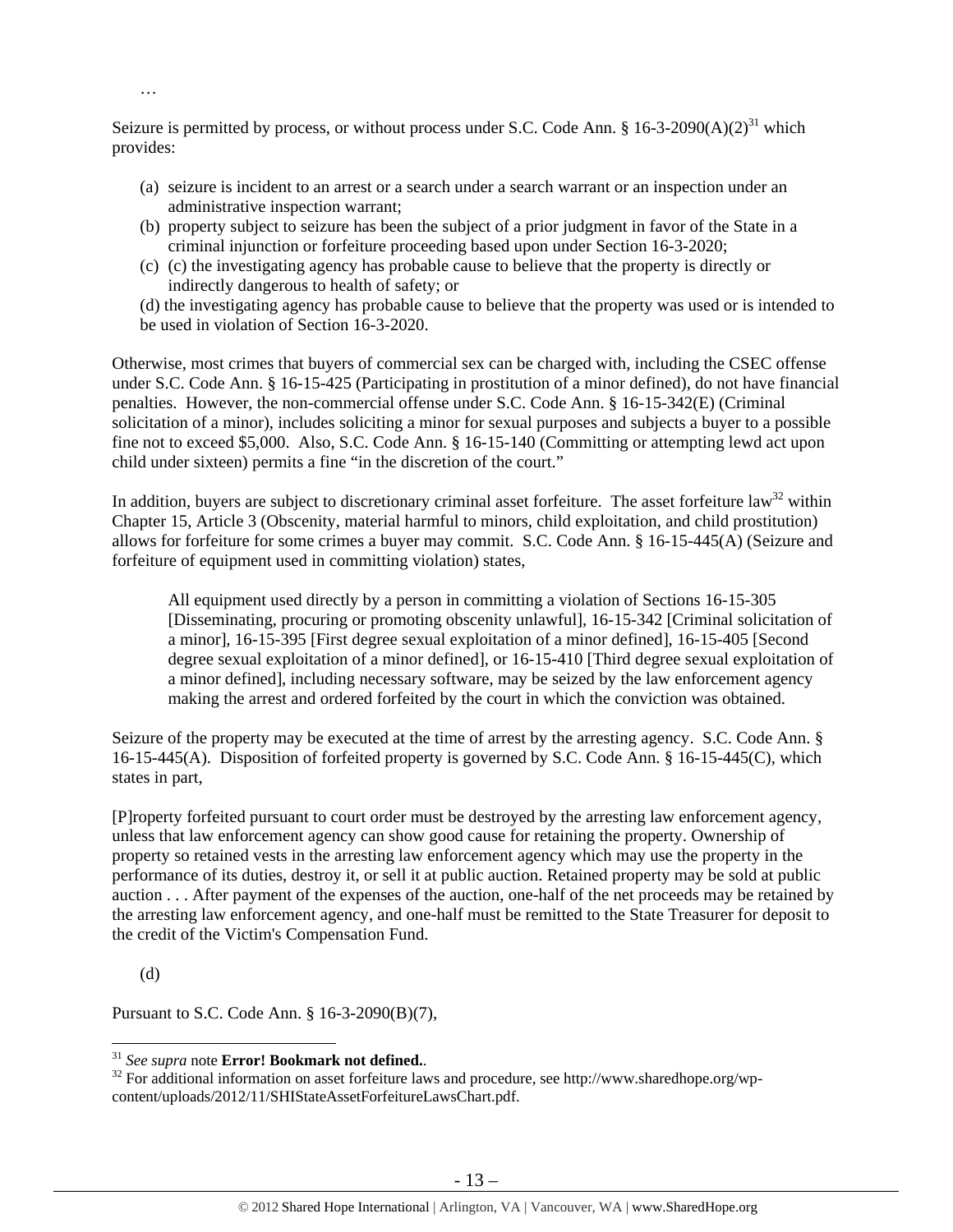(7) Disposition of forfeited property under this section must be accomplished as follows: (a) Property forfeited under this subsection shall first be applied to payment to the victim. The return of the victim to his home country or other absence of the victim from the jurisdiction shall not prevent the victim from receiving compensation.

(b) The victim and the South Carolina Victims' Compensation Fund shall each receive onefourth, and law enforcement shall receive one-half of the value of the forfeited property. (c) If no victim is named, or reasonable attempts to locate a named victim for forfeiture and forfeiture fails, then all funds shall revert to the South Carolina Victims' Compensation Fund and law enforcement to be divided equally.

(d) If federal law enforcement becomes involved in the investigation, they shall equitably split the share local law enforcement receives under this section, if they request or pursue any of the forfeiture. The equitable split must be pursuant to 21 U.S.C. Section  $881(e)(1)(A)$  and (e)(3), 18 U.S.C. Section 981(e)(2), and 19 U.S.C. Section 1616a.

2.8.1 Recommendation: Amend S.C. Code Ann. § 16-15-342(E) (Criminal solicitation of a minor) to raise the fine and make it mandatory in cases of commercial sexual exploitation of a child.

#### *2.9 Buying and possessing child pornography carries penalties as high as similar federal offenses.*

A buyer of child pornography can be charged under S.C. Code Ann. § 16-15-405 (Second degree sexual exploitation of a minor defined), which states in part, "(A) An individual commits the offense of second degree sexual exploitation of a minor if, knowing the character or content of the material, he: . . . (2) distributes, transports, exhibits, receives, sells, purchases, exchanges, or solicits material that contains a visual representation of a minor engaged in sexual activity." S.C. Code Ann. § 16-15-405(A)(2). A violation of this statute is punishable by imprisonment for 2–10 years and the offender will not be eligible for parole or a suspended sentence for the first 2 years of the sentence. S.C. Code Ann. § 16-15-405(D).

Additionally, a buyer could be charged with S.C. Code Ann. § 16-15-410 (Third degree sexual exploitation of a minor defined), which states in subsection (A), "An individual commits the offense of third degree sexual exploitation of a minor if, knowing the character or content of the material, he possesses material that contains a visual representation of a minor engaging in sexual activity." A violation of this statute is punishable by imprisonment up to 10 years. S.C. Code Ann. § 16-15-410(C).

In comparison, a federal conviction for possession of child pornography<sup>33</sup> is generally punishable by imprisonment for  $5-20$  years and a fine not to exceed \$250,000.<sup>34</sup> Subsequent convictions, however, are punishable by imprisonment up to 40 years and a fine not to exceed \$250,000.<sup>35</sup>

 $35$  18 U.S.C. §§ 2252(b) (stating if a person has a prior conviction under subsection (a)(2), or a list of other statutes, a conviction is punishable by a fine and imprisonment for 15–40 years, but if a person has a prior conviction under

 $33$  18 U.S.C. §§ 2252(a)(2), (a)(4) (Certain activities relating to material involving the sexual exploitation of minors),  $2252A(a)(2)$ –(3) (Certain activities relating to material constituting or containing child pornography), 1466A(a), (b) (Obscene visual representations of the sexual abuse of children).

<sup>&</sup>lt;sup>34</sup> 18 U.S.C. §§ 2252(b) (stating that a conviction under subsection (a)(2) is punishable by imprisonment for 5–20 years and a fine, while a conviction under subsection (a)(4) is punishable by imprisonment up to 10 years, a fine, or both),  $2252A(b)(1)$  (a conviction is punishable by imprisonment for 5–20 years and a fine),  $1466A(a)$ , (b) (stating that a conviction under subsection (a) is "subject to the penalties provided in section  $2252A(b)(1)$ ," imprisonment for 5–20 years and a fine, while a conviction under subsection (b) is "subject to the penalties provided in section 2252A(b)(2)," imprisonment up to 10 years, a fine, or both); *see also* 18 U.S.C. §§ 3559(a)(1) (classifying all of the above listed offenses as felonies), 3571(b)(3) (providing a fine up to \$250,000 for any felony conviction).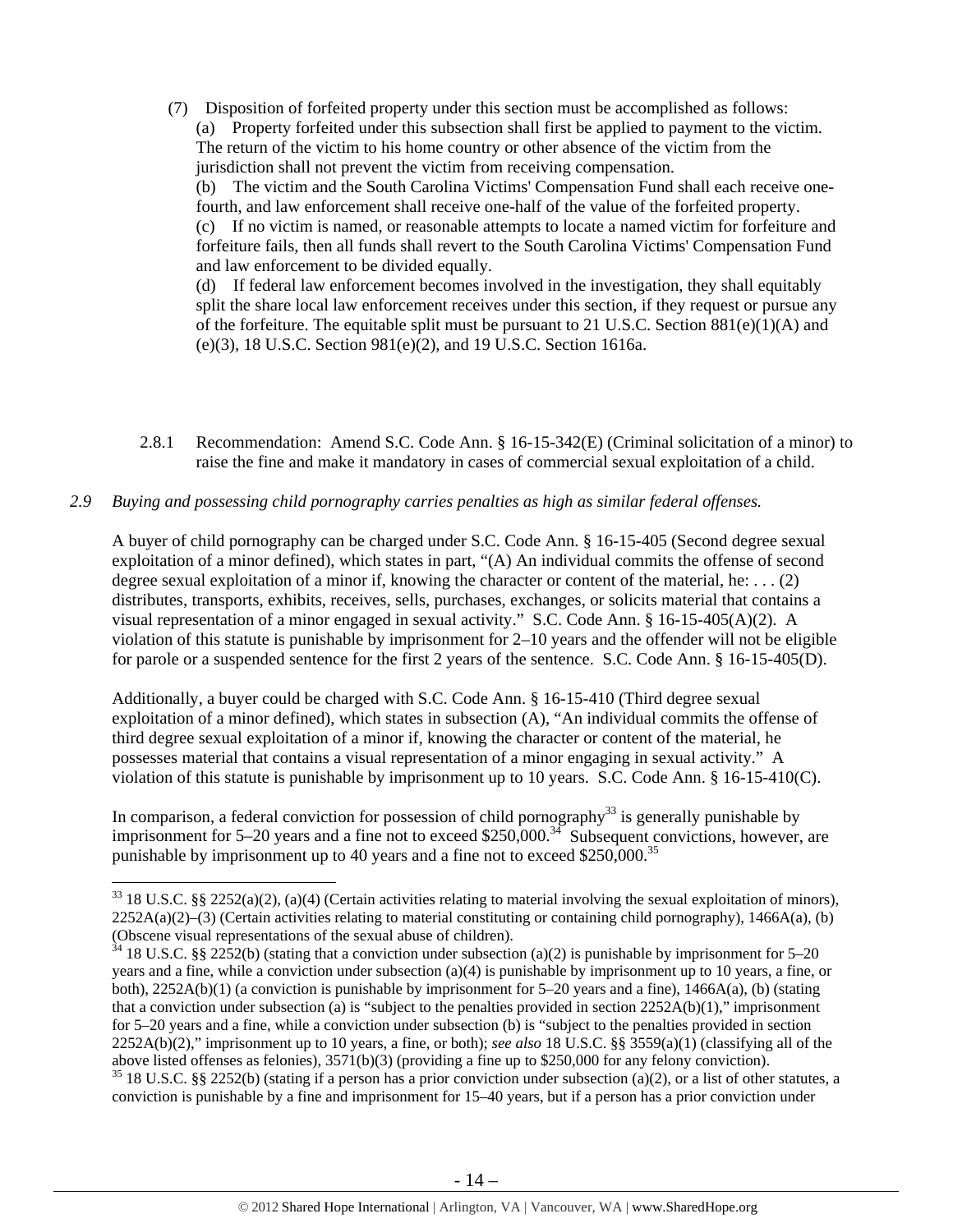*2.10 Convicted buyers of commercial sex acts with minors and child pornography are required to register as sex offenders*.

In South Carolina, a buyer must register when convicted of various offenses related to domestic minor sex trafficking. S.C. Code Ann. § 23-3-430 (Sex offender registry). Specifically, registration is required for, among other things, a violation of S.C. Code Ann. § 16-3-930 (Trafficking in persons—Repealed) and any offense falling within Title 16, Chapter 15, Article 3 (Obscenity, material harmful to minors, child exploitation, and child prostitution) when a minor is involved, which includes S.C. Code Ann. § 16-15- 425 (Participating in prostitution of a minor) and § 16-15-342 (Criminal solicitation of a minor). S.C. Code Ann.§ 23-3-430(A), (C)(13), (17). However, with the recent enactment of the new trafficking in persons law under § 16-3-2020, a technical error appears to have occurred and S.C. Code Ann. § 23-3- 430 (Sex offender registry) was not updated to reflect the repeal of § 16-3-930 and enactment of § 16-3- 2020.

2.10.1 Recommendation: Amend S.C. Code Ann. § 23-3-430 (Sex offender registry) to reflect the repeal of § 16-3-930 and enactment of § 16-3-2020.

<u> Andrewski politika (za obrazu pod predsjednika u predsjednika u predsjednika u predsjednika (za obrazu pod p</u>

subsection (a)(4), or a list of other statutes, a conviction is punishable by a fine and imprisonment for 10–20 years),  $2252A(b)(1)$  (stating if a person has a prior conviction under subsection (a)(2), (a)(3), or a list of other statutes, a conviction is punishable by a fine and imprisonment for 15–40 years), 1466A(a), (b) (stating that the penalty scheme for section 2252A(b) applies); *see also* 18 U.S.C. §§ 3559(a)(1) (classifying all of the above listed offenses as felonies), 3571(b)(3) (providing a fine up to \$250,000 for any felony conviction).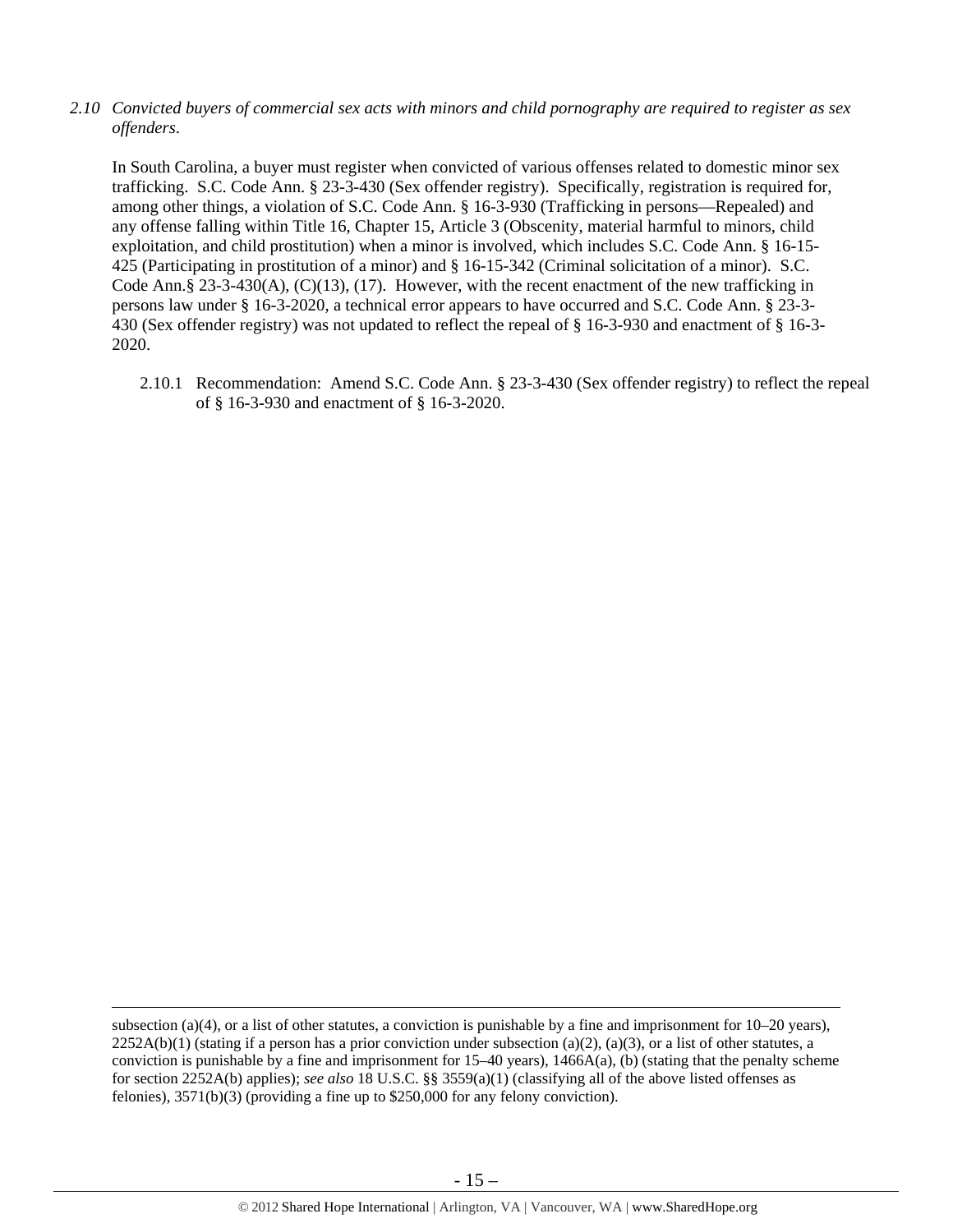#### **FRAMEWORK ISSUE 3: CRIMINAL PROVISIONS FOR TRAFFICKERS**

# *Legal Components:*

- *3.1 Penalties for trafficking a child for sexual exploitation are as high as federal penalties.*
- *3.2 Creating and distributing child pornography carries penalties as high as similar federal offenses.*
- *3.3 Using the Internet to lure, entice, recruit, or sell commercial sex acts with a minor is a separate crime or results in an enhanced penalty for traffickers.*
- *3.4 Financial penalties for traffickers, including asset forfeiture, are sufficiently high.*
- *3.5 Convicted traffickers are required to register as sex offenders.*
- *3.6 Laws relating to termination of parental rights for certain offenses include sex trafficking or commercial sexual exploitation of children (CSEC) offenses in order to remove the children of traffickers from their control and potential exploitation.*

*\_\_\_\_\_\_\_\_\_\_\_\_\_\_\_\_\_\_\_\_\_\_\_\_\_\_\_\_\_\_\_\_\_\_\_\_\_\_\_\_\_\_\_\_\_\_\_\_\_\_\_\_\_\_\_\_\_\_\_\_\_\_\_\_\_\_\_\_\_\_\_\_\_\_\_\_\_\_\_\_\_\_\_\_\_\_\_\_\_\_\_\_\_\_* 

# *Legal Analysis:*

*3.1 Penalties for trafficking a child for sexual exploitation are as high as federal penalties.* 

S.C. Code Ann. § 16-3-2020(A),  $(B)^{36}$  (Trafficking in persons) states that "[a] person who recruits, entices, solicits, isolates, harbors, transports, provides, or obtains, or so attempts, a victim, knowing that the victim will be subjected to sex trafficking . . . [or] for the purposes of sex trafficking . . . through any means . . . is guilty of trafficking in persons." A first offense is a felony, punishable by up to 15 years' imprisonment. S.C. Code Ann. § 16-3-2020(C). A second offense is a felony, punishable by up to 20 years' imprisonment. S.C. Code Ann. § 16-3-2020(D). A third or subsequent offense is a felony punishable by up to 45 years' imprisonment. S.C. Code Ann. § 16-3-2020(E). If the victim of such an offense is under the age of eighteen, "an additional term of fifteen years may be imposed in addition and must be consecutive" to the penalties listed above. S.C. Code Ann. § 16-3-2020(F).

Under S.C. Code Ann. § 16-15-415 (Promoting prostitution of a minor defined), "(A) An individual commits the offense of promoting prostitution of a minor if he knowingly: (1) entices, forces, encourages, or otherwise facilitates a minor to participate in prostitution; or (2) supervises, supports, advises, or promotes the prostitution of or by a minor." A conviction under this statute is a Class C felony punishable by imprisonment for 3–20 years. S.C. Code Ann. §§ 16-15-415(A), (C), 16-1-90(C), 16-1- 20(A)(3). The trafficker is not eligible for parole or suspended sentence during the first 3 years. S.C. Code Ann. § 16-15-415(C).

S.C. Code Ann. § 16-15-395(A) (First degree sexual exploitation of a minor defined), which includes when a person "uses, employs, induces, coerces, encourages, or facilitates a minor to engage in or assist others to engage in sexual activity for a live performance or for the purpose of producing material that contains a visual representation depicting this activity," is a Class C felony punishable by imprisonment for 3–20 years. S.C. Code Ann. §§ 16-15-395(A), (D), 16-1-90(C), 16-1-20(A)(3). The trafficker would not be eligible for parole or suspended sentence in the first 3 years. S.C. Code Ann. § 16-15-395(D).

S.C. Code Ann. § 16-3-810 (Engaging child for sexual performance), a Class C felony, criminalizes, among other things, employing or inducing a child less than 18 "to engage in a sexual performance." S.C. Code Ann. §§ 16-3-810(a), 16-1-90(C). A violation of this section is punishable by imprisonment for a maximum of 20 years. S.C. Code Ann. §§ 16-3-810(b), 16-3-653(2), 16-1-90(C), 16-1-20(A)(3).

<sup>36</sup> *See supra* note 4.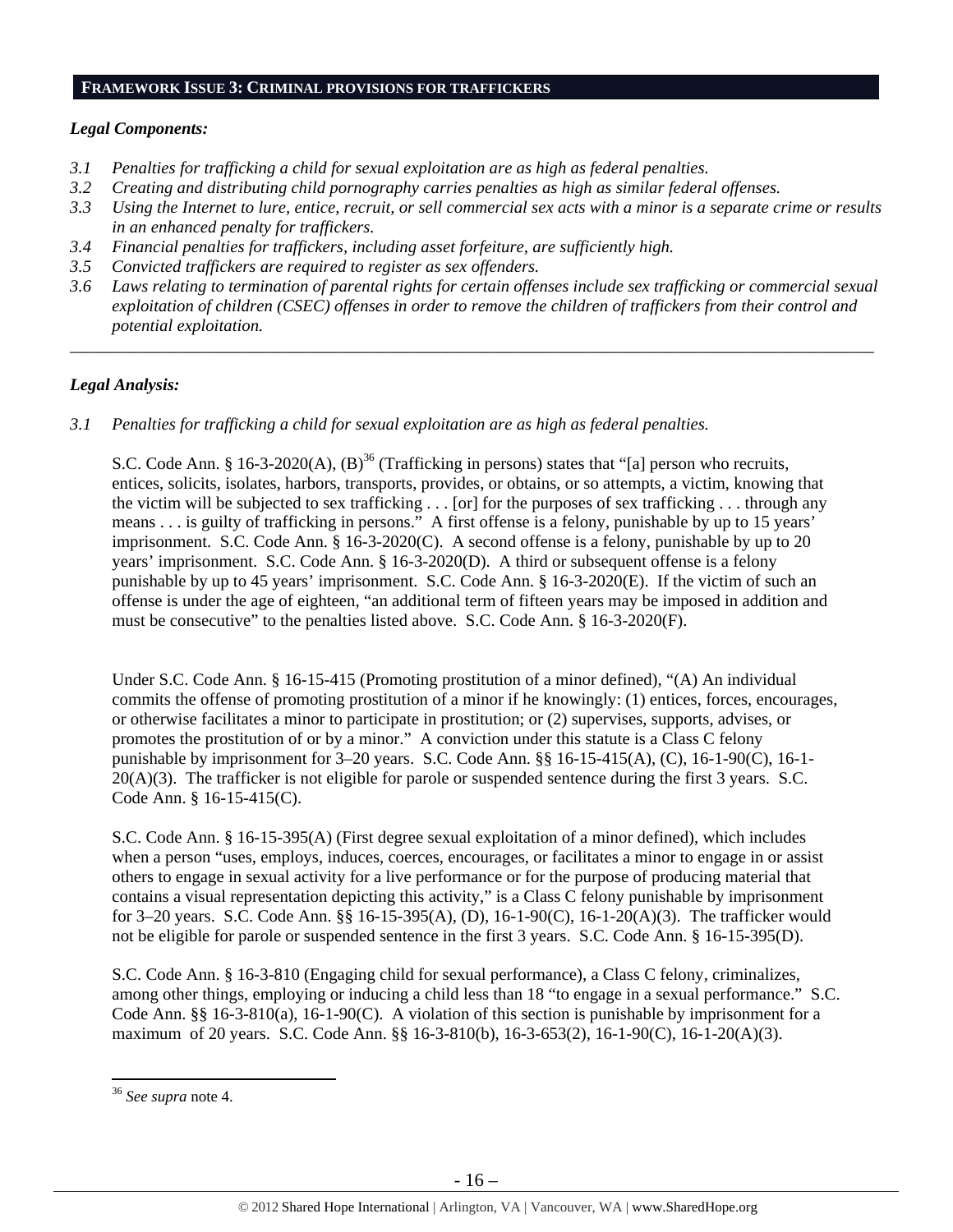Lastly, a trafficker can be found guilty of the Class E felony under S.C. Code Ann. § 16-15-342 (Criminal solicitation of a minor), "if he knowingly contacts or communicates with, or attempts to contact or communicate with, a person who is under the age of eighteen, or a person reasonably believed to be under the age of eighteen, for the purpose of or with the intent of persuading, inducing, enticing, or coercing the person to engage or participate in a sexual activity as defined in Section 16-15-375(5) . . . or with the intent to perform a sexual activity in the presence of the person under the age of eighteen, or person reasonably believed to be under the age of eighteen." A violation of this section is a Class E felony punishable by imprisonment up to 10 years, a fine not to exceed \$5,000, or both. S.C. Code Ann. §§ 16- 15-342(A), (E), 16-1-90(E), 16-1-20(A)(5).

In comparison, if the victim is under the age of 14, a conviction under the Trafficking Victims Protection Act  $(TVPA)^{37}$  for child sex trafficking is punishable by 15 years to life imprisonment and a fine not to exceed \$250,000. 18 U.S.C. §§ 1591(b)(1),  $3559(a)(1)$ ,  $3571(b)(3)$ . If the victim is between the ages of 14–17, a conviction is punishable by 10 years to life imprisonment and a fine not to exceed \$250,000. 18 U.S.C.

§§ 1591(b)(2), 3559(a)(1), 3571(b)(3). A conviction is punishable by mandatory life imprisonment, however, if the trafficker has a prior conviction for a federal sex offense<sup>38</sup> against a minor.

#### *3.2 Creating and distributing child pornography carries penalties as high as similar federal offenses*.

Under S.C. Code Ann. § 16-3-810 (Engaging child for sexual performance), a person who "employ[s], authorize[s], or induce[s] a child younger than eighteen years of age to engage in a sexual performance" is guilty of second degree criminal sexual conduct, which is punishable by imprisonment up to 20 years. S.C. Code Ann. §§ 16-3-810, 16-3-653(2).

Similarly, under S.C. Code Ann. § 16-15-405 (Second degree sexual exploitation of a minor defined), a person who, among other things, "knowing the character or content of the material, . . . (1) records, photographs, films, develops, duplicates, produces, or creates digital electronic file material that contains a visual representation of a minor engaged in sexual activity" will face between 2 and 10 years imprisonment. S.C. Code Ann. § 16-15-405(A)(1), (D). The offender will not be eligible for parole or suspended sentence for the first 2 years. S.C. Code Ann. § 16-15-405(D).

In comparison, if the victim is under the age of 14, a conviction under the TVPA for child sex trafficking is punishable by 15 years to life imprisonment and a fine not to exceed \$250,000. 18 U.S.C. §§  $1591(b)(1)$ ,  $3559(a)(1)$ ,  $3571(b)(3)$ . If the victim is between the ages of  $14-17$ , a conviction is punishable by 10 years to life imprisonment and a fine not to exceed \$250,000. 18 U.S.C. §§ 1591(b)(2), 3559(a)(1), 3571(b)(3). A conviction is punishable by mandatory life imprisonment, however, if the trafficker has a prior conviction for a federal sex offense<sup>39</sup> against a minor. Additionally, a federal conviction for distribution of child pornography<sup>40</sup> is generally punishable by imprisonment for  $5-20$  years and a fine not to exceed \$250,000.<sup> $\overline{41}$ </sup> Subsequent convictions, however, are punishable by imprisonment up to 40 years and a fine not to exceed \$250,000.<sup>42</sup>

<sup>&</sup>lt;sup>37</sup> *See supra* note 15.<br><sup>38</sup> *See supra* note 19 for the definition of "federal sex offense."<br><sup>39</sup> *See supra* note 19 for the definition of "federal sex offense."

<sup>&</sup>lt;sup>40</sup> 18 U.S.C. §§ 2252(a)(1), (a)(2), (a)(3) (Certain activities relating to material involving the sexual exploitation of minors),  $2252A(a)(2)$ ,  $(a)(3)$  (Certain activities relating to material constituting or containing child pornography), 1466A(a) (Obscene visual representations of the sexual abuse of children).<br><sup>41</sup> 18 U.S.C. §§ 2252(b) (stating that a conviction under subsection (a)(1), (a)(2), or (a)(3) is punishable by

imprisonment for 5–20 years and a fine), 2252A(b)(1) (a conviction is punishable by imprisonment for 5–20 years and a fine), 1466A(a), (b) (stating that a conviction under subsection (a) is "subject to the penalties provided in section 2252A(b)(1)," imprisonment for 5–20 years and a fine, while a conviction under subsection (b) is "subject to the penalties provided in section 2252A(b)(2)," imprisonment up to 10 years, a fine, or both); *see also* 18 U.S.C.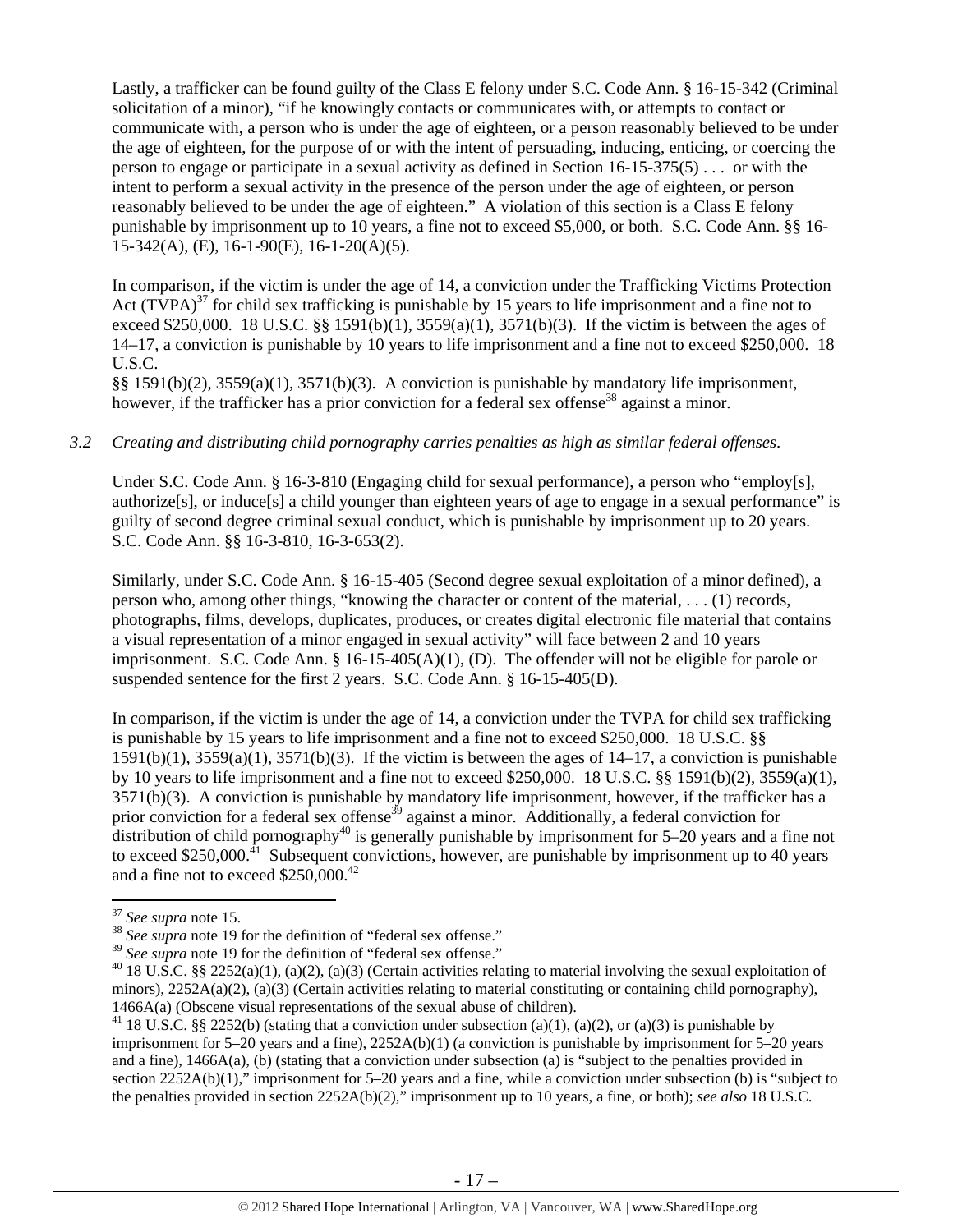*3.3 Using the Internet to lure, entice, recruit, or sell commercial sex acts with a minor is a separate crime or results in an enhanced penalty for traffickers.* 

S.C. Code Ann. § 16-15-342(A) (Criminal solicitation of a minor) states, "A person eighteen years of age or older commits the offense of criminal solicitation of a minor if he knowingly contacts or communicates with, or attempts to contact or communicate with, a person who is under the age of eighteen, or a person reasonably believed to be under the age of eighteen, for the purpose of or with the intent of persuading, inducing, enticing, or coercing the person to engage or participate in a sexual activity as defined in Section 16-15-375(5) . . . or with the intent to perform a sexual activity in the presence of the person under the age of eighteen, or person reasonably believed to be under the age of eighteen." While use of the Internet is not specifically mentioned, it could be one of the forms of communication used. A violation of this statute is a Class E felony punishable by imprisonment for 10 years, a fine up to \$5,000, or both. S.C. Code Ann. §§ 16-15-342(E), 16-1-90(E), 16-1-20(A)(5).

- 3.3.1. Recommendation: Amend S.C. Code Ann. § 16-15-342 (Criminal solicitation of a minor) to specifically criminalize, with an enhanced penalty, the use of the Internet to lure, to entice, or to recruit a minor for purposes of commercial sexual exploitation.
- *3.4 Financial penalties for traffickers, including asset forfeiture, are sufficiently high*.

A trafficker convicted of trafficking under S.C. Code Ann. § 16-3-2020 faces mandatory restitution orders and asset forfeiture. Pursuant to S.C. Code Ann.  $\S$  16-3-2020(I)<sup>43</sup> (Trafficking in persons), "the victim of trafficking in persons [is entitled] to all benefits, rights, and compensation granted pursuant to Section 16- 3-1110." Under S.C. Code Ann. § 16-3-1110(12)(a), "Restitution" means payment for all injuries, specific losses, and expenses sustained by a crime victim resulting from an offender's criminal conduct. It includes, but is not limited to: (i) medical and psychological counseling expenses; (ii) specific damages and economic losses; (iii) funeral expenses and related costs; (iv) vehicle impoundment fees; (v) child care costs; and (vi) transportation related to a victim's participation in the criminal justice process. A trafficker may also be ordered to pay restitution to a victim's spouse, issue, descendants, or estate if "the victim of trafficking dies as a result of being trafficked." S.C. Code Ann. § 16-3-2040(B).

Additionally, under S.C. Code Ann. § 16-3-2090(A)(1), the following items are subject to discretionary civil forfeiture:

- (a) all monies used, or intended for use, in violation of Section 16-3-2020;
- (b) all property constituting the proceeds obtained directly or indirectly, for a violation of Section 16- 3-2020;
- (c) all property derived from the proceeds obtained, directly or indirectly, from any sale or exchange for pecuniary gain from a violation of Section 16-3-2020;

<u> 1989 - Johann Stein, marwolaethau a gweledydd a ganlad y ganlad y ganlad y ganlad y ganlad y ganlad y ganlad</u>

<sup>§§ 3559(</sup>a)(1) (classifying all of the above listed offenses as felonies),  $3571(b)(3)$  (providing a fine up to \$250,000 for any felony conviction).

<sup>&</sup>lt;sup>42</sup> 18 U.S.C. §§ 2252(b) (stating if a person has a prior conviction under subsection (a)(1), (a)(2), or (a)(3) or a list of other statutes, a conviction is punishable by a fine and imprisonment for 15–40 years), 2252A(b)(1) (stating if a person has a prior conviction under subsection (a)(2), (a)(3), or a list of other statutes, a conviction is punishable by a fine and imprisonment for 15–40 years), 1466A(a), (b) (stating that the penalty scheme for section 2252A(b) applies); *see also* 18 U.S.C. §§ 3559(a)(1) (classifying all of the above listed offenses as felonies), 3571(b)(3) (providing a fine up to \$250,000 for any felony conviction).

<sup>43</sup> *See supra* note 4.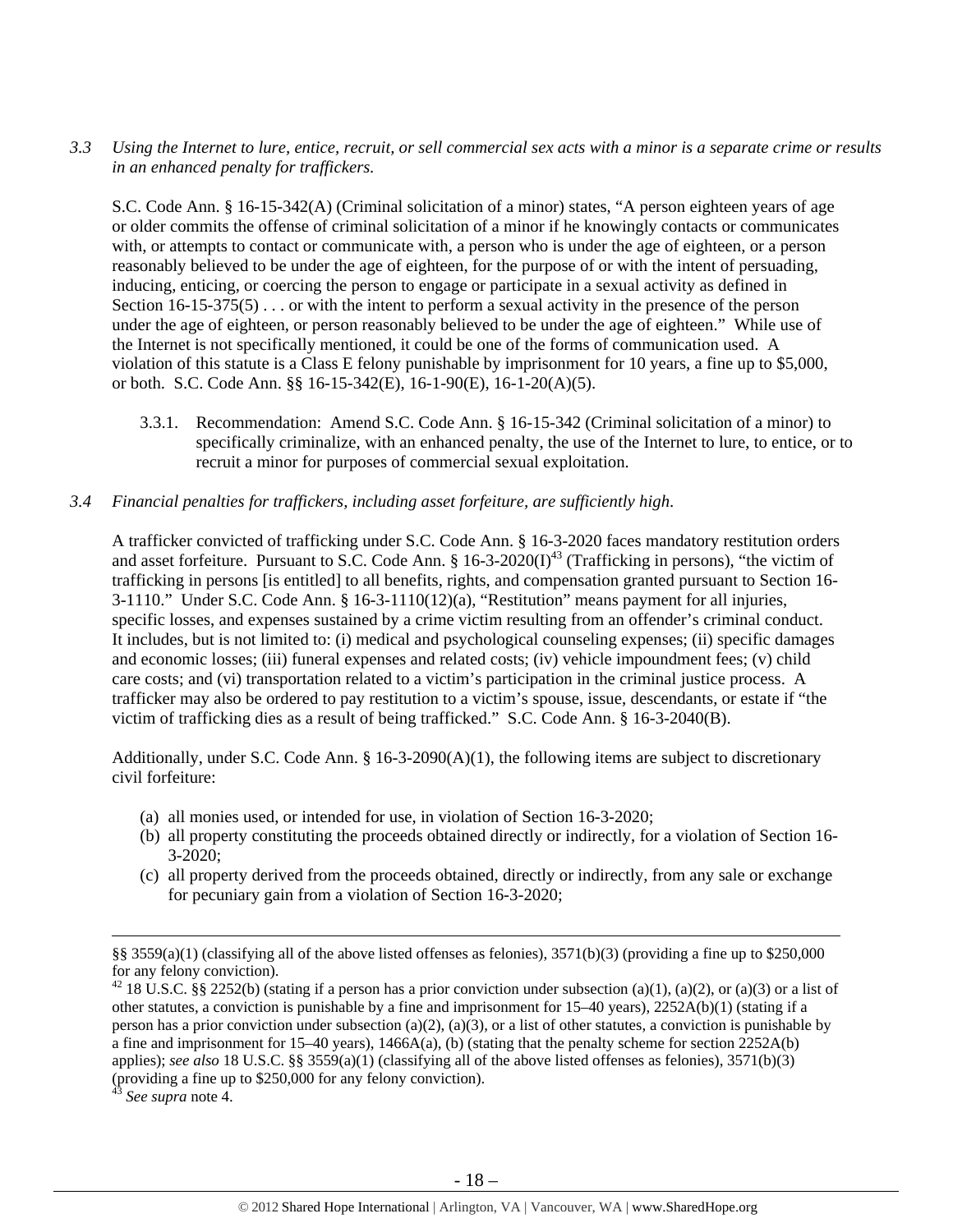- (d) all property used or intended for use, in any manner or part, to commit or facilitate the commission of a violation for pecuniary gain of Section 16-3-2020;
- (e) all books, records, and research products and materials, including formulas, microfilm, tapes, and data which are used, or which have been positioned for use, in violation of Section 16-3-2020;
- (f) all conveyances including, but not limited to, trailers, aircraft, motor vehicles, and watergoing vessels, which are used or intended for use unlawfully to conceal or transport or facilitate a violation of Section 16-3-2020. No motor vehicle may be forfeited to the State under this item unless it is used, intended for use, or in any manner facilitates a violation of Section 16-3-2020;
- (g) all property including, but not limited to, monies, negotiable instruments, securities, or other things of value furnished or intended to be furnished by any person in exchange for any kind of services under Section 16-3-2020, and all proceeds including, but not limited to, monies, and real and personal property traceable to any exchange under Section 16-3-2020; and
- (h) overseas assets of persons convicted of trafficking in persons also are subject to forfeiture to the extent they can be retrieved by the government.
- . . . .

…

.

"The Attorney General or his designee or the circuit solicitor or his designee has the burden of proof to establish by a preponderance of the evidence that the property is subject to forfeiture. If the judge finds a forfeiture, he shall then determine the lienholder's interest<sup>44</sup> as provided in this article." S.C. Code Ann. §  $16-3-2090(B)(2)$ .

Property may be seized upon process or without process under S.C. Code Ann. § 16-3-2090(A)(2)<sup>45</sup> which provides:

- (a) seizure is incident to an arrest or a search under a search warrant or an inspection under an administrative inspection warrant;
- (b) property subject to seizure has been the subject of a prior judgment in favor of the State in a criminal injunction or forfeiture proceeding based upon under Section 16-3-2020;
- (c) the investigating agency has probable cause to believe that the property is directly or indirectly dangerous to health of safety; or
- (d) the investigating agency has probable cause to believe that the property was used or is intended to be used in violation of Section 16-3-2020.

Although no fines apply if convicted under CSEC laws, a conviction under S.C. Code Ann. § 16-15- 342(A) (Criminal solicitation of a minor) may include as part of the sentence a fine up to \$5,000. S.C. Code Ann. § 16-15-342 (E). Similarly, a person convicted under S.C. Code Ann. § 16-15-387 (Employment of person under eighteen to appear in public state of sexually explicit nudity) could receive a fine not to exceed \$5,000. S.C. Code Ann. § 16-15-387(B).

In addition, the discretionary criminal asset forfeiture law within Chapter 15, Article 3 (Obscenity, material harmful to minors, child exploitation, and child prostitution) allows for forfeiture for some crimes a trafficker may commit. S.C. Code Ann. § 16-15-445(A) (Seizure and forfeiture of equipment used in committing violation) states,

 <sup>44</sup> An innocent owner, manager, or owner of a licensed rental agency or any common carrier or carrier of goods for hire may apply to the court of common pleas for the return of any item seized. Notice of hearing or rule to show cause accompanied by copy of the application must be directed to all persons and agencies entitled to notice. If the judge denies the application, the hearing may proceed as a forfeiture hearing. S.C. Code Ann. § 16-3-2090(C)(1). 45 *See supra* note **Error! Bookmark not defined.**.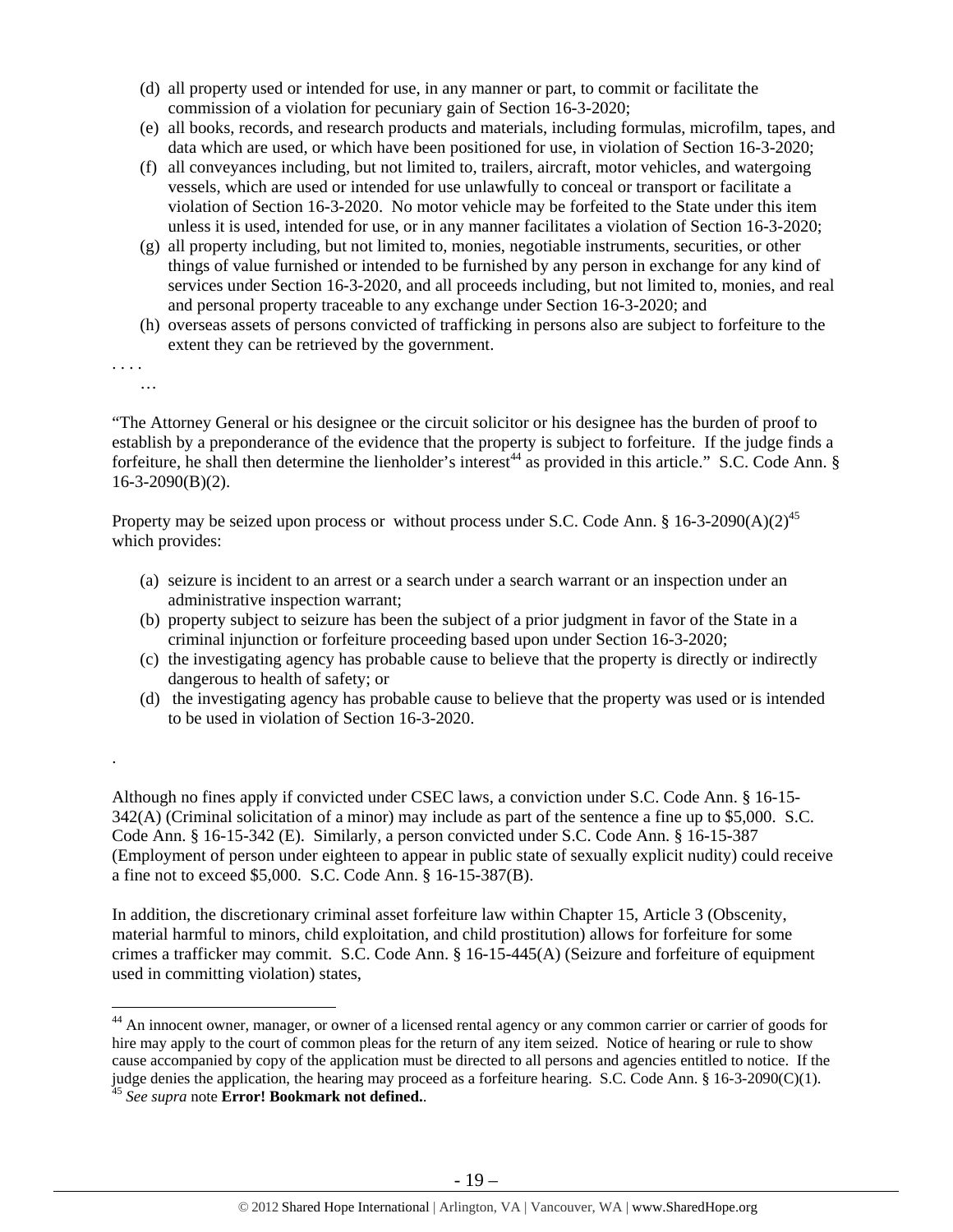All equipment used directly by a person in committing a violation of Sections 16-15-305 [Disseminating, procuring or promoting obscenity unlawful], 16-15-342 [Criminal solicitation of a minor], 16-15-395 [First degree sexual exploitation of a minor defined], 16-15-405 [Second degree sexual exploitation of a minor defined], or 16-15-410 [Third degree sexual exploitation of a minor defined], including necessary software, may be seized by the law enforcement agency making the arrest and ordered forfeited by the court in which the conviction was obtained.

## *3.5 Convicted traffickers are required to register as sex offenders.*

In South Carolina, a trafficker must register when convicted of various offenses related to domestic minor sex trafficking. S.C. Code Ann. § 23-3-430. Specifically, registration is required for, among other things, a violation of S.C. Code Ann.  $\S$  16-3-2020 (Trafficking in persons—Repealed)<sup>46</sup> and any offense falling within Title 16, Chapter 15, Article 3 (Obscenity, material harmful to minors, child exploitation, and child prostitution) when a minor is involved. S.C. Code Ann. § 23-3-430(A), (C)(13), (17). However, with the recent enactment of a new trafficking in persons law under § 16-3-2020, a technical error appears to have occurred and S.C. Code Ann. § 23-3-430 (Sex offender registry) was not updated to reflect the repeal of § 16-3-930 and enactment of § 16-3-2020.

- 3.5.1 Recommendation: Amend S.C. Code Ann. § 23-3-430 (Sex offender registry) to reflect the repeal of § 16-3-930 and enactment of § 16-3-2020.
- *3.6 Laws relating to termination of parental rights for certain offenses include sex trafficking or commercial sexual exploitation of children (CSEC) offenses in order to remove the children of traffickers from their control and potential exploitation.*

Human trafficking and other CSEC convictions may be grounds for termination of parental rights in South Carolina. Pursuant to S.C. Code Ann. § 63-7-2570(9), a parent can lose rights if the court finds termination to be "in the best interest of the child" and if the court also makes one or more findings, including that "[t]he physical abuse of a child resulted in the death or admission to the hospital for inpatient care of that child and the abuse is the act for which the parent has been convicted of or pled guilty or nolo contendere to committing, aiding, abetting, conspiring to commit, or soliciting an offense against the person as provided for in Title 16, Chapter 3, criminal domestic violence as defined in Section 16-25- 20, criminal domestic violence of a high and aggravated nature as defined in Section 16-25-65, or the common law offense of assault and battery of a high and aggravated nature." Offenses within Title 16, Chapter 3 include S.C. Code Ann. § 16-3-2020 (Trafficking in persons), § 16-3-810 (Engaging a child for sexual performance), and § 16-3-820 (Producing, directing or promoting sexual performance by child). Therefore, in cases where the trafficker's actions resulted in hospitalization of the minor victim, parental rights can be terminated, but if the minor victim was not hospitalized, the statute does not provide for the termination of parental rights. S.C. Code Ann. § 63-7-2570(9).

3.6.1 Recommendation: Amend S.C. Code Ann. § 63-7-2570 to remove the requirement that a minor victim must have been hospitalized in order for a termination of parental rights to occur in situations involving S.C. Code Ann. § 16-3-2020 (Trafficking in persons). Additionally, include S.C. Code Ann. § 16-15-415 (Promoting prostitution of a minor) as an offense that qualifies for the termination of parental rights.

 <sup>46</sup> *See supra* note 13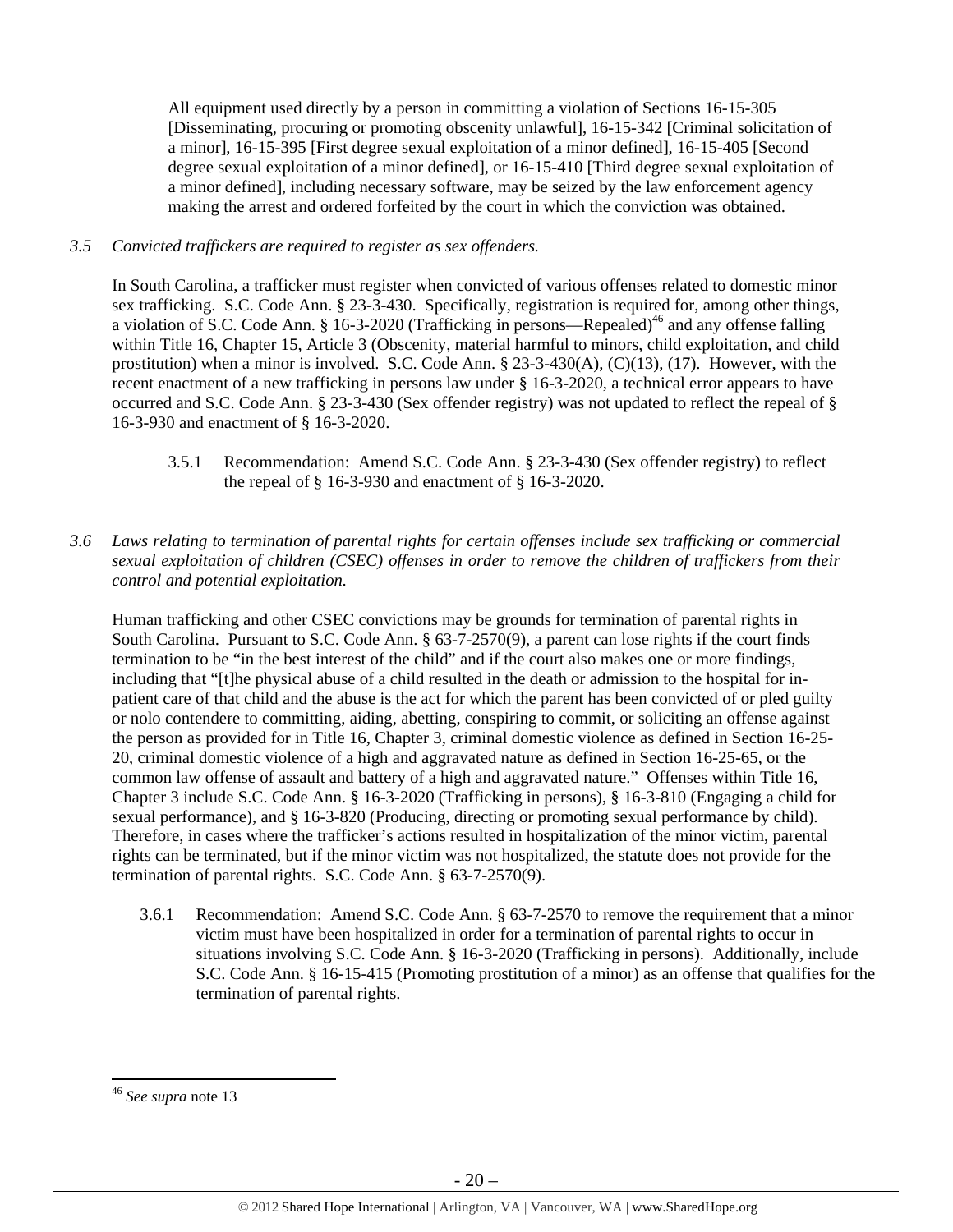# **FRAMEWORK ISSUE 4: CRIMINAL PROVISIONS FOR FACILITATORS**

## *Legal Components:*

- *4.1 The acts of assisting, enabling, or financially benefitting from child sex trafficking are included as criminal offenses in the state sex trafficking statute.*
- *4.2 Financial penalties, including asset forfeiture laws, are in place for those who benefit financially from or aid and assist in committing domestic minor sex trafficking.*

*\_\_\_\_\_\_\_\_\_\_\_\_\_\_\_\_\_\_\_\_\_\_\_\_\_\_\_\_\_\_\_\_\_\_\_\_\_\_\_\_\_\_\_\_\_\_\_\_\_\_\_\_\_\_\_\_\_\_\_\_\_\_\_\_\_\_\_\_\_\_\_\_\_\_\_\_\_\_\_\_\_\_\_\_\_\_\_\_\_\_\_\_\_\_* 

- *4.3 Promoting and selling child sex tourism is illegal.*
- *4.4 Promoting and selling child pornography is illegal.*

## *Legal Analysis:*

*4.1 The acts of assisting, enabling, or financially benefitting from child sex trafficking are included as criminal offenses in the state sex trafficking statute*.

S.C. Code Ann. § 16-3-2020(A),  $(B)^{47}$  (Trafficking in persons) makes it a crime to facilitate sex trafficking of minors, stating,

(A) A person who recruits, entices, solicits, isolates, harbors, transports, provides, or obtains, or so attempts, a victim, knowing that the victim will be subjected to sex trafficking . . . through any means or who benefits, financially or by receiving anything of value, from participation in a venture which has engaged in an act described in this subsection, is guilty of trafficking in persons. (B) A person who recruits, entices, solicits, isolates, harbors, transports, provides, or obtains, or so attempts, a victim, for the purposes of sex trafficking . . . through any means or who benefits, financially or by receiving anything of value, from participation in a venture which has engaged in an act described in subsection (A), is guilty of trafficking in persons.

A first offense is punishable by no more than fifteen years imprisonment. S.C. Code Ann. § 16-3- 2020(C). A second offense is punishable by no more than twenty years imprisonment. S.C. Code Ann. § 16-3-2020(D). A third or subsequent offense is punishable by no more than forty-five years imprisonment. S.C. Code Ann. § 16-3-2020(E). If the victim of such an offense is under the age of eighteen, fifteen years may be added consecutively to the penalties listed above. S.C. Code Ann. § 16-3- 2020(F).

Furthermore, "[a] person who aids, abets, or conspires with another person to violate the criminal provisions of this section must be punished in the same manner as provided for the principal offender and is considered a trafficker." S.C. Code Ann. § 16-3-2020(G). Business owners who use their businesses to participate in a violation of this article are subject to imprisonment by no more than ten years in addition to the other penalties prescribed in this article. S.C. Code Ann. § 16-3-2020(H). S.C. Code Ann.  $§$  16-3-2030(A)<sup>48</sup> (Trafficking in persons—Business entities) states, "principal owners of a business, a business entity, including a corporation, partnership, charitable organization, or another legal entity, that knowingly aids or participates in an offense provided in this article is criminally liable for the offense and will be subject to a fine or loss of business license in the State, or both."

Under S.C. Code Ann. §  $16-15-415(A)(1)$  (Promoting prostitution of a minor defined), "(A) An individual commits the offense of promoting prostitution of a minor if he knowingly: (1) entices, forces, encourages, or otherwise facilitates a minor to participate in prostitution." This offense is a Class C

<sup>47</sup> *See supra* note 4. 48 *See supra* note 8. *See supra* note 8.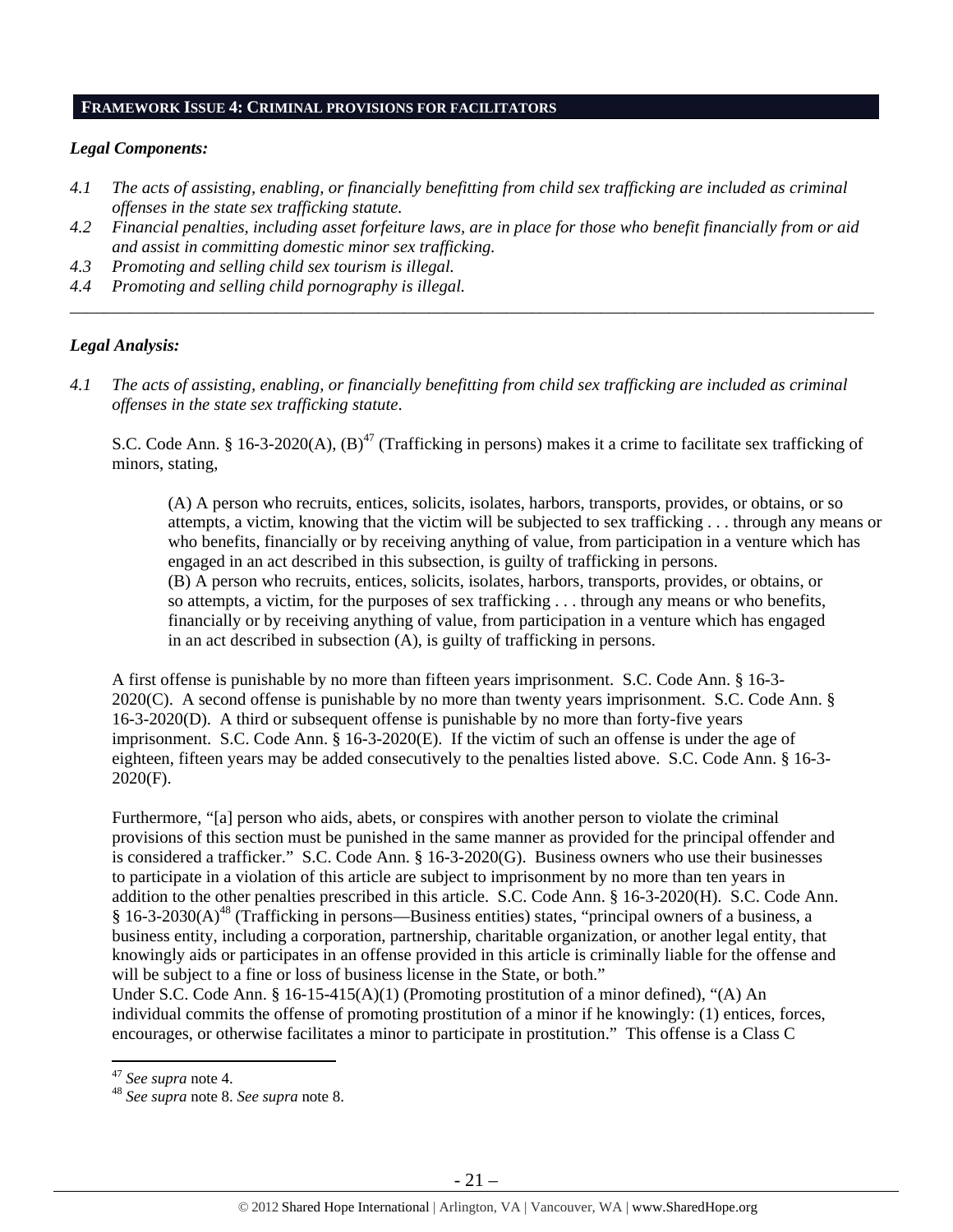felony punishable by imprisonment for 3–20 years and the offender is not eligible for parole or suspended sentence for the first 3 years. S.C. Code Ann. §§ 16-15-415(C), 16-1-90(C), 16-1-20(A)(3).

Under S.C. Code Ann. § 16-15-395(A) (First degree sexual exploitation of a minor defined),

(A) An individual commits the offense of first degree sexual exploitation of a minor if, knowing the character or content of the material or performance, he:

(1) uses, employs, induces, coerces, encourages, or facilitates a minor to engage in or assist others to engage in sexual activity for a live performance or for the purpose of producing material that contains a visual representation depicting this activity;

. . .

(3) transports or finances the transportation of a minor through or across this State with the intent that the minor engage in sexual activity for a live performance or for the purpose of producing material that contains a visual representation depicting this activity; or

(4) records, photographs, films, develops, duplicates, produces, or creates a digital electronic file for sale or pecuniary gain material that contains a visual representation depicting a minor engaged in sexual activity.

This crime is a Class C felony punishable by imprisonment for 3–20 years, and the offender is not eligible for parole or suspended sentence for the first 3 years. S.C. Code Ann. § 16-15-395(D), 16-1-90(C), 16-1-  $20(A)(3)$ .

Although not specifically directed to domestic minor sex trafficking victims, S.C. Code Ann. § 58-23- 1320 (Use of taxi for prostitution or lewd act or transporting person to place for such purpose) states, "It shall be unlawful for the driver of any such taxi to permit any person to occupy or use such taxi for the purpose of prostitution or for any other lewd or indecent act, knowing or having reasonable cause to know that it is being used or is to be used for any such purpose, or to direct, take or transport or offer or agree to take or transport any person to any building or place knowing or having reasonable cause to know that the purpose of such directing, taking or transporting is prostitution or any other lewd or indecent act." A violation of this provision is a misdemeanor punishable by a fine up to \$100 or imprisonment up to 30 days. S.C. Code Ann. § 58-23-1410.

*4.2 Financial penalties, including asset forfeiture laws, are in place for those who benefit financially from or aid and assist in committing domestic minor sex trafficking.* 

If a facilitator is convicted under S.C. Code Ann.  $\S 16-3-2020(I)^{49}$  (Trafficking in persons), the facilitator is subject to mandatory orders of restitution and asset forfeiture. "[T]he victim of trafficking in persons [is entitled] to all benefits, rights, and compensation granted pursuant to Section 16-3-1110." S.C. Code Ann. §§ 16-3-2020(I),<sup>50</sup> 16-3-2070.<sup>51</sup> A convicted buyer would have to pay mandatory restitution to the victim or the victim's family. S.C. Code Ann.  $\S$  16-3-2040.<sup>52</sup> Under S.C. Code Ann.  $\S$  16-3-1110(12)(a), "Restitution" means payment for all injuries, specific losses, and expenses sustained by a crime victim resulting from an offender's criminal conduct. It includes, but is not limited to: (i) medical and psychological counseling expenses; (ii) specific damages and economic losses; (iii) funeral expenses and

<sup>&</sup>lt;sup>49</sup> *See supra* note 4.<br><sup>50</sup> *See supra* note 4.<br><sup>51</sup> Here and elsewhere in this report that S.C. Code Ann. § 16-3-2070 is quoted or cited, it has been updated to reflect the amendments added by the passage of House Bill 3757. H.B. 3757, 2012 Gen. Assemb., Leg. Sess. (S.C. 2012) ( Effective Dec. 18, 2012).

 $52$  Here and elsewhere in this report that S.C. Code Ann. § 16-3-2040 is quoted or cited, it has been updated to reflect the amendments added by the passage of House Bill 3757. H.B. 3757, 2012 Gen. Assemb., Leg. Sess. (S.C. 2012) ( Effective Dec. 18, 2012).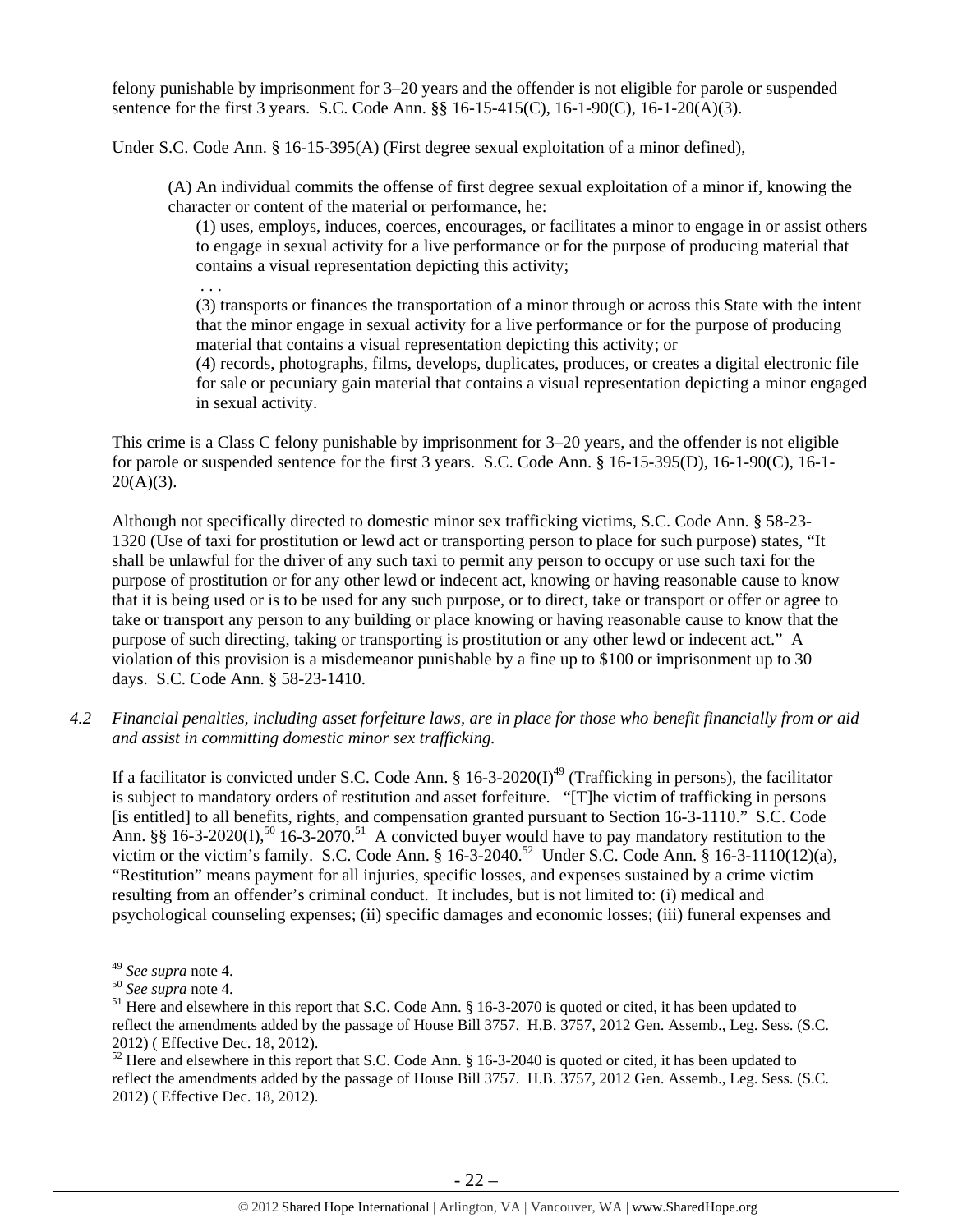related costs; (iv) vehicle impoundment fees; (v) child care costs; and (vi) transportation related to a victim's participation in the criminal justice process. A trafficker may also be ordered to pay restitution to a victim's spouse, issue, descendants, or estate if "the victim of trafficking dies as a result of being trafficked." S.C. Code Ann. § 16-3-2040(B).

A violation may also result in a forfeiture of the following items under S.C. Code Ann. § 16-3-  $2090(A)(1):^{53}$ 

- (a) all monies used, or intended for use, in violation of Section 16-3-2020;
- (b) all property constituting the proceeds obtained directly or indirectly, for a violation of Section 16- 3-2020;
- (c) all property derived from the proceeds obtained, directly or indirectly, from any sale or exchange for pecuniary gain from a violation of Section 16-3-2020;
- (d) all property used or intended for use, in any manner or part, to commit or facilitate the commission of a violation for pecuniary gain of Section 16-3-2020;
- (e) all books, records, and research products and materials, including formulas, microfilm, tapes, and data which are used, or which have been positioned for use, in violation of Section 16-3-2020;
- (f) all conveyances including, but not limited to, trailers, aircraft, motor vehicles, and watergoing vessels, which are used or intended for use unlawfully to conceal or transport or facilitate a violation of Section 16-3-2020. No motor vehicle may be forfeited to the State under this item unless it is used, intended for use, or in any manner facilitates a violation of Section 16-3-2020;
- (g) all property including, but not limited to, monies, negotiable instruments, securities, or other things of value furnished or intended to be furnished by any person in exchange for any kind of services under Section 16-3-2020, and all proceeds including, but not limited to, monies, and real and personal property traceable to any exchange under Section 16-3-2020; and
- (h) overseas assets of persons convicted of trafficking in persons also are subject to forfeiture to the extent they can be retrieved by the government. …

Property is subject to seizure upon process or without process under S.C. Code Ann. § 16-3-2090(A)(2)<sup>54</sup> which provides:

(a) seizure is incident to an arrest or a search under a search warrant or an inspection under an administrative inspection warrant;

(b) property subject to seizure has been the subject of a prior judgment in favor of the State in a criminal injunction or forfeiture proceeding based upon under Section 16-3-2020;

(c) the investigating agency has probable cause to believe that the property is directly or indirectly

dangerous to health of safety; or

(d) the investigating agency has probable cause to believe that the property was used or is intended to

be used in violation of Section 16-3-2020.

Businesses who are in violation of S.C. Code Ann. § 16-3-2020 (Trafficking in persons) would also have to surrender their charters and face a revocation of their certificates to conduct business in the state. S.C. Code Ann. § 16-3-2030(B)(3).<sup>55</sup>

The criminal asset forfeiture law within Title 16, Chapter 15, Article 3 (Obscenity, material harmful to minors, child exploitation, and child prostitution) is more limited and only allows for forfeiture in some

<sup>&</sup>lt;sup>53</sup> See supra note **Error! Bookmark not defined.** 

<sup>53</sup> *See supra* note **Error! Bookmark not defined.**. 54 *See supra* note **Error! Bookmark not defined.**. 55 *See supra* note 848.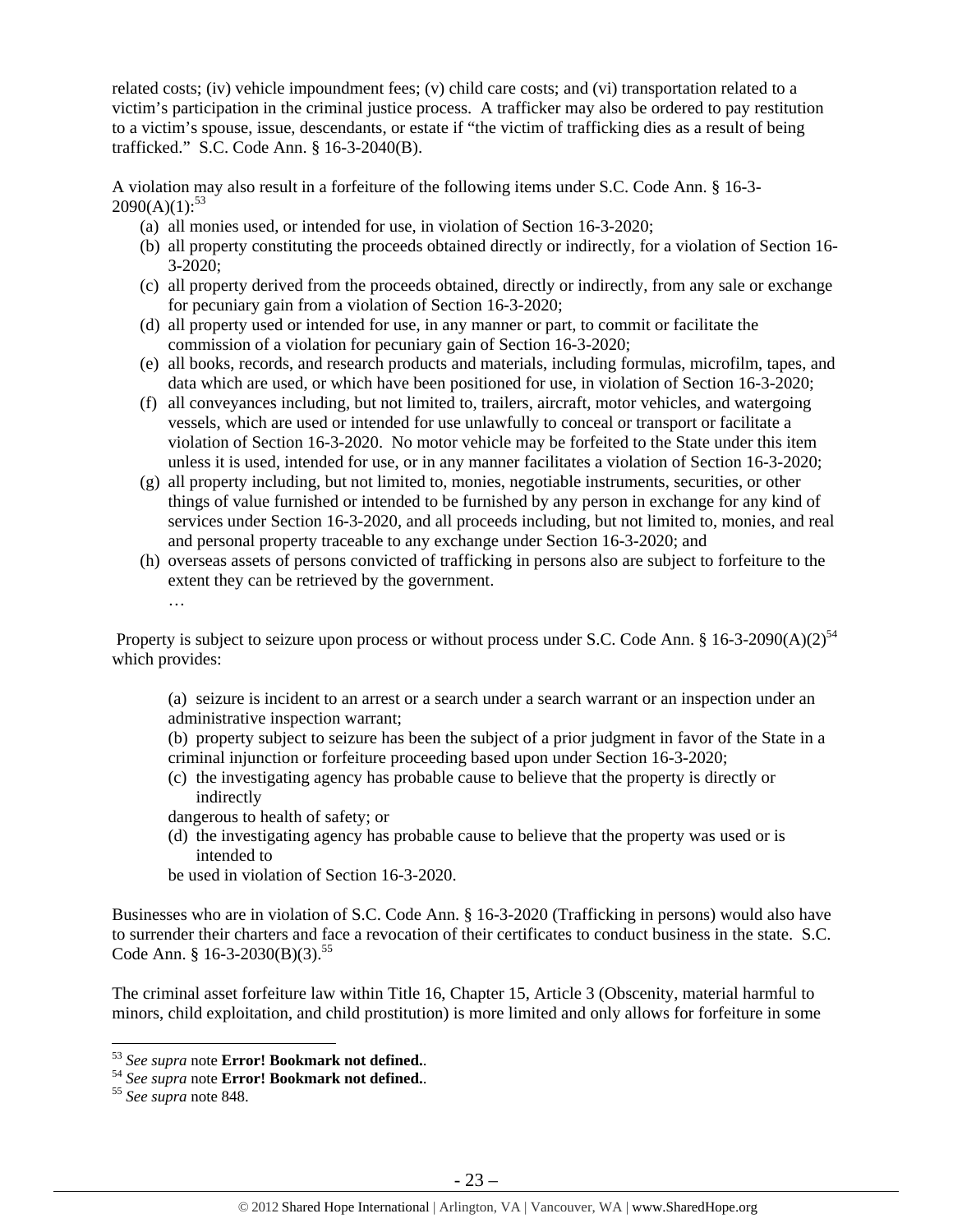crimes a facilitator may commit. S.C. Code Ann. § 16-15-445(A) (Seizure and forfeiture of equipment used in committing violation) states,

All equipment used directly by a person in committing a violation of Sections 16-15-305 [Disseminating, procuring or promoting obscenity unlawful], 16-15-342 [Criminal solicitation of a minor], 16-15-395 [First degree sexual exploitation of a minor defined], 16-15-405 [Second degree sexual exploitation of a minor defined], or 16-15-410 [Third degree sexual exploitation of a minor defined], including necessary software, may be seized by the law enforcement agency making the arrest and ordered forfeited by the court in which the conviction was obtained.

#### *4.3 Promoting and selling child sex tourism is illegal*.

There is no South Carolina law that addresses sex tourism.

4.3.1 Recommendation: Enact a law that prohibits selling or offering to sell travel services that include or facilitate travel for the purpose of engaging in commercial sexual exploitation of a minor or prostitution of a minor, if the travel is occurring in South Carolina.

## *4.4 Promoting and selling child pornography is illegal*.

Under S.C. Code Ann. § 16-3-820(a) (Producing, directing or promoting sexual performance by child), "It is unlawful for any person to produce, direct, or promote a performance that includes sexual conduct by a child younger than eighteen years of age." "Promote" is defined as "to procure, manufacture, issue, sell, give, provide, lend, mail, deliver, transfer, transmit, publish, distribute, circulate, disseminate, present, exhibit, or advertise or to offer or agree to do any of the above." S.C. Code Ann. § 16-3-800(4).

Additionally, S.C. Code Ann. § 16-15-405(A)(2) (Second degree sexual exploitation of a minor defined) criminalizes the facilitating actions of a person who, "knowing the character or content of the material, . . . distributes, transports, exhibits, receives, sells, purchases, exchanges, or solicits material that contains a visual representation of a minor engaged in sexual activity."

Under S.C. Code Ann. § 16-15-395(A) (First degree sexual exploitation of a minor defined),

(A) An individual commits the offense of first degree sexual exploitation of a minor if, knowing the character or content of the material or performance, he:

(1) uses, employs, induces, coerces, encourages, or facilitates a minor to engage in or assist others to engage in sexual activity for a live performance or for the purpose of producing material that contains a visual representation depicting this activity;

. . .

(3) transports or finances the transportation of a minor through or across this State with the intent that the minor engage in sexual activity for a live performance or for the purpose of producing material that contains a visual representation depicting this activity; or

(4) records, photographs, films, develops, duplicates, produces, or creates a digital electronic file for sale or pecuniary gain material that contains a visual representation depicting a minor engaged in sexual activity.

This crime is a Class C felony punishable by imprisonment for 3–20 years, and the offender is not eligible for parole or suspended sentence for the first 3 years. S.C. Code Ann. §§ 16-15-395(D), 16-1-90(C), 16-  $1-20(A)(3)$ .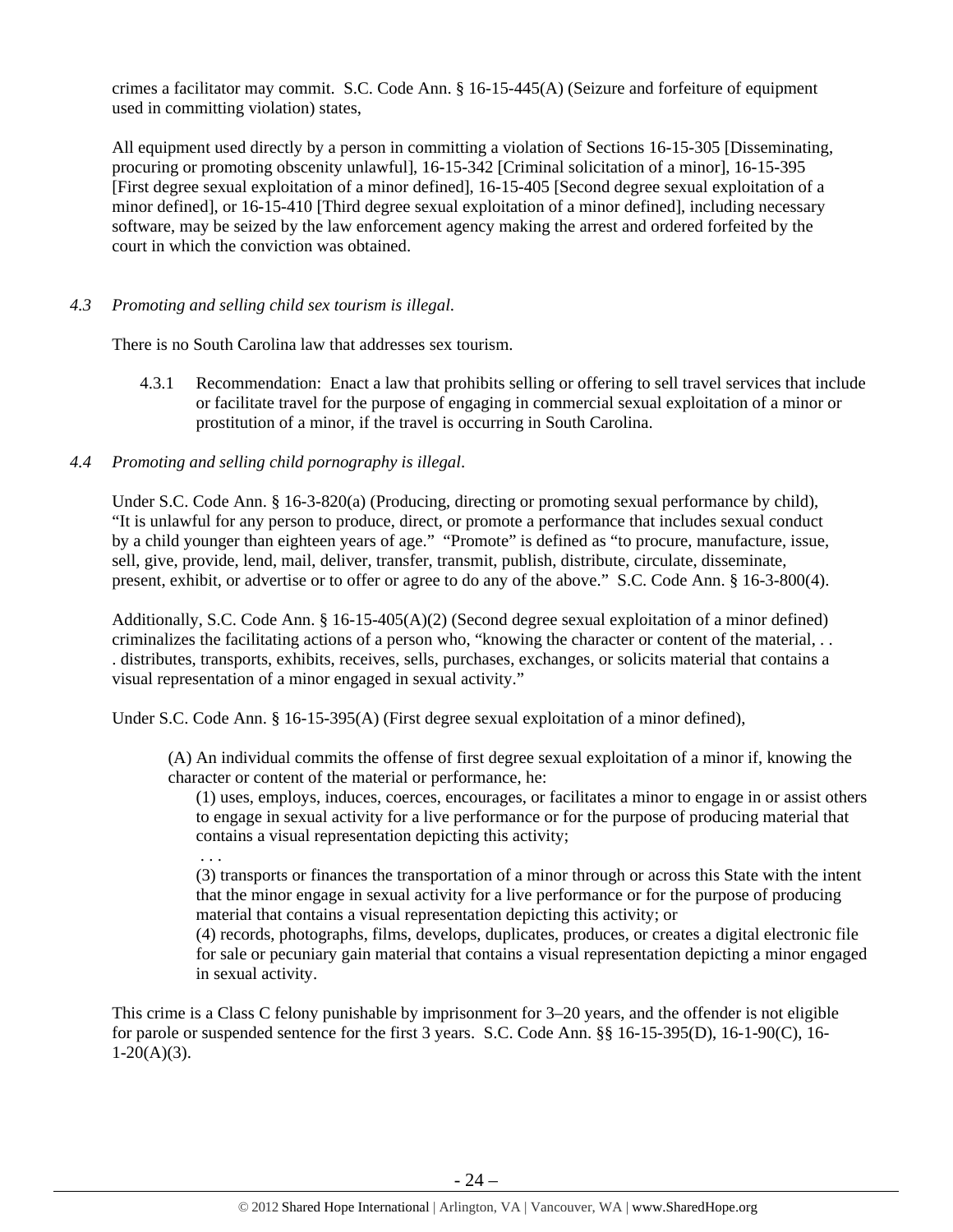# **FRAMEWORK ISSUE 5: PROTECTIVE PROVISIONS FOR THE CHILD VICTIMS**

#### *Legal Components:*

- *5.1 Statutorily-mandated victim services define "victim" to specifically include victims of domestic minor sex trafficking or commercial sexual exploitation of children (CSEC) to ensure prompt identification and access to victims' rights and services.*
- *5.2 The state sex trafficking statute expressly prohibits a defendant from raising consent of the minor to the commercial sex acts as a defense.*
- *5.3 Prostitution laws apply only to adults, making minors under 18 specifically immune from this offense.*
- *5.4 Child victims of sex trafficking or commercial sexual exploitation are provided with a child protection response, including specialized shelter and services, and are not detained in juvenile detention facilities.*
- *5.5 Commercial sexual exploitation is identified as a type of abuse and neglect within child protection statutes.*
- *5.6 The definition of "caregiver" (or similar term) in the child welfare statutes is broad enough to include a trafficker who has custody or control of a child in order to bring a trafficked child into protection of child protective services.*
- *5.7 Crime victims' compensation is specifically available to a child victim of sex trafficking or commercial sexual exploitation of children (CSEC) without regard to ineligibility factors.*
- *5.8 Victim-friendly procedures and protections are provided in the trial process for minors under 18.*
- *5.9 Expungement or sealing of juvenile delinquency records resulting from arrests or adjudications for prostitution-related offenses committed as a result of, or in the course of, the commercial sexual exploitation of a minor is available within a reasonable time after turning 18.*
- *5.10 Victim restitution and civil remedies for victims of domestic minor sex trafficking or commercial sexual exploitation of children (CSEC) are authorized by law.*
- *5.11 Statutes of limitations for civil and criminal actions for child sex trafficking or commercial sexual exploitation of children (CSEC) offenses are eliminated or lengthened sufficiently to allow prosecutors and victims a realistic opportunity to pursue criminal action and legal remedies.*

*\_\_\_\_\_\_\_\_\_\_\_\_\_\_\_\_\_\_\_\_\_\_\_\_\_\_\_\_\_\_\_\_\_\_\_\_\_\_\_\_\_\_\_\_\_\_\_\_\_\_\_\_\_\_\_\_\_\_\_\_\_\_\_\_\_\_\_\_\_\_\_\_\_\_\_\_\_\_\_\_\_\_\_\_\_\_\_\_\_\_\_\_\_\_* 

# *Legal Analysis:*

*5.1 Statutorily-mandated victim services define "victim" to specifically include victims of domestic minor sex trafficking or commercial sexual exploitation of children (CSEC) to ensure prompt identification and access to victims' rights and services.* 

Under S.C. Code Ann. § 16-3-2020(I),<sup>56</sup> a victim of trafficking is entitled "to all the benefits, rights, and compensation granted pursuant to Section 16-3-1110." Additionally, pursuant to S.C. Code Ann. § 16-3-  $2070(A)$ , victims of trafficking are "considered victims for purposes of the Victims' Bill of Rights<sup>57</sup> and are entitled to all appropriate forms of compensation available pursuant to the State Crime Victim's Compensation Fund…"

Otherwise, if not identified as a victim of trafficking for purposes of the Victim's Compensation Fund, a "victim" is defined in relevant part as "a person who suffers direct or threatened physical, emotional, or financial harm as the result of an act by someone else, which is a crime." S.C. Code Ann. § 16-3-1110(8). A "crime" is defined in S.C. Code Ann. § 16-3-1110(6) as "an act which is defined as a crime by state, federal, or common law, including terrorism as defined in Section 2331 of Title 18, United States Code,"

<sup>&</sup>lt;sup>56</sup> See supra note 4.<br><sup>57</sup> The South Carolina Constitution defines "victim," for the purpose of the Victims' Bill of Rights, as, in relevant part, "a person who suffers direct or threatened physical, psychological, or financial harm as the result of the commission or attempted commission of a crime against him." S.C. Const. Ann. Art. I, § 24(2).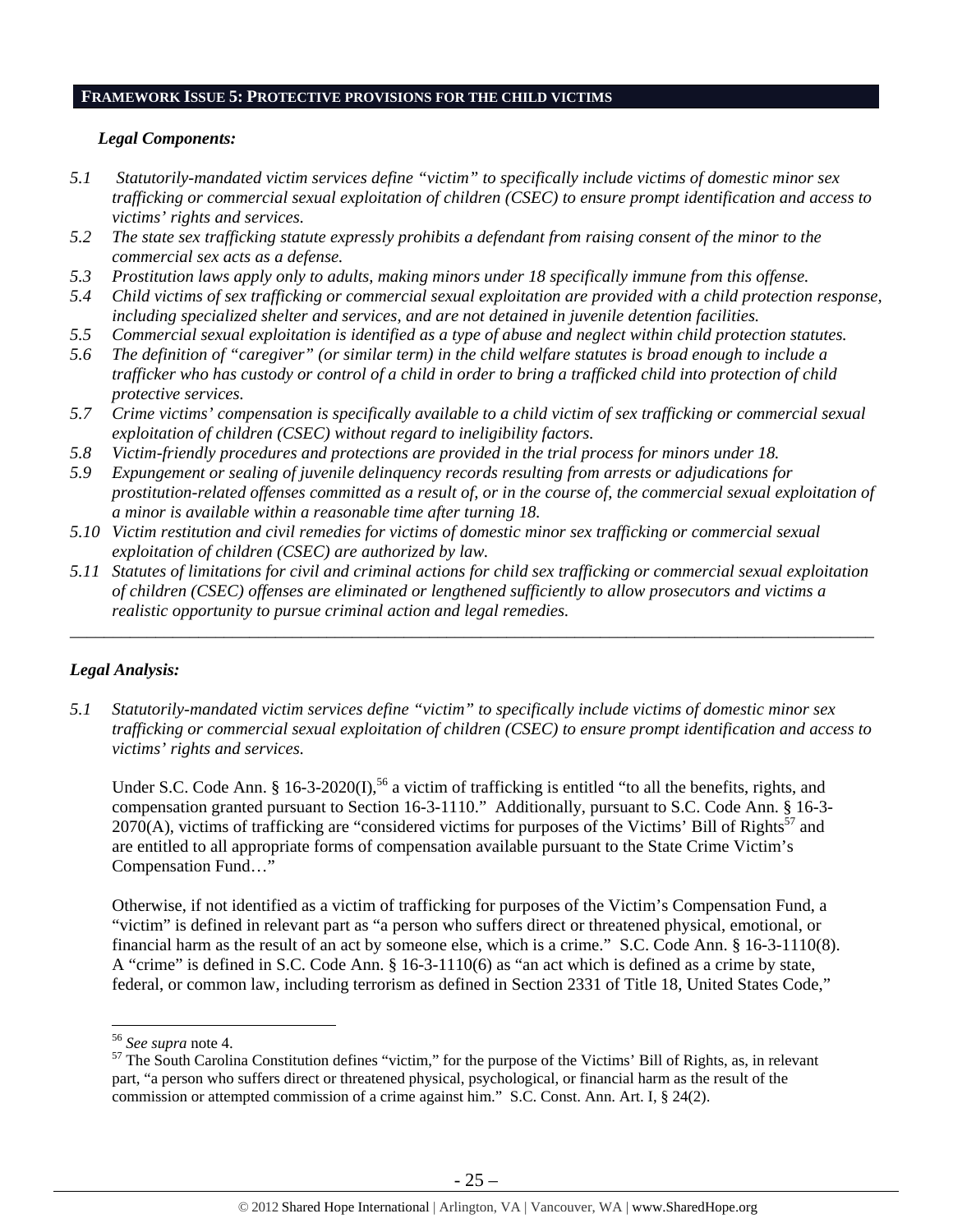with the exception of certain vehicular crimes. However, not included in the definition of a victim for purposes of Article 15 (Victim and Witness Service) is a person "who is the subject of an investigation for, who is charged with, or who has been convicted of or pled guilty or nolo contendere to the offense in question" or "who was imprisoned or engaged in an illegal act at the time of the offense." S.C. Code Ann. § 16-3-1510(1).

> 5.1.1 Recommendation: Amend § S.C. Code Ann. § 16-3-1110(8) to expressly include victims of CSEC offenses pursuant to S.C. Code Ann. § 16-15-415 (Promoting prostitution of a minor defined), § 16-15-425 (Participating in prostitution of a minor defined), § 16-15-395(A) (First degree sexual exploitation of a minor defined), § 16-3-820 (Producing, directing or promoting sexual performance by child), § 16-15-387 (Employment of person under eighteen to appear in public in state of sexually explicit nudity), § 16-15-405(A) (Second degree sexual exploitation of a minor defined), § 16-3-810 (Engaging child for sexual performance), § 16-15-342 (Criminal solicitation of a minor), § 16-15-140 (Committing or attempting lewd act upon child under sixteen), and § 16-15-335 (Permitting minor to engage in any act constituting violation of this article prohibited).

*5.2 The state sex trafficking statute expressly prohibits a defendant from raising consent of the minor to the commercial sex acts as a defense.* 

Criminal solicitation of a minor under S.C. Code Ann. § 16-15-342 is the only CSEC statute that explicitly addresses consent as a defense. Pursuant to S.C. Code Ann. § 16-15-342,

(B) Consent is a defense to a prosecution pursuant to this section if the person under the age of eighteen, or the person reasonably believed to be under the age of eighteen, is at least sixteen years old.

(C) Consent is not a defense to a prosecution pursuant to this section if the person under the age of eighteen, or the person reasonably believed to be under the age of eighteen, is under the age of sixteen.

Under S.C. Code Ann. § 16-3-2020(K),<sup>58</sup> persons being prosecuted under the state's human trafficking law, S.C. Code § 16-3-2020 (Trafficking in persons), may not bring the following defenses:

(2) the victim's connection by blood or marriage to a defendant in the case or to anyone involved in the victim's trafficking;

(3) the implied or express consent of a victim to acts which violate the provisions of this section do not constitute a defense to violations of this section;(4) age of consent to sex, legal age of marriage, or other discretionary age.

- 5.2.1 Recommendation: Amend S.C. Code Ann. § 16-15-415 (Promoting prostitution of a minor) to clarify that the consent of a minor is not a defense.
- *5.3 Prostitution laws apply only to adults, making minors under 18 specifically immune from this offense.*

Prostitution laws do not expressly apply only to adults. Pursuant to S.C. Code Ann. § 16-15-90(1), it is a crime to "[e]ngage in prostitution," and pursuant to S.C. Code Ann. § 16-15-100(4), it is unlawful to "[r]eceive or give or agree to receive or give any money or thing of value for procuring or attempting to procure any female to become a prostitute or an inmate in a house of prostitution." The statutes do not refer to age and could apply to both minors and adults.

 <sup>58</sup> *See supra* note 4.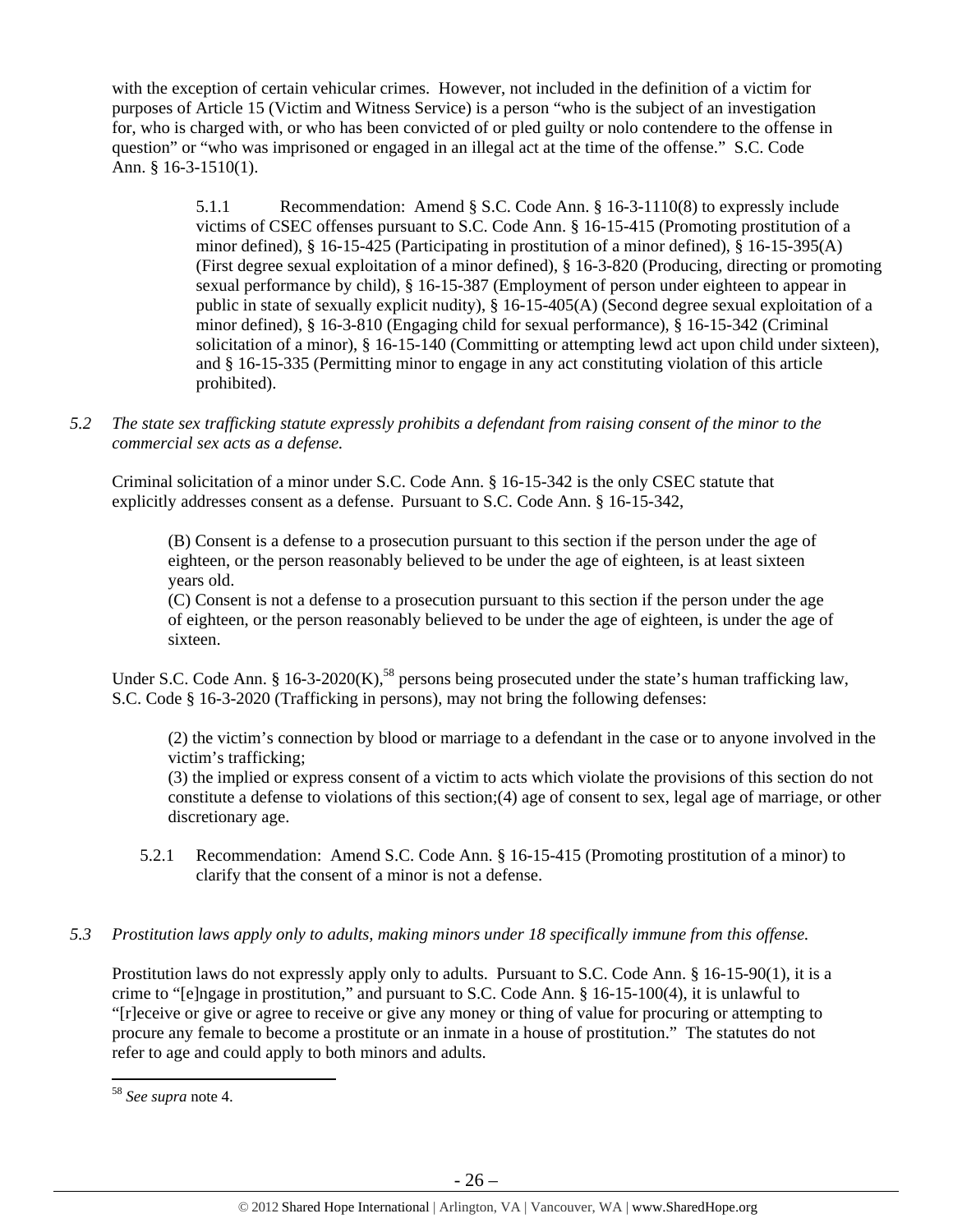However, "[i]n a prosecution of a person who is a victim of trafficking in persons, it is an affirmative defense that he was under duress or coerced into committing the offenses for which he is subject to prosecution, if the offenses were committed as a direct result of, or incidental or related to, trafficking." S.C. Code Ann. § 16-3-2020(J).<sup>59</sup>

5.3.1 Recommendation: Amend S.C. Code Ann. § 16-15-90 and § 16-15-100 to specify that minors who are prostituted are not guilty of prostitution but rather are victims of a crime.

## *5.4 Child victims of sex trafficking or commercial sexual exploitation are provided with a child protection response, including specialized shelter and services, and are not detained in juvenile detention facilities.*

South Carolina Children's Code policy states in part, "This policy shall be interpreted in conjunction with all relevant laws and regulations and shall apply to all children who have need of services including, but not limited to, those mentally, socially, emotionally, physically, developmentally, culturally, educationally or economically disadvantaged or handicapped, those dependent, neglected, abused or exploited and those who by their circumstance or action violate the laws of this State and are found to be in need of treatment or rehabilitation." S.C. Code Ann. § 63-1-20(B). South Carolina does not specifically exempt commercially exploited children from juvenile justice proceedings in favor of specialized shelter services but does allow for children taken into custody who need placement outside the home to be placed in a facility "other than a secure juvenile detention facility, when these alternatives are appropriate and available." S.C. Code Ann. § 63-19-820(A).

According to S.C. Code Ann. § 63-7-20 (Definitions), "child abuse or neglect" or "harm" occurs, in part, when a "parent, guardian, or other person responsible for the child's welfare: . . . . (b) commits or allows to be committed against the child a sexual offense as defined by the laws of this State or engages in acts or omissions that present a substantial risk that a sexual offense as defined in the laws of this State would be committed against the child." An abused child could be taken into emergency protective custody under S.C. Code Ann.

§ 63-7-620 (Emergency protective custody), which states in part,

(A) A law enforcement officer may take emergency protective custody of a child without the consent of the child's parents, guardians, or others exercising temporary or permanent control over the child if: (1) the officer has probable cause to believe that by reason of abuse or neglect the child's life, health, or physical safety is in substantial and imminent danger if the child is not taken into emergency protective custody, and there is not time to apply for a court order pursuant to Section  $63 - 7 - 1660$ ...

. . . .

Under S.C .Code Ann. § 63-7-620(B)(2), a child taken into emergency protective custody, as long as emergency medical care is not necessary, is to be placed in, within a reasonable amount of time, a licensed foster home or shelter and may not be placed in a jail or any other criminal detention center.

After taking custody of the child, a law enforcement officer must notify "the parent, guardian, or other person exercising temporary or permanent control over the child as early as reasonably possible of the location of the child unless there are compelling reasons for believing that disclosure of this information would be contrary to the best interests of the child." S.C. Code Ann. § 63-7-630. After a child is taken into custody via an emergency order, the Department of Social Services ("the department") must conduct a preliminary investigation to determine if grounds exist "assuming legal custody of the child exist and whether reasonable means exist for avoiding removal of the child from the home of the parent or guardian

<sup>59</sup> *See supra* note 4.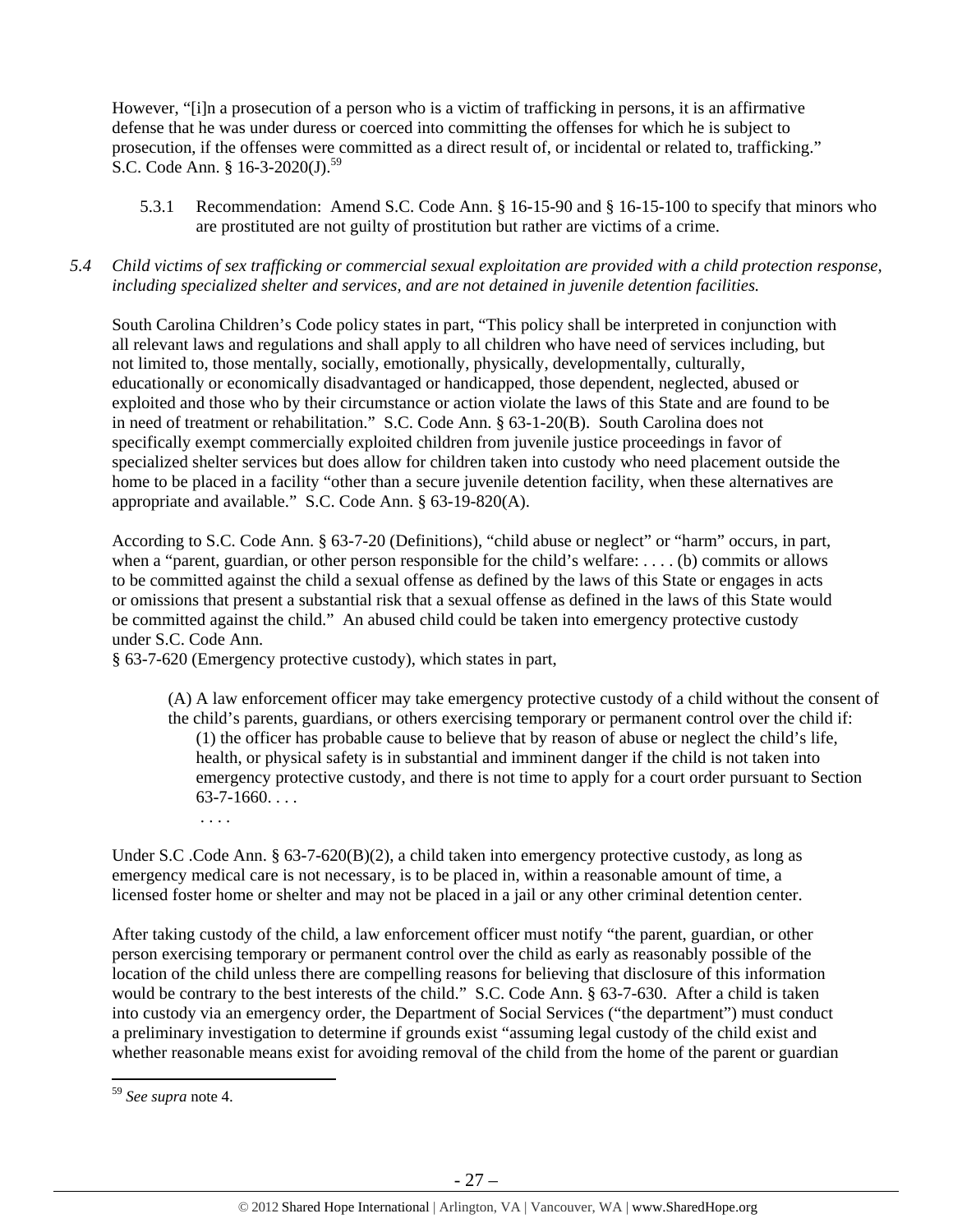or for placement of the child with a relative and means for minimizing the emotional impact on the child of separation from the child's home and family." S.C. Code Ann. § 63-7-640. If the preliminary investigation shows "probable cause to believe that by reason of abuse or neglect the child's life, health, or physical safety is in imminent and substantial danger," then "the department may assume legal custody of the child."60 S.C. Code Ann. § 63-7-660. If the department determines that the child should be returned to the parent, guardian, or custodian, then "the department shall consult with the law enforcement officer who took emergency protective custody unless the department and the law enforcement agency have agreed to an alternative procedure." S.C. Code Ann. § 63-7-670. If, after consulting with the law enforcement officer, "the officer objects to the return of the child, the department must assume legal custody of the child until a probable cause hearing can be held." S.C. Code Ann. § 63- 7-670. Additionally, the department must take legal custody of the child until a probable cause hearing "[i]f a law enforcement officer clearly states to the department at the time the officer delivers physical control of the child to the department that the child is not to be returned to the home or placed with a relative before a probable cause hearing regardless of the outcome of a preliminary investigation" and the department shall, at least, "conduct a preliminary investigation as provided in Section 63-7-640 within seventy-two hours after the child was taken into emergency protective custody and shall make recommendations concerning return of the child to the home or placement with a relative or other person to the family court at the probable cause hearing or take other appropriate action as provided in this chapter." S.C. Code Ann. § 63-7-700(A).

Certain professional persons, in their professional capacities, are required to report to "to the county department of social services or to a law enforcement agency in the county where the child resides or is found" pursuant to S.C. Code Ann. § 63-7-310 if they "ha[ve] received information which gives [them] reason to believe that a child has been or may be abused or neglected." S.C. Code Ann. § 63-7-310(A), (D). Under S.C. Code Ann.  $§$  63-7-310(B),

If a person required to report pursuant to subsection (A) has received information in the person's professional capacity which gives the person reason to believe that a child's physical or mental health or welfare has been or may be adversely affected by acts or omissions that would be child abuse or neglect if committed by a parent, guardian, or other person responsible for the child's welfare, but the reporter believes that the act or omission was committed by a person other than the parent, guardian, or other person responsible for the child's welfare, the reporter must make a report to the appropriate law enforcement agency.

Law enforcement is then responsible for notifying the county department of social services of these reports. S.C. Code Ann. § 63-7-320.

If a minor is found committing a violation of the criminal code, such as a prostitution-related offense, law enforcement may take the minor into temporary custody pursuant to S.C. Code Ann. § 63-19-810. Specifically,

(A) When a child found violating a criminal law or ordinance is taken into custody, the taking into custody is not an arrest. The jurisdiction of the court attaches from the time of the taking into custody. When a child is taken into custody, the officer taking the child into custody shall notify the parent, guardian, or custodian of the child as soon as possible. Unless otherwise ordered by the court, the person taking the child into custody may release the child to a parent, a responsible

 $60$  Under S.C. Code Ann. § 63-7-660, "The department may exercise the authority to assume legal custody only after a law enforcement officer has taken emergency protective custody of the child or the family court has granted emergency protective custody by ex parte order, and the department has conducted a preliminary investigation pursuant to Section 63-7-640."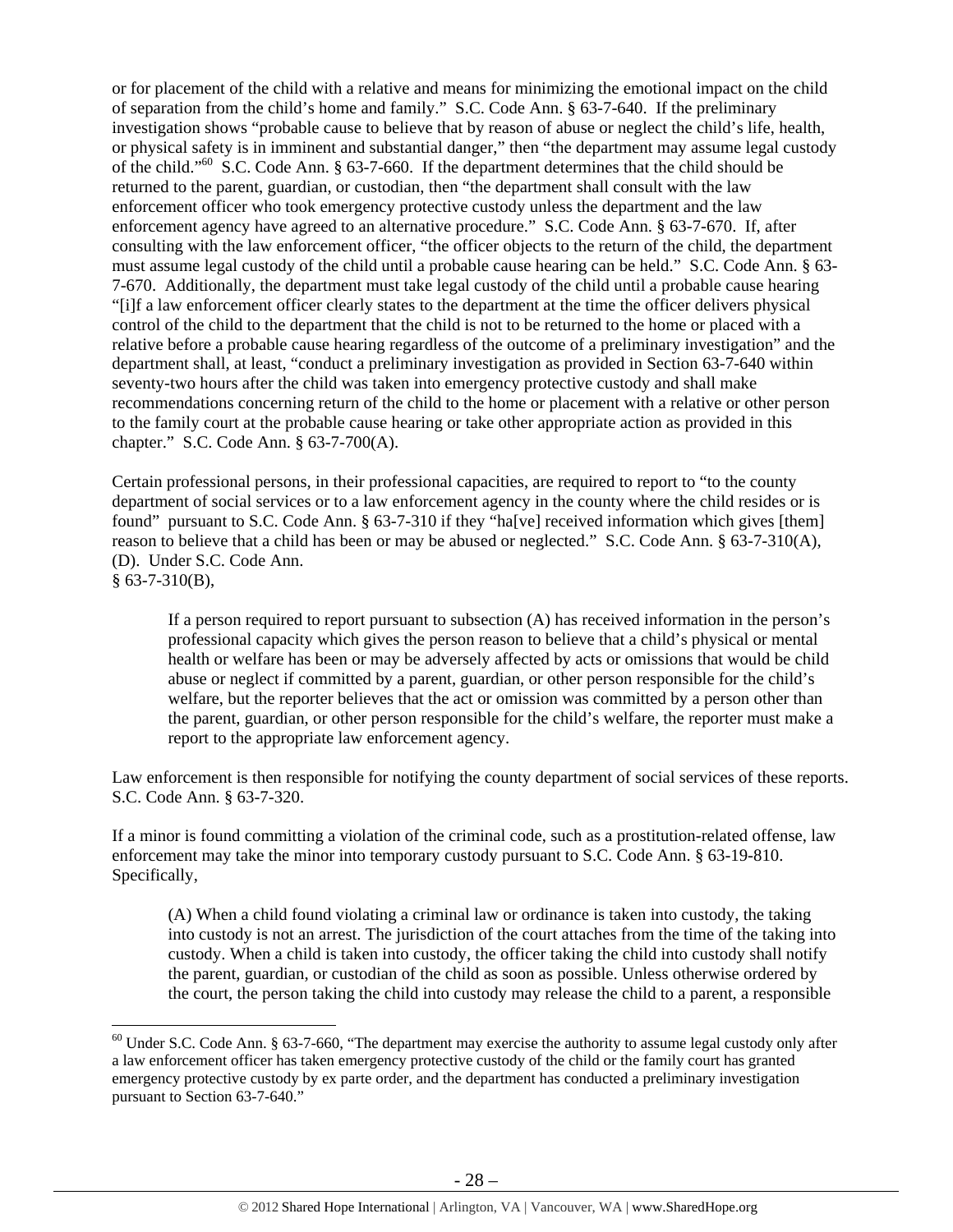adult, a responsible agent of a court-approved foster home, group home, nonsecure facility, or program upon the written promise, signed by the person, to bring the child to the court at a stated time or at a time the court may direct. The written promise, accompanied by a written report by the officer, must be submitted to the South Carolina Department of Juvenile Justice as soon as possible, but not later than twenty-four hours after the child is taken into custody. If the person fails to produce the child as agreed, or upon notice from the court, a summons or a warrant may be issued for the apprehension of the person or of the child.

. . . .

(D) Juveniles may be held in nonsecure custody within the law enforcement center for only the time necessary for purposes of identification, investigation, detention, intake screening, awaiting release to parents or other responsible adult, or awaiting transfer to a juvenile detention facility or to the court for a detention hearing.

The protective custody provisions and the child protective provisions above may not prevent a criminal justice response from being employed in the case of a domestic minor sex trafficking victim. A child could be sent to a secure juvenile detention facility pursuant to S.C. Code Ann. § 63-19-820(B), which states,

A child is eligible for detention in a secure juvenile detention facility only if the child: (1) is charged with a violent crime as defined in Section  $16-1-60$ ;<sup>61</sup>

> (2) is charged with a crime which, if committed by an adult, would be a felony or a misdemeanor other than a violent crime, and the child:

(a) is already detained or on probation or conditional release or is awaiting adjudication in connection with another delinquency proceeding;

- (b) has a demonstrable recent record of willful failures to appear at court proceedings;
- (c) has a demonstrable recent record of violent conduct resulting in physical injury to others; or
- (d) has a demonstrable recent record of adjudications for other felonies or misdemeanors; and (i) there is reason to believe the child is a flight risk or poses a threat of serious harm to others; or
	- (ii) the instant offense involved the use of a firearm;

(3) is a fugitive from another jurisdiction;

(4) requests protection in writing under circumstances that present an immediate threat of serious physical injury;

(5) had in his possession a deadly weapon;

(6) has a demonstrable recent record of wilful failure to comply with prior placement orders including, but not limited to, a house arrest order;

(7) has no suitable alternative placement and it is determined that detention is in the child's best

 61 S.C. Code Ann. § 16-1-60 states,

For purposes of definition under South Carolina law, a violent crime includes the offenses of: . . . criminal sexual conduct in the first and second degree (Sections 16-3-652 and 16-3-653); criminal sexual conduct with minors, first and second degree (Section 16-3-655); assault with intent to commit criminal sexual conduct, first and second degree (Section 16-3-656) . . . kidnapping (Section 16-3-910); trafficking in persons (Section 16-3-930 [Repealed]) . . . engaging a child for a sexual performance (Section 16-3-810) . . . producing, directing, or promoting sexual performance by a child (Section 16-3-820); lewd act upon a child under sixteen (Section 16-15-140); sexual exploitation of a minor first degree (Section 16-15-395); sexual exploitation of a minor second degree (Section 16-15-405); promoting prostitution of a minor (Section 16-15-415); participating in prostitution of a minor (Section 16-15-425) . . . and attempt to commit any of the above offenses (Section 16-1-80). Only those offenses specifically enumerated in this section are considered violent offenses.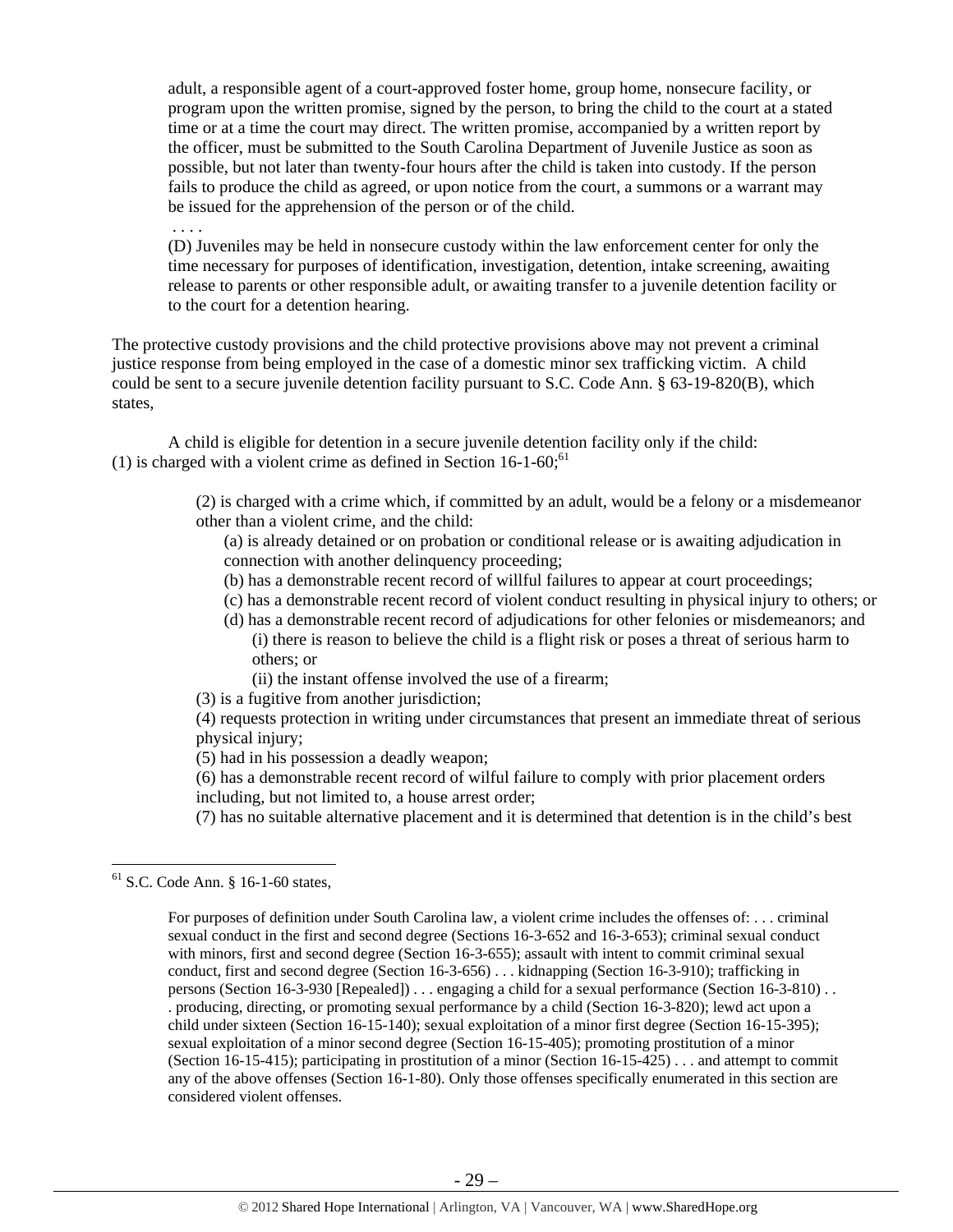interest or is necessary to protect the child or public, or both; or

. . . . A child who meets the criteria provided in this subsection is eligible for detention. Detention is not mandatory for a child meeting the criteria if that child can be supervised adequately at home or in a less secure setting or program. If the officer does not consent to the release of the child, the parents or other responsible adult may apply to the family court within the circuit for an ex parte order of release of the child. The officer's written report must be furnished to the family court judge who may establish conditions for the release.

S.C. Code Ann. § 63-19-820 places limitations on secure detention for juveniles including a six-hour limit for confinement in an adult detention center unless the juvenile is required to stand trial as an adult, a twenty-four hour limit for confinement in a juvenile detention center if taken into custody for an offense that would not be a crime if committed by an adult, and a seventy-two hour limit for confinement in a juvenile detention center for violating a valid court order. Juveniles under the age of eleven may not be confined in any type of detention center for any reason. Juveniles aged eleven or twelve may only be confined by order of a family court.

- 5.4.1 Recommendation: Enact a protective response law that removes sexually exploited children from the juvenile justice system and places them in a protective system for appropriate care.<sup>62</sup>
- *5.5 Commercial sexual exploitation or sex trafficking is identified as a type of abuse and neglect within child protection statutes.*

Commercial sexual exploitation is not specifically defined as a type of abuse or neglect under the law. However, pursuant to S.C. Code Ann. § 63-7-20(4)(b), "'Child abuse or neglect' or 'harm' occurs when the parent, guardian, or other person responsible for the child's welfare: . . . . (b) commits or allows to be committed against the child a sexual offense as defined by the laws of this State or engages in acts or omissions that present a substantial risk that a sexual offense as defined in the laws of this State would be committed against the child." Therefore, commercial sexual exploitation might fall within this definition.

- 5.5.1 Recommendation: Amend S.C. Code Ann. § 63-7-20(4)(b) to add to the definition of "child abuse or neglect" any situation of trafficking in persons and commercial sexual exploitation of a child.
- *5.6 The definition of "caregiver" (or similar term) in the child welfare statutes is broad enough to include a trafficker who has custody or control of a child in order to bring a trafficked child into the protection of child protective services.*

South Carolina's chapter on "Child Protection and Permanency"<sup>63</sup> defines "person responsible for a child's welfare," as "includ[ing] the child's parent, guardian, foster parent, an operator, employee, or caregiver, as defined by Section 63-13-20, of a public or private residential home, institution, agency, or childcare facility or an adult who has assumed the role or responsibility of a parent or guardian for the child, but who does not necessarily have legal custody of the child. A person whose only role is as a caregiver and whose contact is

 $^{62}$  A task force has been established under S.C. Code Ann. § 16-3-2050(A), (E)(5) which will publish an annual report of its findings and recommendations concerning human trafficking and will also review "existing services and facilities to meet trafficking victims' needs and recommend a system to coordinate services including, but not limited to, health services, including mental health, housing, education and job training, English as a second language classes, interpreting services, legal and immigration services, and victim compensation." Here and elsewhere in this report that S.C. Code Ann. § 16-3-2050 is quoted or cited, it has been updated to reflect the amendments added by the passage of House Bill 3757. H.B. 3757, 2012 Gen. Assemb., Leg. Sess. (S.C. 2012)

 $\frac{63}{63}$  These definitions in S.C. Code Ann. § 63-7-20 also apply in Chapter 9 (Adoptions) and Chapter 11 (Children's services agencies). The definitions apply to these chapters, "unless the specific context indicates otherwise."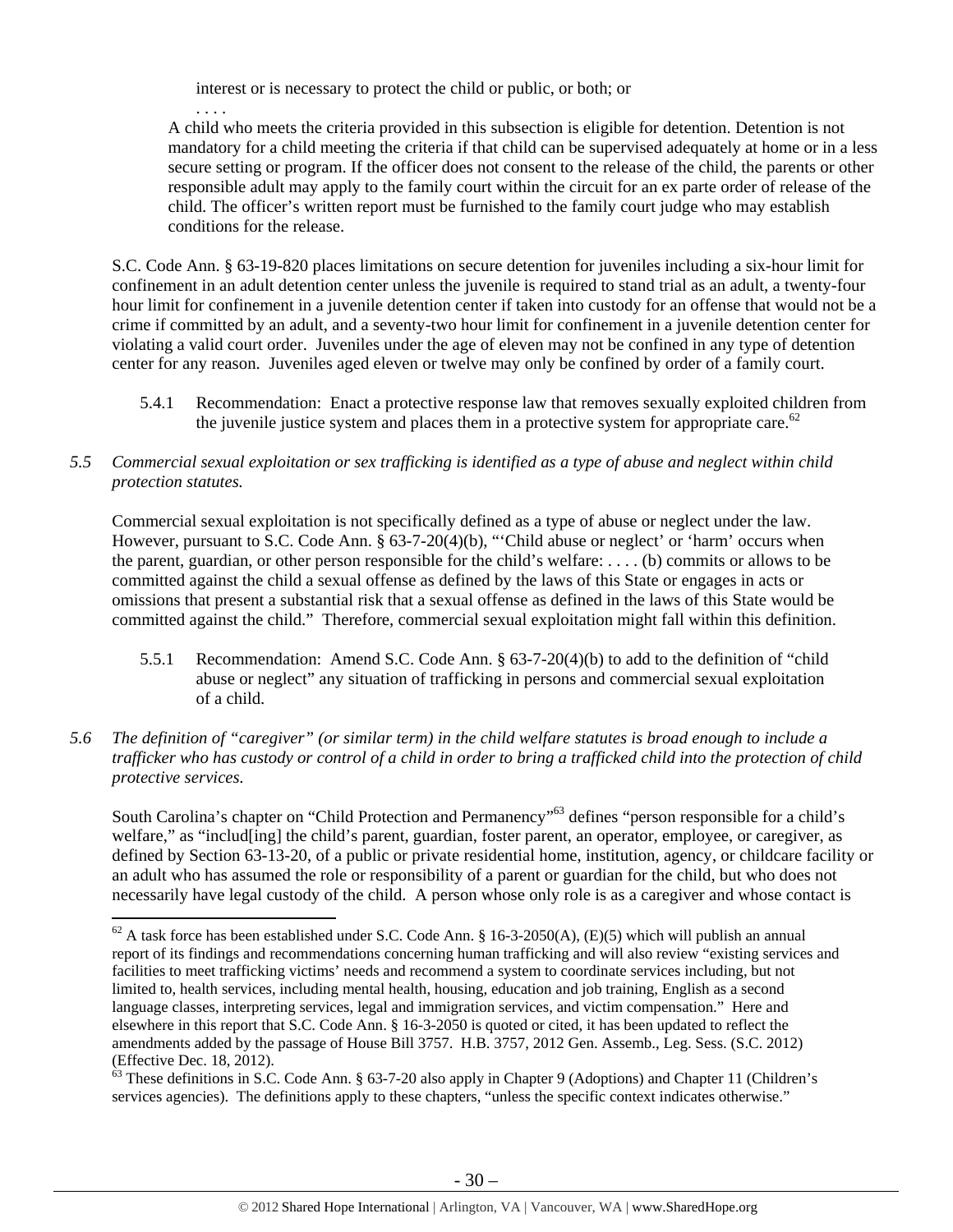only incidental with a child, such as a babysitter or a person who has only incidental contact but may not be a caretaker, has not assumed the role or responsibility of a parent or guardian. An investigation pursuant to Section 63-7-920 must be initiated when the information contained in a report otherwise sufficient under this section does not establish whether the person has assumed the role or responsibility of a parent or guardian for the child." S.C. Code Ann. § 63-7-20(16). This terminology could be broad enough to encompass a trafficker; however, no case law has been identified to provide precedent for this possible usage.

# *5.7 Crime victims' compensation is specifically available to a child victim of sex trafficking or commercial sexual exploitation of children (CSEC) without regard to ineligibility factors.*

The state Victim's Compensation Fund is codified at S.C. Code Ann. § 16-3-1110 et seq. It defines "victim" as "a person who suffers direct or threatened physical, emotional, or financial harm as the result of an act by someone else, which is a crime." S.C. Code Ann. § 16-3-1110(8). Additionally, victims of trafficking "are considered victims for the purposes of the Victims' Bill of Rights and are entitled to all appropriate forms of compensation available pursuant to the State Crime Victim's Compensation Fund." S.C. Code Ann. § 16-3-2070(A). All crimes at the state and federal level are included in the definition of a crime, with the exception of some vehicular crimes. S.C. Code Ann. § 16-3-1110(6).

Under S.C. Code Ann. § 16-3-1170(A) (Basis for award), "(A) No award may be made unless: (1) a crime was committed; (2) the crime directly resulted in physical or psychic trauma to the victim; (3) the crime was promptly reported to the proper authority and recorded in police records; and (4) the claimant or other award recipient has fully cooperated with all law enforcement agencies and with the South Carolina Victim's Compensation Fund." Under subsection (B), barring the "showing of special circumstances or causes which justify the delay," crimes reported after more than 48 hours are not "promptly reported." Furthermore, pursuant to S.C. Code Ann. § 16-3-1200 (Conduct of victim or intervener contributing to infliction of injury), an award may be reduced or rejected based on a determination that "because of his conduct the victim or intervener of such crime contributed to the infliction of his injury . . . ." Similarly, a person is ineligible if he "committed or aided in the commission of the crime upon which the claim is based or engaged in other unlawful activity which contributed to or aggravated the resulting injury." S.C. Code Ann. § 16-3-1220(1). As a result, since minors can be charged with prostitution in South Carolina, it is possible the minor victim could be disqualified from receiving victims' compensation from the Fund if it is determined that the prostitution "contributed to or aggravated the resulting injury." Additionally, a claim must usually be filed within "one hundred eighty days after the latest of the following events: (a) the occurrence of the crime upon which the claim is based; (b) the death of the victim; (c) the discovery by the law enforcement agency that the occurrence was the result of crime; or (d) the manifestation of a mental or physical injury is diagnosed as a result of a crime committed against a minor." S.C. Code Ann. § 16-3-1230(2). This requirement potentially limits the ability of domestic minor sex trafficking victims to gain compensation dependent upon how the "occurrence" of the crime is defined because many victims may not come forward and report the crime due to the ongoing effects of trafficking. South Carolina allows for extending the filing period "[u]pon good cause shown," however, "'[g]ood cause' for the above purposes includes reliance upon advice of an official victim assistance specialist who either misinformed or neglected to inform a victim of rights and benefits of the Victim's Compensation Fund but does not mean simply ignorance of the law." S.C. Code Ann. § 16-3-1230(3).

5.7.1 Recommendation: Amend S.C. Code Ann. § 16-3-1220(1) and § 16-3-1200 to ensure that domestic minor sex trafficking victims are not ineligible due to crimes their traffickers forced them to commit. Also, amend S.C. Code Ann.  $\S$  16-3-1170(B) and  $\S$  16-3-1230 to relax the time requirements in cases of domestic minor sex trafficking.

## *5.8 Victim-friendly procedures and protections are provided in the trial process for minors under 18.*

South Carolina has a few victim-friendly criminal justice procedures. According to S.C. Code Ann. § 16- 3-659.1(1) (Criminal sexual conduct: admissibility of evidence concerning victim's sexual conduct),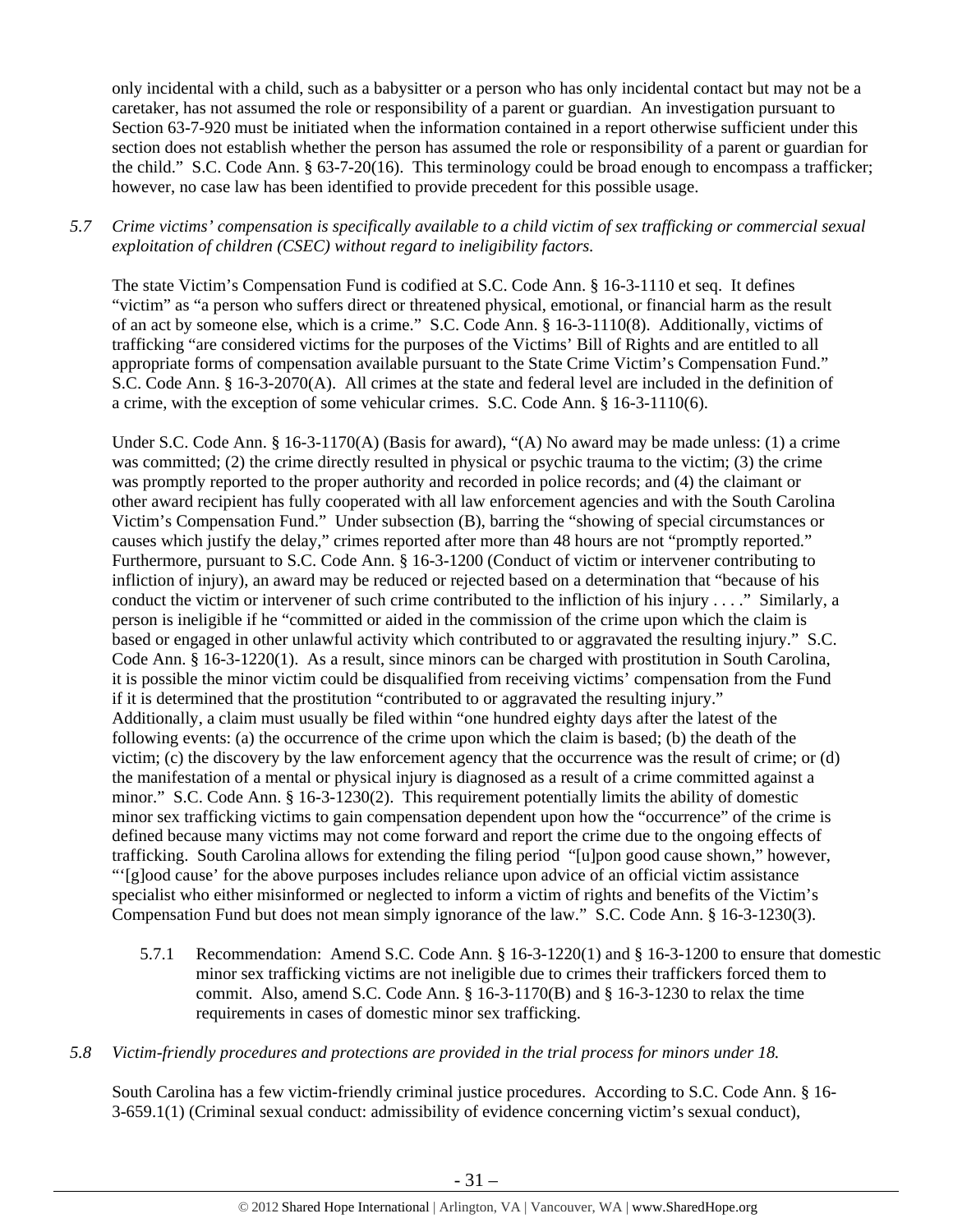evidence of a victim's past sexual conduct or reputation is inadmissible in certain cases, including cases of first, second, or third degree criminal sexual conduct,criminal sexual conduct with a minor, and sex trafficking. However, under the provision, "evidence of the victim's sexual conduct with the defendant or evidence of specific instances of sexual activity with persons other than the defendant introduced to show source or origin of semen, pregnancy, or disease about which evidence has been introduced previously at trial is admissible if the judge finds that such evidence is relevant to a material fact and issue in the case and that its inflammatory or prejudicial nature does not outweigh its probative value. Evidence of specific instances of sexual activity which would constitute adultery and would be admissible under rules of evidence to impeach the credibility of the witness may not be excluded." Nevertheless, for victims of sex trafficking, "the victim's sexual history or history of commercial sexual activity, the specific instances of the victim's sexual conduct, opinion evidence of the victim's sexual conduct, and reputation evidence of the victim's sexual conduct" may not constitute a defense. S.C. Code Ann.  $\S$  16-3-2020(K)(1).<sup>64</sup>

Also, for victims of rape, S.C. Code Ann. § 16-3-660 (Deposition testimony of rape victim or victim of assault with intent to ravish) states that "the deposition of [the female witness who is alleged to have been assaulted may] be taken at a time and place designated in such order within the county in which the trial is to be had . . . ." The procedure for these depositions requires that only the witness, the accused, and the attorneys be present at the taking of the deposition. S.C. Code Ann. § 16-3-670. According to S.C. Code Ann. § 16-3-700 (Reading deposition to jury), "Such deposition shall be read to the jury upon the trial and shall be considered by them as though such testimony had been given orally in court." South Carolina also provides for the destruction of these depositions when the case is closed and appeals have both been taken and settled or the time for taking an appeal has elapsed. S.C. Code Ann. § 16-3-720. Finally, S.C. Code Ann. § 16-3-730 (Publishing name of victim of criminal sexual conduct unlawful) states that "[w]hoever publishes or causes to be published the name of any person upon whom the crime of criminal sexual conduct has been committed or alleged to have been committed in this State in any newspaper, magazine or other publication shall be deemed guilty of a misdemeanor and, upon conviction thereof, shall be punished by a fine of not more than one thousand dollars or imprisonment of not more than three years. The provisions of this section shall not apply to publications made by order of court."

Under S.C. Code Ann. § 16-3-2070(B) (Trafficking in persons—Victims' Compensation),<sup>65</sup> "in a prosecution for violations of the criminal provisions of [trafficking in persons], the identity of the victim and the victim's family must be kept confidential by ensuring that names and identifying information of the victim and victim's family are not released to the public, including by the defendant."

S.C. Code Ann. § 17-23-175 allows for out-of-court statements for children under 12 to be admissible if certain conditions are met:

(A) In a general sessions court proceeding or a delinquency proceeding in family court, an out-ofcourt statement of a child $^{66}$  is admissible if:

(1) the statement was given in response to questioning conducted during an investigative interview of the child;

(2) an audio and visual recording of the statement is preserved on film, videotape, or other electronic means, except as provided in subsection (F);

(3) the child testifies at the proceeding and is subject to cross- examination on the elements of the

<sup>&</sup>lt;sup>64</sup> *See supra* note 4.<br><sup>65</sup> *See supra* note **Error! Bookmark not defined.**.<br><sup>66</sup> A "child" for the purposes of this statute include "(1) a person who is under the age of twelve years at the time of the making of the statement or who functions cognitively, adaptively, or developmentally under the age of twelve at the time of making the statement; and (2) a person who is the alleged victim of, or witness to, a criminal act for which the defendant, upon conviction, would be required to register pursuant to the provisions of Article 7, Chapter 3, Title 23 [Sex offender registry]." S.C. Code Ann. § 17-23-175(C).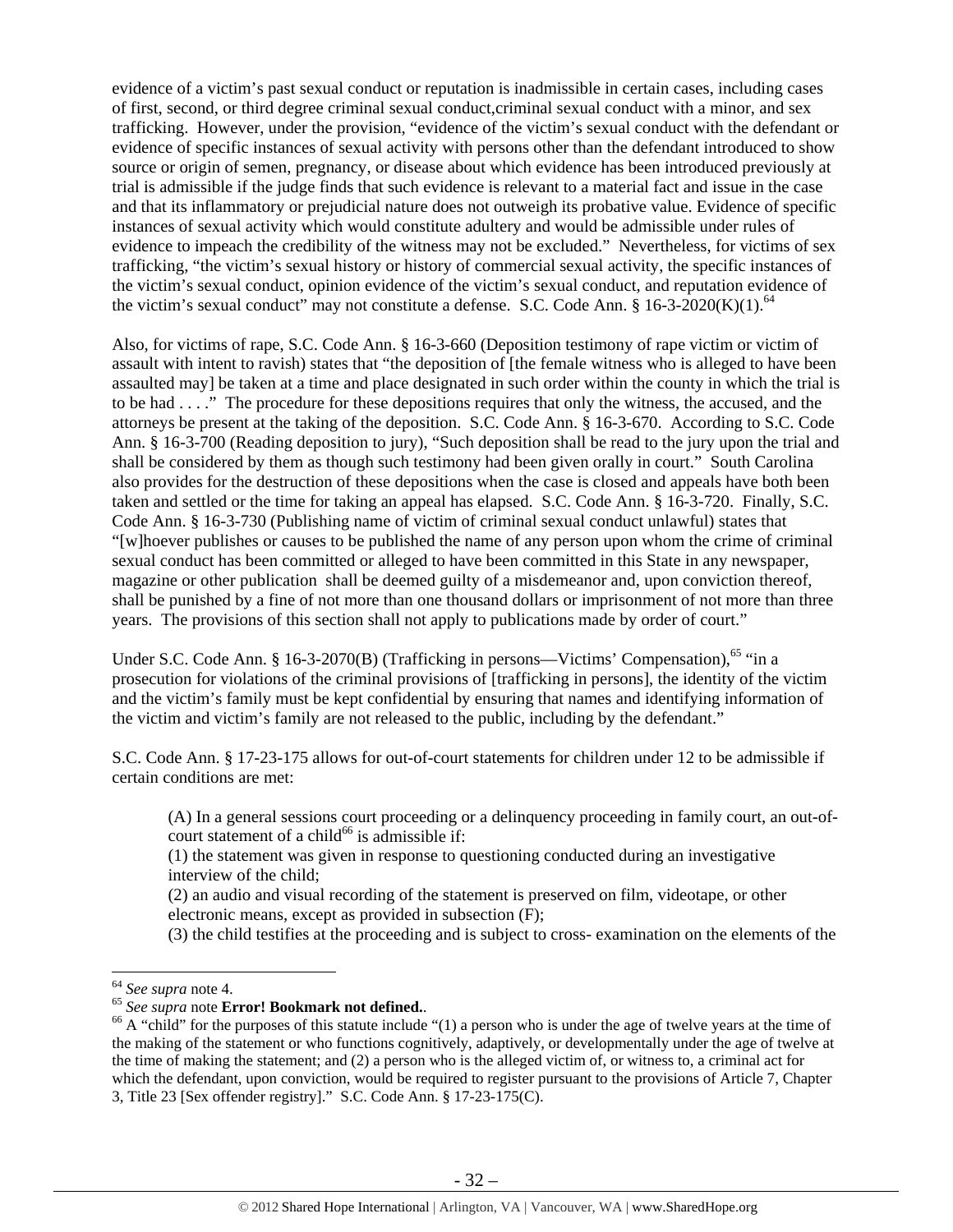offense and the making of the out-of-court statement; and (4) the court finds, in a hearing conducted outside the presence of the jury, that the totality of the circumstances surrounding the making of the statement provides particularized guarantees of trustworthiness.

- 5.8.1 Recommendation: Extend victim-friendly criminal justice procedures to victims of domestic minor sex trafficking by amending S.C. Code Ann. § 16-3-660, § 16-3-720, and § 16-3-730 to include exceptions and extensions of protections for victims of commercial sexual exploitation.
- *5.9 Expungement or sealing of juvenile delinquency records resulting from arrests or adjudications for prostitution-related offenses committed as a result of, or in the course of, the commercial sexual exploitation of a minor is available within a reasonable time after turning 18.*

South Carolina's Juvenile Justice Code contains a provision for record destruction. It states in S.C. Code Ann. § 63-19-2050(A),

A person who has been taken into custody for, charged with, or adjudicated delinquent for having committed a status or a nonviolent offense may petition the court for an order destroying all official records relating to:

- (1) being taken into custody;
- (2) the charges filed against the child;
- (3) the adjudication; and
- (4) disposition.

The granting of the order is in the court's discretion. However, a person may not petition the court if he has a prior adjudication for an offense that would carry a maximum term of imprisonment of five years or more if committed by an adult. In addition, the court must not grant the order unless it finds that the person who is seeking to have the records destroyed is at least eighteen years of age, has successfully completed any dispositional sentence imposed, and has not been subsequently charged with any criminal offense.<sup> $\vec{6}$ </sup>

If expungement is granted, it serves to completely eliminate all evidence of the records and to "restore the person in the contemplation of the law to the status the person occupied before being taken into custody." S.C. Code Ann. § 63-19-2050(C).

A child under the age of 17 who has committed a non-violent offense that is either a misdemeanor; Class D, E, or F felony; or is punishable by a maximum sentence of no greater than 15 years is eligible for "youthful offender" status if the minor "has been bound over for proper criminal proceedings to the court of general sessions pursuant to Section 63-19-1210 . . . ." S.C. Code Ann. § 24-19-10(d)(i). Additionally, a minor who is at least 17 but less than 25 when convicted of an "offense that is not a violent crime, as defined in Section 16-1-60, and that is a misdemeanor, a Class D, Class E, or Class F felony, or a felony which provides for a maximum term of imprisonment of fifteen years or less" falls under the definition of "youthful offender." S.C. Code Ann. § 24-19-10(d)(ii). A youthful offender's criminal record may be expunged once pursuant to S.C. Code Ann.

§ 22-5-920, which states in part,

Following a first offense conviction as a youthful offender for which a defendant is sentenced pursuant to the provisions of Chapter 19, Title 24, Youthful Offender Act, the defendant, after five years from the date of completion of his sentence, including probation and parole, may apply, or cause someone acting on his behalf to apply, to the circuit court for an order expunging the records of the arrest and conviction.

  $67$  Under S.C. Code Ann. § 63-19-2050(D), "For purposes of this section, an adjudication is considered a previous adjudication only if it occurred prior to the date the subsequent offense was committed."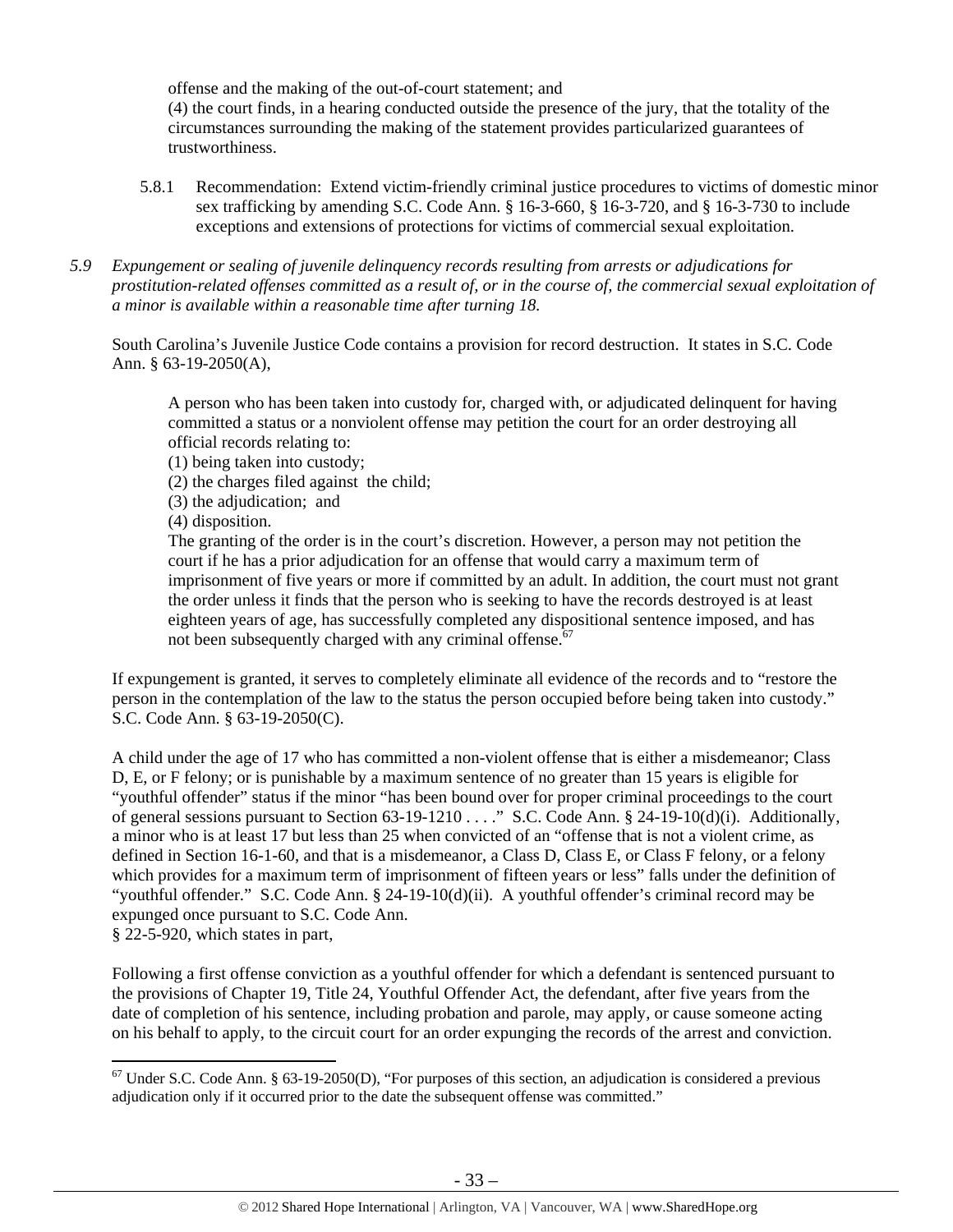However, this section does not apply to an offense involving the operation of a motor vehicle, to a violation of Title 50 or the regulations promulgated under it for which points are assessed, suspension provided for, or enhanced penalties for subsequent offenses authorized, to an offense classified as a violent crime in Section 16-1-60, or to an offense contained in Chapter 25, Title 16, except as otherwise provided in Section 16-25-30. If the defendant has had no other conviction during the five-year period following completion of his sentence, including probation and parole, for a first offense conviction as a youthful offender for which the defendant was sentenced pursuant to the provisions of Chapter 19, Title 24, Youthful Offender Act, the circuit court may issue an order expunging the records. No person may have his records expunged under this section more than once. A person may have his record expunged even though the conviction occurred before the effective date of this section. A person eligible for a sentence pursuant to the provisions of Chapter 19, Title 24, Youthful Offender Act, and who is not sentenced pursuant to those provisions, is not eligible to have his record expunged pursuant to the provisions of this section.

#### *5.10 Victim restitution and civil remedies for victims of domestic minor sex trafficking or commercial sexual exploitation of children (CSEC) are authorized by law.*

Under S.C. Code Ann. § 16-3-2060(A)(Trafficking in persons—Civil remedy), "[a] person who is a victim of trafficking in persons may bring a civil action in court of common pleas. The court may award actual damages, compensatory damages, punitive damages, injunctive relief, and other appropriate relief.68 A prevailing plaintiff also must be awarded attorney's fees and costs. Treble damages must be awarded on proof of actual damages when the defendant's acts were willful and malicious."

A victim of trafficking or a surviving family member is also entitled to mandatory restitution from the offender under S.C. Code Ann. § 6-3-2040 (Trafficking in persons—Restitution) and includes "payment for all injuries, specific losses, and expenses sustained." The victim is also entitled to one-fourth of the value of any forfeited property. S.C. Code Ann.  $§$  16-3-2090(B)(7)(b).<sup>69</sup>

S.C. Code Ann. § 17-25-322(A) also states in part, "When a defendant is convicted of a crime which has resulted in pecuniary damages or loss to a victim, the court must hold a hearing to determine the amount of restitution due the victim or victims of the defendant's criminal acts." The following items may be considered by the court when determining the amount, method, or manner of restitution: "(1) the financial resources of the defendant and the victim and the burden that the manner or method of restitution will impose upon the victim or the defendant; (2) the ability of the defendant to pay restitution on an installment basis or on other conditions to be fixed by the court; (3) the anticipated rehabilitative effect on the defendant regarding the manner of restitution or the method of payment; (4) any burden or hardship upon the victim as a direct or indirect result of the defendant's criminal acts; (5) the mental, physical, and financial well-being of the victim." S.C. Code Ann. § 17-25-322(B). Additionally, subsection (E)

 $68$  In the forfeiture of a defendant's property during a criminal investigation, "[a]ny property taken or detained under [Section 16-3-2090] is not subject to replevin but is considered to be in the custody of the investigating agency making the seizure subject only to the orders of the court having jurisdiction over the forfeiture proceedings. Property is forfeited and transferred to the government at the moment of illegal use. Seizure and forfeiture proceedings confirm the transfer." S.C. Code Ann. § 16-3-2090(A)(4).

 $69$  Pursuant to S.C. Code Ann. § 16-3-2090(B)(7)(a), (b),

<sup>(7)</sup> Disposition of forfeited property under this section must be accomplished as follows: (a) Property forfeited under this subsection shall first be applied to payment to the victim. The return of the victim to his home country or other absence of the victim from the jurisdiction shall not prevent the victim from receiving compensation.

<sup>(</sup>b) The victim and the South Carolina Victims' Compensation Fund shall each receive one-fourth, and law enforcement shall receive one-half of the value of the forfeited property.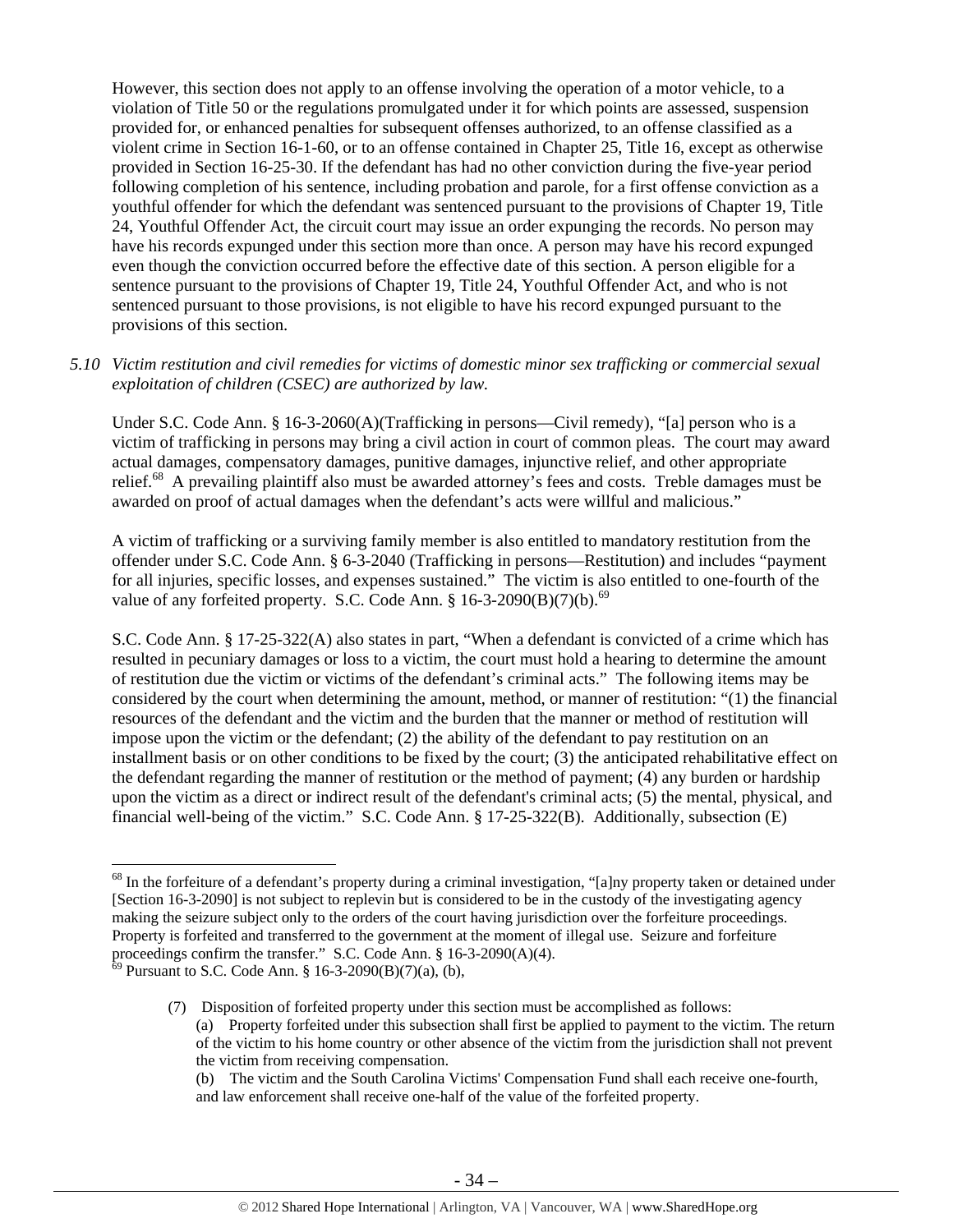provides, "An offender may not be granted a pardon until the restitution and collection fees required by the restitution order have been paid in full." S.C. Code Ann. § 17-25-322(E).

*5.11 Statutes of limitations for civil and criminal actions for child sex trafficking or CSEC offenses are eliminated or lengthened sufficiently to allow prosecutors and victims a realistic opportunity to pursue criminal action and legal remedies.* 

"South Carolina does not have a general statute of limitations for criminal actions; however, in a few very rare instances, a period of limitations is incorporated in specific criminal statutes."<sup>70</sup>

Civil actions based on sexual abuse or incest may be available to victims of domestic minor sex trafficking. Pursuant to S. C. Code Ann. § 15-3-555 (Statute of limitations for action based on sexual abuse or incest) states, "(A) An action to recover damages for injury to a person arising out of an act of sexual abuse<sup>71</sup> or incest must be commenced within six years after the person becomes twenty-one years of age or within three years from the time of discovery by the person of the injury and the causal relationship between the injury and the sexual abuse or incest, whichever occurs later." In the event the crime was perpetrated by a parent, subsection (B) states, "Parental immunity is not a defense against claims based on sexual abuse or incest that occurred before, on, or after this section's effective date."

<sup>70</sup> *Summary Court Judges Bench Book—Substantive and Procedural Law*, SOUTH CAROLINA JUDICIAL DEPARTMENT, http://www.judicial.state.sc.us/summaryCourtBenchBook/HTML/CriminalA.htm (last visited July 21, 2011).

 $\frac{71}{1}$  S.C. Code Ann. § 17-25-135(2) defines "sexual abuse" as "(a) actual or attempted sexual contact with a child; or (b) permitting, enticing, encouraging, forcing, or otherwise facilitating a child's participation in prostitution or in a live performance or photographic representation of sexual activity or sexually explicit nudity; by any person including, but not limited to, a person responsible for the child's welfare, as defined in Section 63-7-20." However, S. C. Code Ann. § 15-3-555 does not cross reference this definition.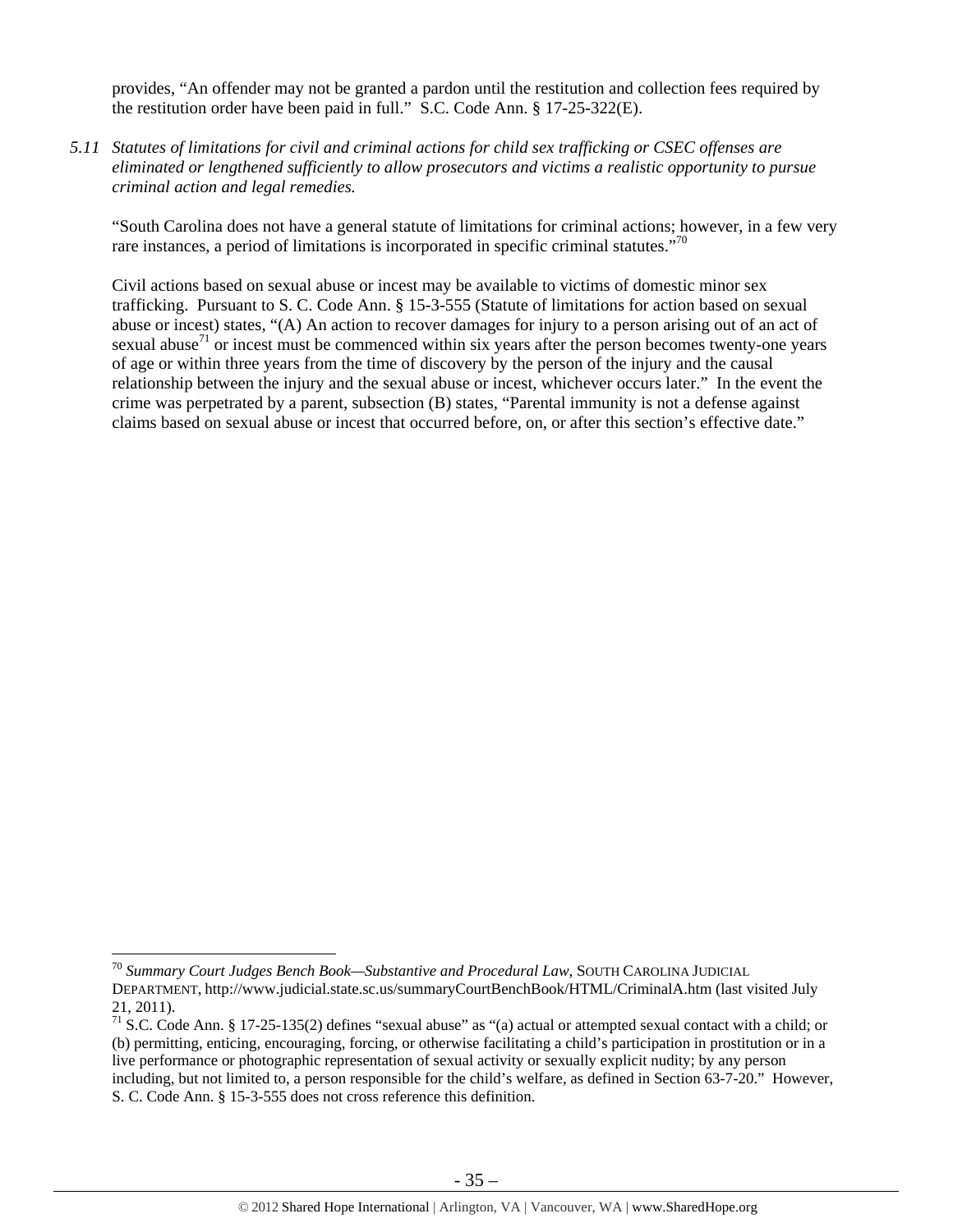The statute of limitations for civil actions for trafficking victims authorized under S.C. Code Ann. § 16-3-  $2060(A)$  is provided under S.C. Code Ann. § 16-3-2060 subsections (B), (C), (D), (E) and (F),) as follows:

(B) Pursuant to Section 16-3-1110, the applicable statute of limitations for a crime victim who has a cause

of action against an incarcerated offender is tolled and does not expire until three years after the offender's sentence is completed, including probation and parole, or three years after release from commitment pursuant to Chapter 48, Title 44, whichever is later. However, this provision does not shorten any other tolling period of the state of limitations which may exist for the victim. (C) The state of limitations for the filing of a civil suit does not begin until a minor victim has reached the age of majority.

(D) If a victim entitled to sue is under a disability at the time the cause of action accrues, so that it is impossible or impractical for him to bring an action, then the time of the disability is not part of the time limited for the commencement of the action. Disability includes, but is not limited to, insanity, imprisonment, or other incapacity or incompetence.

(E) The running of the statute of limitations may be suspended when a victim could not have reasonably discovered the cause of action due to circumstances resulting from the trafficking situation, such as psychological trauma, cultural and linguistic isolation, and the inability to access services.

(F) A defendant is estopped to assert a defense of the statute of limitations when the expiration of the statute is due to conduct by the defendant inducing the victim to delay the filing of the action or placing the victim under duress.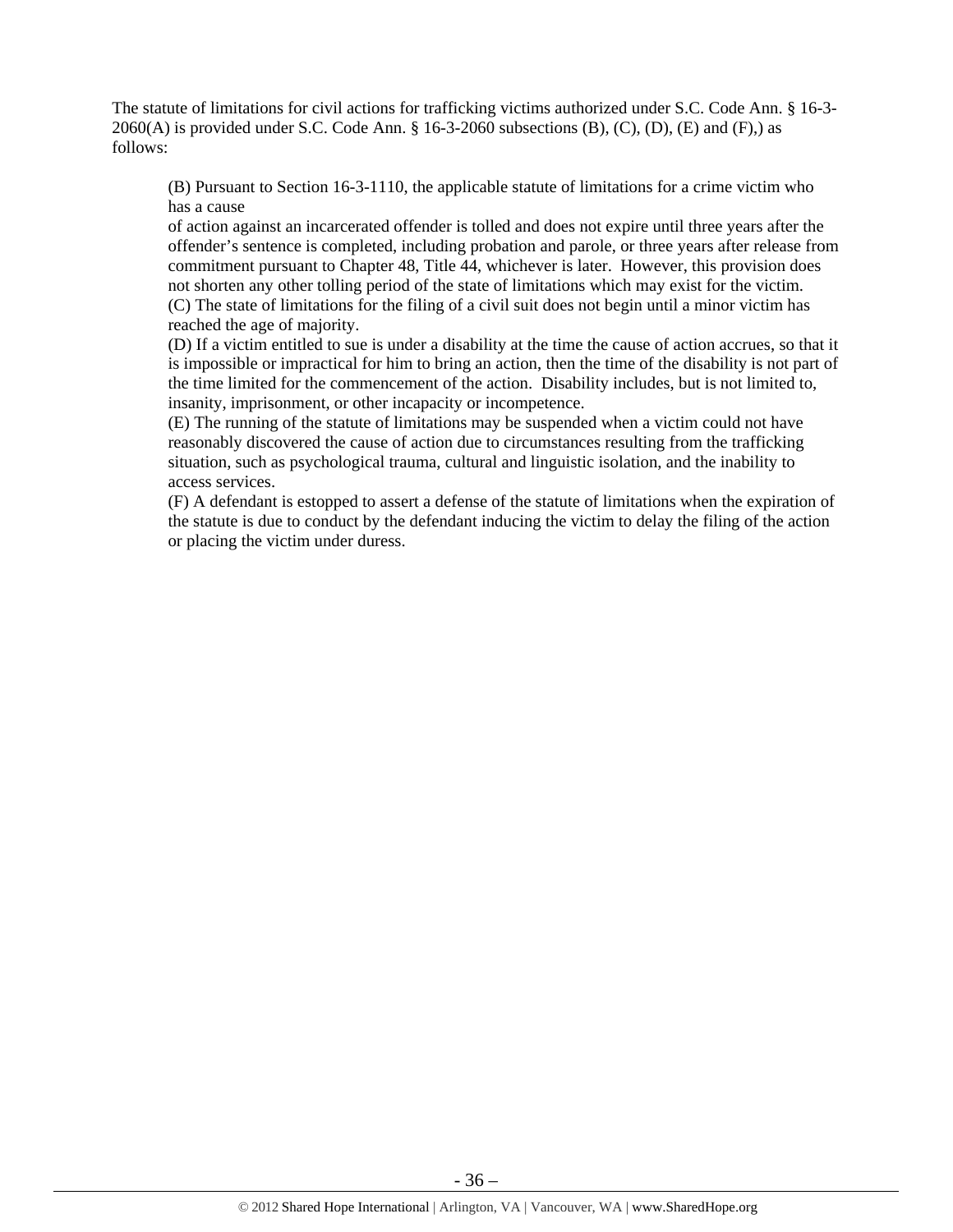#### **FRAMEWORK ISSUE 6: CRIMINAL JUSTICE TOOLS FOR INVESTIGATION AND PROSECUTIONS**

## *Legal Components:*

- *6.1 Training on human trafficking and domestic minor sex trafficking for law enforcement is statutorily mandated.*
- *6.2 Single party consent to audiotaping is permitted in law enforcement investigations.*
- *6.3 Wiretapping is an available tool to investigate domestic minor sex trafficking.*
- *6.4 Using a law enforcement decoy posing as a minor to investigate buying or selling of commercial sex acts is not a defense to soliciting, purchasing, or selling sex with a minor.*
- *6.5 Using the Internet to investigate buyers and traffickers is a permissible investigative technique.*
- *6.6 Law enforcement and child welfare agencies are mandated to promptly report missing and recovered children. \_\_\_\_\_\_\_\_\_\_\_\_\_\_\_\_\_\_\_\_\_\_\_\_\_\_\_\_\_\_\_\_\_\_\_\_\_\_\_\_\_\_\_\_\_\_\_\_\_\_\_\_\_\_\_\_\_\_\_\_\_\_\_\_\_\_\_\_\_\_\_\_\_\_\_\_\_\_\_\_\_\_\_\_\_\_\_\_\_\_\_\_\_\_*

## *Legal Analysis:*

*6.1 Training on human trafficking and domestic minor sex trafficking for law enforcement is statutorily mandated.* 

Mandated law enforcement training on domestic minor sex trafficking is not codified. However, issues related to domestic minor sex trafficking could be included within other trainings mandated by South Carolina law. Specifically, the Missing Person Information Center ("MPIC") has the responsibility of "[c]onduct[ing] statewide training sessions and seminars relative to missing and exploited children and missing persons, including, but not limited to, methods to enhance the locating of missing children and missing persons and training regarding the operation of the MPIC." S.C. Code Ann. § 23-3-260(j). "Exploited children" are defined as "children under the age of eighteen who are placed in positions where they were taken advantage of sexually because of their inability to cognitively assess or resist the contact or who were placed into these positions because of their dependency upon the offender." S.C. Code Ann. § 23-3-210(4). Therefore, domestic minor sex trafficking may be included in the "exploited children" training section of the Code.

- 6.1.1. Recommendation: Amend S.C. Code Ann. § 23-3-260(j) to specifically include training on domestic minor sex trafficking identification, interrelationships between domestic minor sex trafficking and missing and exploited children, and protocols for intervention.<sup>72</sup>
- *6.2 Single party consent to audiotaping is permitted in law enforcement investigations.*

S.C. Code Ann. § 17-30-30(B) permits single party consent to audiotaping. It states, "It is lawful under this chapter for a person acting under color of law to intercept a wire, oral, or electronic communication, where the person is a party to the communication or one of the parties to the communication has given prior consent to the interception." Subsection (C) states, "It is lawful under this chapter for a person not acting under color of law to intercept a wire, oral, or electronic communication where the person is a party to the communication or where one of the parties to the communication has given prior consent to the interception."

*6.3 Wiretapping is an available tool to investigate domestic minor sex trafficking.* 

Investigations related to domestic minor sex trafficking are not authorized to use wiretapping pursuant to S.C. Code Ann. § 17-30-70 (Orders authorizing interception). The offenses for which law enforcement can specifically use wiretapping are "murder (Section 16-3-10); assault and battery with intent to kill (Section 16-3- 620); kidnapping (Section 16-3-910); voluntary manslaughter (Section 16-3-50); armed robbery (Section 16-11- 330(A)); attempted armed robbery (Section 16-11-330(B)); drug trafficking as defined in Sections 44-53-370(e)

<sup>&</sup>lt;sup>72</sup> The task force established under S.C. Code Ann. § 16-3-2050(A),(E)(7) will consider "mandatory training for law enforcement agencies, prosecutors, and other relevant officials in addressing trafficking in persons…" *See supra* note 62..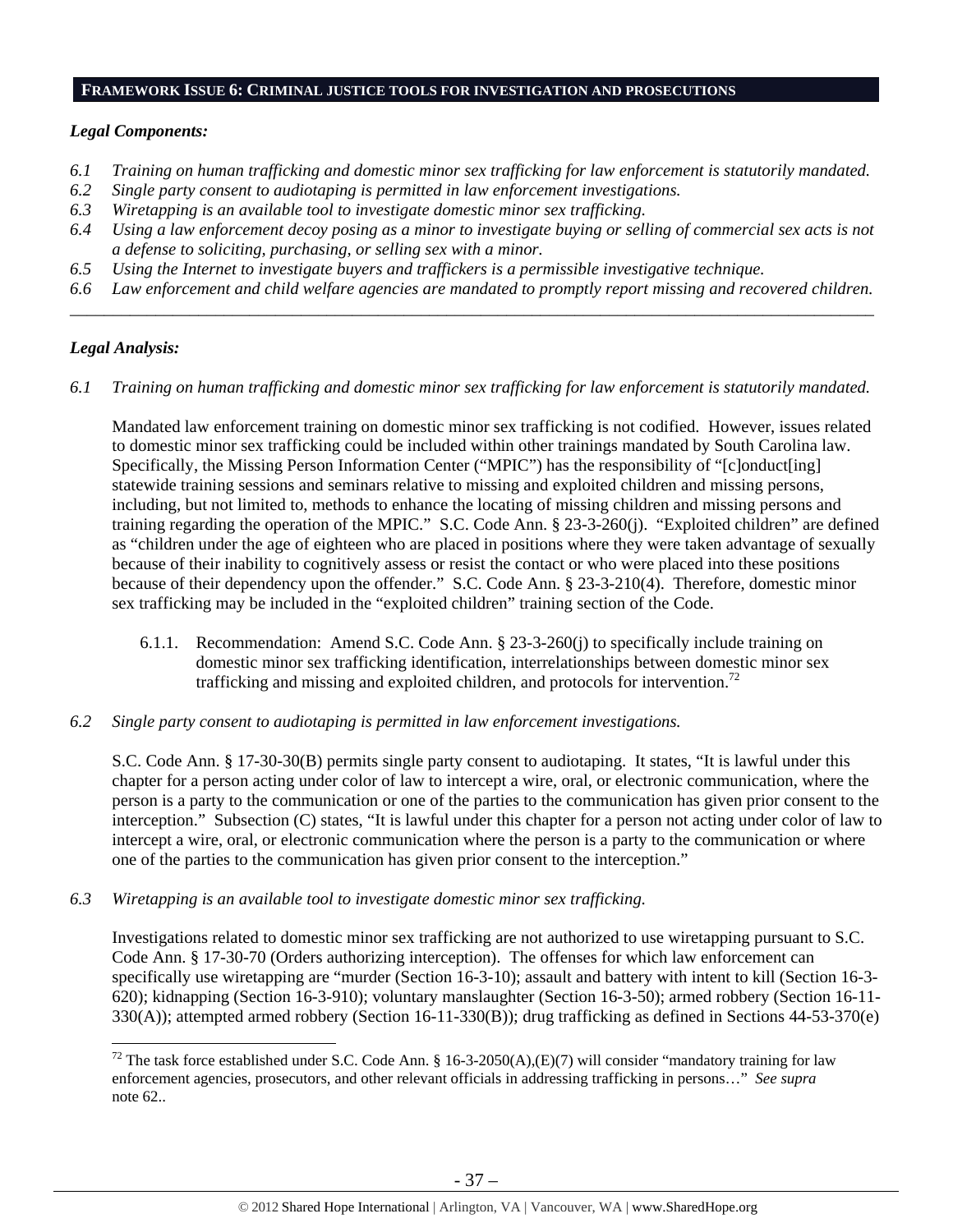and 44-53-375(C); arson in the first degree (Section 16-11-110(A)); arson in the second degree (Section 16-11- 110(B)); accessory before the fact to commit any of the above offenses (Section 16-1-40); or attempt to commit any of the above offenses (Section 16-1-80)." S.C. Code Ann.  $\S 17-30-70(A)(1)$ .

Additionally, pursuant to S.C. Code Ann. § 17-30-95(A),

(A) Notwithstanding any other provision of this chapter, any agent of the South Carolina Law Enforcement Division specifically designated by the Attorney General or his designated Assistant Attorney General may intercept the wire, oral, or electronic communication if an application for an order approving the interception is made within forty-eight hours after the interception begins to occur, and the agent determines that more likely than not:

(1) an emergency exists that involves an offense provided for in Section 17-30-70 and an immediate danger of death or serious physical injury to any person or the danger of escape of a prisoner and requires that a wire, oral, or electronic communication be intercepted before an order authorizing the interception can, with due diligence, be obtained; and

(2) there are grounds upon which an order could be entered under this chapter to authorize the interception.

Therefore, since an offense authorizing emergency wiretapping must involve one of the same offenses listed for normal wiretapping investigations, domestic minor sex trafficking investigations may not use this law enforcement tactic.

- 6.3.1 Recommendation: Amend S.C. Code Ann. § 17-30-70(A)(1) to include § 16-3-2020 (Trafficking in persons), § 16-15-415 (Promoting prostitution of a minor), § 16-15-395 (First degree sexual exploitation of a minor), § 16-3-810 (Engaging child for sexual performance), and § 16-3-820 (Producing, directing or promoting sexual performance by child) as offenses for which law enforcement can utilize wiretapping.
- *6.4 Using a law enforcement decoy posing as a minor to investigate buying or selling of commercial sex acts is not a defense to soliciting, purchasing, or selling sex with a minor.*

Use of a decoy is allowed under S.C. Code Ann. § 16-15-342 (Criminal solicitation of a minor). This statute specifies that it is not a defense that "the person reasonably believed to be under the age of eighteen is a law enforcement agent or officer acting in an official capacity." S.C. Code Ann. § 16-15-342(D).

6.4.1 Recommendation: Expand the ability of law enforcement to investigate commercial sexual exploitation crimes against children by amending S.C. Code Ann. § 16-3-2020 (Trafficking in persons), § 16-15-415 (Promoting prostitution of a minor), § 16-15-425 (Participating in prostitution of a minor), § 16-15-395 (First degree sexual exploitation of a minor defined), § 16-3- 820 (Producing, directing or promoting sexual performance by child), § 16-15-387 (Employment of person under eighteen to appear in public in state of sexually explicit nudity), § 16-15-405 (Second degree sexual exploitation of a minor defined), and § 16-3-810 (Engaging child for sexual performance) to eliminate any possible defense that the "victim" was actually a law enforcement agent or officer.

## *6.5 Using the Internet to investigate buyers and traffickers is a permissible investigative technique.*

Pursuant to S.C. Code Ann. § 16-15-342(D) (Criminal solicitation of a minor), "It is not a defense to a prosecution pursuant to this section, on the basis of consent or otherwise, that the person reasonably believed to be under the age of eighteen is a law enforcement agent or officer acting in an official capacity." The